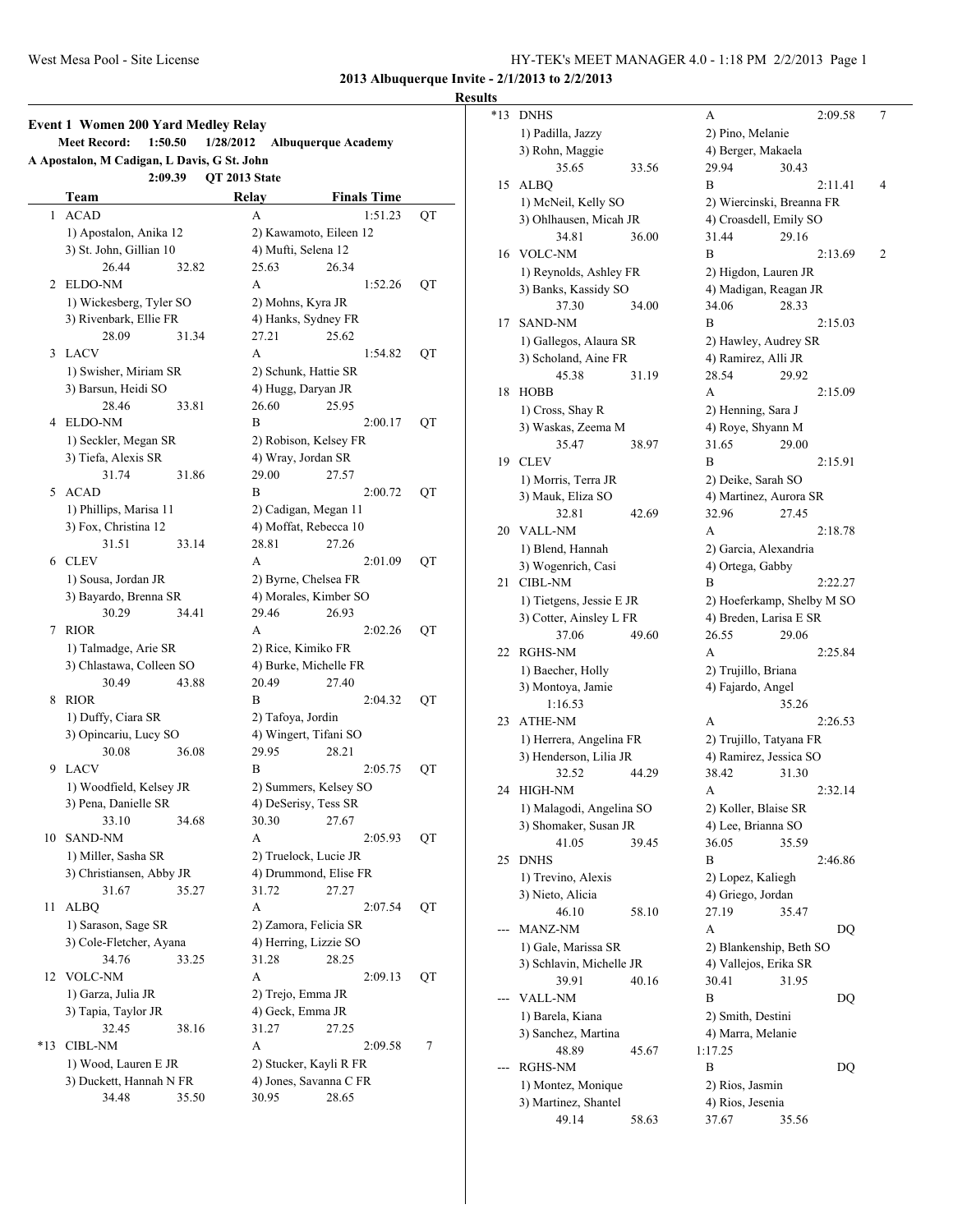#### **Results**

|    | <b>Event 2 Men 200 Yard Medley Relay</b><br><b>Meet Record:</b><br>1:40.21<br>K Tillery, N Elden, S Klein, Z Weeks |       | 2/2/2013           | La Cueva High School     |    |
|----|--------------------------------------------------------------------------------------------------------------------|-------|--------------------|--------------------------|----|
|    | 1:52.89                                                                                                            |       | QT 2013 State      |                          |    |
|    | Team                                                                                                               |       | Relay              | <b>Finals Time</b>       |    |
| 1  | <b>LACV</b>                                                                                                        |       | A                  | 1:40.21                  | QT |
|    | 1) Tillery, Kristopher SR                                                                                          |       |                    | 2) Elden, Nicholas JR    |    |
|    | 3) Klein, Stephen JR                                                                                               |       |                    | 4) Weeks, Zach SR        |    |
|    | 25.00                                                                                                              | 29.28 | 23.31              | 22.62                    |    |
| 2  | <b>HOBB</b>                                                                                                        |       | A                  | 1:40.26                  | QT |
|    | 1) Cornejo, Danny M                                                                                                |       | 2) Drake, Tyler C  |                          |    |
|    | 3) Espinoza, Joshua O                                                                                              |       | 4) Dean, Cory B    |                          |    |
|    | 26.14                                                                                                              | 27.82 | 24.67              | 21.63                    |    |
| 3  | <b>RIOR</b>                                                                                                        |       | A                  | 1:41.18                  | QT |
|    | 1) Conejo, Luisfelipe SO                                                                                           |       | 2) Balmer, Nik SR  |                          |    |
|    | 3) Lafler, Ben SO                                                                                                  |       |                    | 4) Melugin, Brice SO     |    |
|    |                                                                                                                    |       |                    |                          |    |
|    | 26.37                                                                                                              | 28.02 | 24.53              | 22.26                    |    |
| 4  | <b>ACAD</b>                                                                                                        |       | A                  | 1:41.25                  | QT |
|    | 1) Kim, Anthony 9                                                                                                  |       | 2) Hou, Jason 10   |                          |    |
|    | 3) Berling, Sam 12                                                                                                 |       |                    | 4) Theiler, Scott 10     |    |
|    | 24.76                                                                                                              | 29.61 | 24.48              | 22.40                    |    |
| 5  | <b>ELDO-NM</b>                                                                                                     |       | A                  | 1:43.68                  | QT |
|    | 1) Gullick, Gus JR                                                                                                 |       |                    | 2) Hanks, Jonah SR       |    |
|    | 3) Roberson, Ian SR                                                                                                |       |                    | 4) Babuska, Tomas SR     |    |
|    | 26.07                                                                                                              | 30.63 | 24.53              | 22.45                    |    |
|    | 6 CLOV-NM                                                                                                          |       | A                  | 1:46.03                  | QT |
|    | 1) Schaap, Case C 09                                                                                               |       |                    | 2) Smith, Brock L SR     |    |
|    | 3) Ward, EV E 10                                                                                                   |       |                    | 4) Elton, Lucas J 10     |    |
|    |                                                                                                                    |       |                    |                          |    |
|    | 27.50                                                                                                              | 29.64 | 25.38              | 23.51                    |    |
|    | 7 ALBQ                                                                                                             |       | A                  | 1:46.60                  | QT |
|    | 1) Owen, Thomas SR                                                                                                 |       |                    | 2) Shuey, Conor JR       |    |
|    | 3) McNeil, Ian SR                                                                                                  |       | 4) Slota, Evan FR  |                          |    |
|    | 27.57                                                                                                              | 28.78 | 25.69              | 24.56                    |    |
| 8  | <b>ACAD</b>                                                                                                        |       | B                  | 1:47.76                  | QT |
|    | 1) Min, Raine 10                                                                                                   |       | 2) Vinson, Whit 9  |                          |    |
|    | 3) Langsfeld, John Paul                                                                                            |       |                    | 4) Cho, Christian 11     |    |
|    | 27.33                                                                                                              | 30.86 | 26.98              | 22.59                    |    |
| 9  | <b>CLEV</b>                                                                                                        |       | А                  | 1:49.41                  | QT |
|    | 1) Jones, Ryan JR                                                                                                  |       |                    | 2) Greer, James SR       |    |
|    | 3) Bucalo, Dominic JR                                                                                              |       | 4) Lynch, Tyler SR |                          |    |
|    | 28.81                                                                                                              | 30.06 | 26.30              | 24.24                    |    |
|    | <b>ELDO-NM</b>                                                                                                     |       | B                  | 1:49.89                  |    |
| 10 |                                                                                                                    |       |                    |                          | QT |
|    | 1) Kenning, Brad JR                                                                                                |       |                    | 2) McGregor, Davis SR    |    |
|    | 3) Johannes, Seth FR                                                                                               |       |                    | 4) Gullick, Hank FR      |    |
|    | 29.42                                                                                                              | 29.86 | 26.99              | 23.62                    |    |
| 11 | SAND-NM                                                                                                            |       | A                  | 1:50.20                  | QT |
|    | 1) Romero, Estevan FR                                                                                              |       |                    | 2) Kingsolver, Ian FR    |    |
|    | 3) Wrons, Joey JR                                                                                                  |       |                    | 4) Gillespie, Michael SR |    |
|    | 28.54                                                                                                              | 30.42 | 26.66              | 24.58                    |    |
| 12 | <b>ALBQ</b>                                                                                                        |       | B                  | 1:50.75                  | QT |
|    | 1) Robinson, Caleb JR                                                                                              |       |                    | 2) Salazar, Lucas SR     |    |
|    | 3) Kelly, Nick JR                                                                                                  |       | 4) Chavez, Jude    |                          |    |
|    |                                                                                                                    |       |                    |                          |    |
|    | 28.56                                                                                                              | 30.53 | 26.84              | 24.82                    |    |
| 13 | <b>RIOR</b>                                                                                                        |       | B                  | 1:53.86                  | 8  |
|    | 1) Medley, Trinity FR                                                                                              |       |                    | 2) Gustafson, Dylan SO   |    |
|    | 3) Rogers, Blade SO                                                                                                |       |                    | 4) Solnitzky, Anthony JR |    |
|    | 27.40                                                                                                              | 30.85 | 28.66              | 26.95                    |    |

| 14 | <b>LACV</b>              |       | B                         |       | 1:54.43 | 6 |
|----|--------------------------|-------|---------------------------|-------|---------|---|
|    | 1) Rigg, Tanner SR       |       | 2) Jain, Rishi SR         |       |         |   |
|    | 3) Willingham, Landon FR |       | 4) Westerberg, Michael FR |       |         |   |
|    | 29.70                    | 31.49 | 28.20                     | 25.04 |         |   |
| 15 | <b>CIBL-NM</b>           |       | A                         |       | 1:54.47 | 4 |
|    | 1) Nowlin, Josh L JR     |       | 2) Molina, Nik D JR       |       |         |   |
|    | 3) Dow, Ryan E JR        |       | 4) Powdrell, Marcell M SO |       |         |   |
|    | 29.17                    | 31.85 | 28.66                     | 24.79 |         |   |
| 16 | <b>HOBB</b>              |       | B                         |       | 1:59.56 | 2 |
|    | 1) Van Buskirk, Joel J   |       | 2) Chavez, Alfred G       |       |         |   |
|    | 3) Eidson, Spencer       |       | 4) Farias, Yuri           |       |         |   |
|    | 30.55                    | 36.44 | 27.11                     | 25.46 |         |   |
| 17 | WMES-NM                  |       | A                         |       | 2:00.77 |   |
|    | 1) Montoya, Matthew      |       | 2) Hahn, Wesley           |       |         |   |
|    | 3) Wesselink, Scott      |       | 4) Sandoval, Sydney       |       |         |   |
|    | 32.35                    | 30.20 | 27.61                     | 30.61 |         |   |
| 18 | <b>DNHS</b>              |       | A                         |       | 2:01.37 |   |
|    | 1) Barham, Alex          |       | 2) Herndon, Parker        |       |         |   |
|    | 3) Johnson, Lucian       |       | 4) Barham, Chris          |       |         |   |
|    | 27.46                    | 35.11 | 32.26                     | 26.54 |         |   |
| 19 | <b>CLEV</b>              |       | B                         |       | 2:02.16 |   |
|    | 1) Sullivan, Tristin SO  |       | 2) Mooty, Chris FR        |       |         |   |
|    | 3) Thomas, Matthew FR    |       | 4) Newbill, Curtis JR     |       |         |   |
|    | 33.33                    | 33.42 | 29.06                     | 26.35 |         |   |
| 20 | MANZ-NM                  |       | A                         |       | 2:02.92 |   |
|    | 1) Schmelzel, Jacob JR   |       | 2) Jaramillo, Elijah SO   |       |         |   |
|    | 3) Wylie, Jesse SO       |       | 4) Conner, Kameron SO     |       |         |   |
|    | 37.22                    | 30.87 | 28.12                     | 26.71 |         |   |
| 21 | <b>CIBL-NM</b>           |       | B                         |       | 2:03.11 |   |
|    | 1) Ryan, Zak W SR        |       | 2) Bassett, Cody R SR     |       |         |   |
|    | 3) Hashimoto, Hiroki JR  |       | 4) Atencio, Taylor G SO   |       |         |   |
|    | 31.06                    | 30.57 | 33.79                     | 27.69 |         |   |
| 22 | VOLC-NM                  |       | В                         |       | 2:04.09 |   |
|    | 1) Lucero, Andrew JR     |       | 2) Fredette, Josiah JR    |       |         |   |
|    | 3) Garcia, Gabe JR       |       | 4) Fuller, Michael SO     |       |         |   |
|    | 33.96                    | 34.39 | 29.57                     | 26.17 |         |   |
| 23 | RGHS-NM                  |       | A                         |       | 2:07.47 |   |
|    | 1) Hernandez, Carlos     |       | 2) Lamar, Dustin          |       |         |   |
|    | 3) Hernandez, Gilbert    |       | 4) Gallegos, Andrew       |       |         |   |
|    |                          |       |                           |       |         |   |
| 24 | 32.85                    | 34.40 | 31.92                     | 28.30 |         |   |
|    | HIGH-NM                  |       | A                         |       | 2:13.75 |   |
|    | 1) Hughes, Jon JR        |       | 2) Castro, Anthony SO     |       |         |   |
|    | 3) Schilling, Morgan SR  |       | 4) Freeman, Daniel SR     |       |         |   |
|    | 37.41                    | 37.15 | 32.77                     | 26.42 |         |   |
| 25 | ATHE-NM                  |       | A                         |       | 2:14.62 |   |
|    | 1) Trujillo, Alex SR     |       | 2) Vescovi, Jeff SO       |       |         |   |
|    | 3) Ramos, Izaiah SO      |       | 4) Romero, Joshua SR      |       |         |   |
|    | 32.06                    | 43.29 | 28.80                     | 30.47 |         |   |
| 26 | <b>SAND-NM</b>           |       | B                         |       | 2:26.98 |   |
|    | 1) DeWaard, Wesley SO    |       | 2) Rosales, Paul FR       |       |         |   |
|    | 3) Giesen, Lukas         |       | 4) Reid, Zurich SO        |       |         |   |
|    | 59.26                    | 20.42 | 30.84                     | 36.46 |         |   |
| 27 | WMES-NM                  |       | B                         |       | 2:27.97 |   |
|    | 1) Venzor, Javier        |       | 2) Solomon, Jacob         |       |         |   |
|    | 3) Archuleta, Tobias     |       | 4) Lopez, Angelo          |       |         |   |
|    | 36.57                    | 52.48 | 28.33                     | 30.59 |         |   |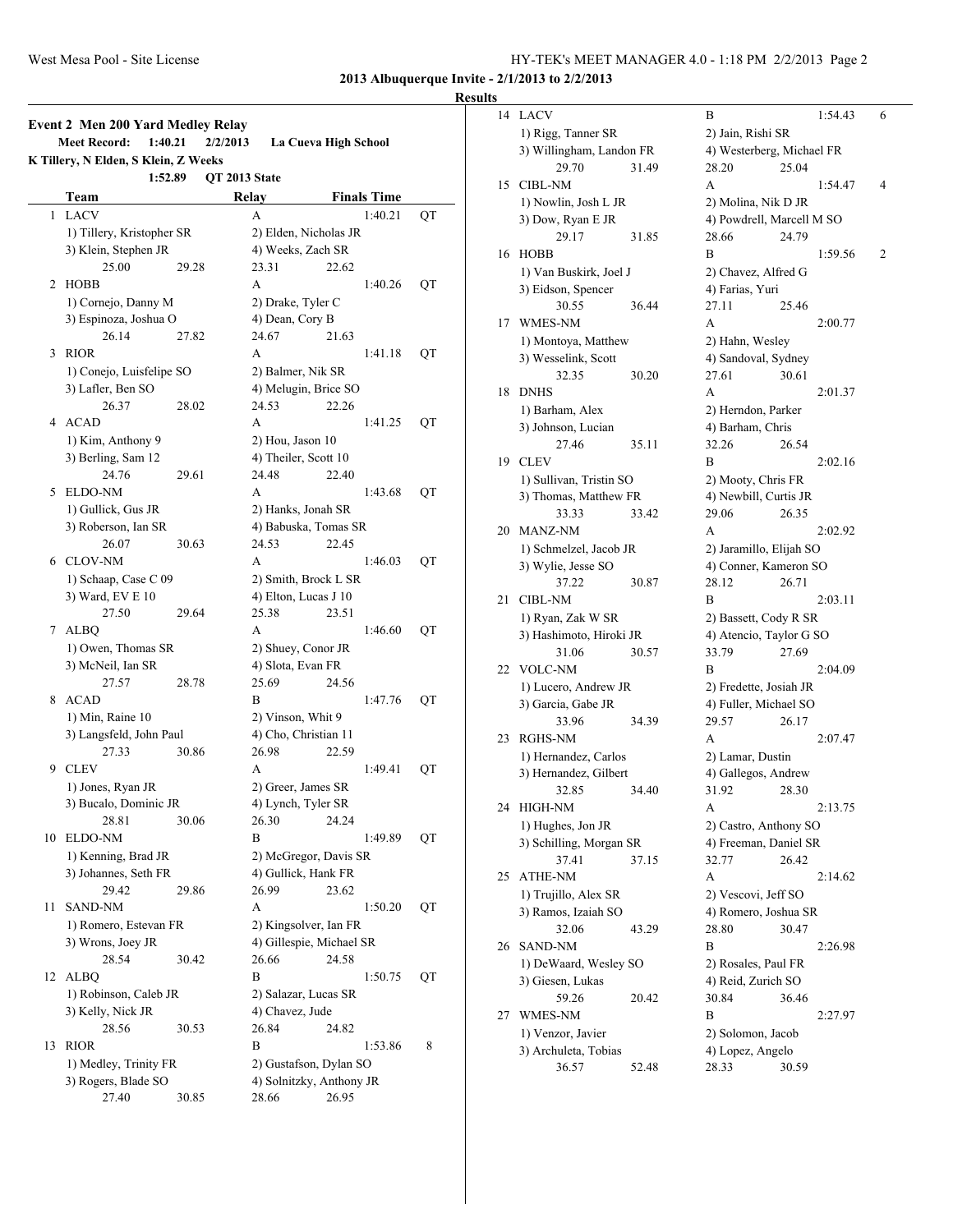#### **Results**

|     | (Event 2 Men 200 Yard Medley Relay)     |       |               |                        |       |                    |                |
|-----|-----------------------------------------|-------|---------------|------------------------|-------|--------------------|----------------|
|     | Team                                    |       |               | Relay                  |       | <b>Finals Time</b> |                |
|     | 28 ATHE-NM                              |       |               | B                      |       | 2:35.16            |                |
|     | 1) Wilson, Ryan FR                      |       |               | 2) Rodriguez, Edwin SO |       |                    |                |
|     | 3) Lucero, Aaron SO                     |       |               | 4) Cabrera, Daniel SR  |       |                    |                |
|     | 41.52                                   | 39.88 |               | 42.75                  | 31.01 |                    |                |
| --- | <b>HIGH-NM</b>                          |       |               | B                      |       | DQ                 |                |
|     | 1) Mitchell, Qyrese SO                  |       |               | 2) Castro, Johnny SO   |       |                    |                |
|     | 3) Chavez, Michael SR                   |       |               | 4) Arnot, Steven SO    |       |                    |                |
|     | 39.25                                   | 44.88 |               | 31.52                  | 32.39 |                    |                |
|     | VOLC-NM                                 |       |               | A                      |       | NS                 |                |
|     | 1) Geck, Will SO                        |       |               | 2) Vega-Reid, Jac JR   |       |                    |                |
|     | 3) Moses, Parker SR                     |       |               | 4) Sanchez, Dominic FR |       |                    |                |
|     | <b>Event 3 Women 200 Yard Freestyle</b> |       |               |                        |       |                    |                |
|     | <b>Meet Record:</b><br>1:54.40          |       | 1/28/2012     | <b>Sam Harding</b>     |       |                    |                |
|     | 2:09.09                                 |       | QT 2013 State |                        |       |                    |                |
|     | Name                                    |       |               | YrSchool               |       | <b>Finals Time</b> |                |
| 1   | St. John, Gillian                       |       |               | 10 ACAD                |       | 1:56.73            | QT             |
|     |                                         |       |               |                        | 29.18 |                    |                |
|     | 27.83                                   | 29.91 |               | 29.81                  |       |                    |                |
| 2   | Robison, Kelsey                         |       |               | FR ELDO-NM             |       | 2:04.80            | QT             |
|     | 28.93                                   | 31.74 |               | 32.22                  | 31.91 |                    |                |
| 3   | Silveira, Madison M                     |       |               | 11 CLOV-NM             |       | 2:06.17            | QT             |
|     | 29.16                                   | 31.53 |               | 32.97                  | 32.51 |                    |                |
| 4   | Whitezell, Harlee                       |       |               | SO CIBL-NM             |       | 2:07.91            | QT             |
|     | 28.75                                   | 32.19 |               | 34.07                  | 32.90 |                    |                |
| 5   | Barnes, Tessla J                        |       |               | JR CIBL-NM             |       | 2:08.62            | QT             |
|     | 29.46                                   | 32.04 |               | 33.42                  | 33.70 |                    |                |
| 6   | Sousa, Jordan                           |       |               | JR CLEV                |       | 2:08.83            | QT             |
|     | 29.28                                   | 32.56 |               | 33.76                  | 33.23 |                    |                |
| 7   | Wray, Jordan                            |       |               | SR ELDO-NM             |       | 2:08.94            | QT             |
|     | 30.99                                   | 32.84 |               | 33.70                  | 31.41 |                    |                |
| 8   | Wogenrich, Casi                         |       |               | VALL-NM                |       | 2:09.41            | 11             |
|     | 29.79                                   | 32.23 |               | 33.64                  | 33.75 |                    |                |
| 9   | Veseth, Hannah                          |       |               | SR SAND-NM             |       | 2:09.55            | 9              |
|     | 30.16                                   | 32.26 |               | 33.29                  | 33.84 |                    |                |
| 10  | Ripley, Kate                            |       |               | SO LACV                |       | 2:09.74            | 7              |
|     | 30.45                                   | 32.36 |               | 33.44                  | 33.49 |                    |                |
| 11  | Farley, Erin                            |       |               | <b>RIOR</b>            |       | 2:10.30            | 6              |
|     | 29.75<br>12 Pena, Danielle              | 32.91 |               | 34.00                  | 33.64 |                    |                |
|     |                                         |       |               | SR LACV                |       | 2:12.11            | 5              |
| 13  | 30.77<br>Procell, Linda                 | 33.47 |               | 34.36                  | 33.51 |                    | $\overline{4}$ |
|     | 30.25                                   | 33.23 |               | 8 ACAD<br>34.75        |       | 2:13.06            |                |
| 14  | Harper, Hanna                           |       |               | JR RIOR                | 34.83 | 2:13.90            | 3              |
|     | 31.13                                   |       |               | 34.92                  |       |                    |                |
| 15  | Wiercinski, Breanna                     | 33.41 |               | FR ALBQ                | 34.44 | 2:20.59            | 2              |
|     | 32.05                                   | 36.80 |               |                        |       |                    |                |
| 16  | St. Andre, Athelin                      |       |               | 37.50<br>FR CLEV       | 34.24 | 2:21.54            | 1              |
|     | 32.18                                   |       |               | 37.27                  |       |                    |                |
|     | Cross, Shay R                           | 35.63 |               | <b>HOBB</b>            | 36.46 | 2:25.62            |                |
| 17  | 33.16                                   |       |               |                        |       |                    |                |
|     |                                         | 36.82 |               | 38.55                  | 37.09 |                    |                |
| 18  | Roye, Shyann M<br>34.62                 |       |               | HOBB<br>38.64          |       | 2:28.93            |                |
| 19  | McNeil, Kelly                           | 38.13 |               | SO ALBQ                | 37.54 | 2:32.68            |                |
|     | 33.65                                   |       |               | 41.22                  |       |                    |                |
| 20  | Pierce, Danielle                        | 38.56 |               |                        | 39.25 | 2:38.51            |                |
|     |                                         |       |               | FR SAND-NM             | 40.26 |                    |                |
|     | 36.39                                   | 40.55 |               | 41.31                  |       |                    |                |

| 21 | Grajeda, Trisha      |         | SR VOLC-NM           |         | 2:43.91   |  |
|----|----------------------|---------|----------------------|---------|-----------|--|
|    | 37.60                | 42.02   | 42.74                | 41.55   |           |  |
|    | 22 Pearson, Corey    |         | VALL-NM              |         | 2:49.05   |  |
|    | 39.28                | 43.64   | 1:26.13              |         |           |  |
| 23 | McBrayer, Josefine   |         | SR HIGH-NM           |         | 2:52.23   |  |
|    | 39.24                | 43.31   | 45.65                | 44.03   |           |  |
|    | 24 Trujillo, Tatyana |         | ATHE-NM<br>FR        |         | 3:09.52   |  |
|    | 39.79                | 47.51   | 50.85                | 51.37   |           |  |
|    | 25 Lopez, Kaliegh    |         | <b>DNHS</b>          |         | 3:16.52   |  |
|    | 40.63                | 49.68   | 53.19                | 53.02   |           |  |
|    | 26 Luera, Yuridia    |         | <b>HIGH-NM</b><br>SR |         | 3:19.01   |  |
|    | 43.19                | 51.06   | 53.33                | 51.43   |           |  |
| 27 | Montoya, Marissa     |         | WMES-NM              |         | 3:40.74   |  |
|    | 49.64                | 58.49   | 1:00.06              | 52.55   |           |  |
| 28 | Castillo, Stephanie  |         | WMES-NM              |         | 4:15.14   |  |
|    | 47.98                | 1:08.15 | 1:14.46              | 1:04.55 |           |  |
|    | Green, Claire        |         | <b>DNHS</b>          |         | <b>NS</b> |  |
|    | Elena, Padilla       |         | <b>VOLC-NM</b><br>JR |         | NS        |  |
|    |                      |         |                      |         |           |  |

#### **Event 4 Men 200 Yard Freestyle**

**Meet Record: 1:46.15 12/16/2006 Douwe Yntema 1:56.39 QT 2013 State**

|    | Name                 |       |     | YrSchool       |       | <b>Finals Time</b> |                |
|----|----------------------|-------|-----|----------------|-------|--------------------|----------------|
| 1  | Balmer, Nik          |       |     | SR RIOR        |       | 1:52.59            | QT             |
|    | 27.18                | 28.65 |     | 28.49          | 28.27 |                    |                |
| 2  | Huffman, Tameryn R   |       |     | SO CIBL-NM     |       | 1:53.83            | QT             |
|    | 26.85                | 29.00 |     | 29.08          | 28.90 |                    |                |
| 3  | Bucalo, Dominic      |       |     | JR CLEV        |       | 1:54.32            | QT             |
|    | 26.34                | 29.00 |     | 29.43          | 29.55 |                    |                |
| 4  | Min, Raine           |       | 10  | <b>ACAD</b>    |       | 1:55.27            | QT             |
|    | 27.40                | 28.90 |     | 29.60          | 29.37 |                    |                |
| 5  | Simms, Paden M       |       | 09. | <b>CLOV-NM</b> |       | 1:56.04            | QT             |
|    | 27.11                | 28.86 |     | 30.42          | 29.65 |                    |                |
|    | 6 Chavez, Dylan      |       |     | <b>DNHS</b>    |       | 1:56.50            | 13             |
|    | 26.15                | 29.57 |     | 30.57          | 30.21 |                    |                |
| 7  | Kingsolver, Ian      |       |     | FR SAND-NM     |       | 1:56.61            | 12             |
|    | 26.41                | 29.83 |     | 30.43          | 29.94 |                    |                |
| 8  | Harlan, Jacob        |       |     | <b>WMES-NM</b> |       | 1:56.75            | 11             |
|    | 27.52                | 29.82 |     | 30.19          | 29.22 |                    |                |
| 9  | Gallegos, Ethan M    |       | 11  | <b>CLOV-NM</b> |       | 1:57.07            | 9              |
|    | 26.74                | 29.33 |     | 30.28          | 30.72 |                    |                |
| 10 | Jehle, Stephen       |       |     | SR ELDO-NM     |       | 1:58.63            | 7              |
|    | 26.95                | 29.18 |     | 30.70          | 31.80 |                    |                |
| 11 | Simons, Pablo        |       | SO  | <b>ALBQ</b>    |       | 2:00.54            | 6              |
|    | 26.42                | 30.53 |     | 31.83          | 31.76 |                    |                |
| 12 | Givens, Travis       |       |     | JR ELDO-NM     |       | 2:00.57            | 5              |
|    | 27.49                | 30.49 |     | 31.33          | 31.26 |                    |                |
| 13 | Wrons, Joey          |       |     | JR SAND-NM     |       | 2:00.85            | $\overline{4}$ |
|    | 28.34                | 30.89 |     | 31.46          | 30.16 |                    |                |
| 14 | Rigg, Tanner         |       |     | SR LACV        |       | 2:03.91            | 3              |
|    | 28.35                | 31.19 |     | 31.97          | 32.40 |                    |                |
| 15 | Strickland, Nicholas |       |     | JR HIGH-NM     |       | 2:04.78            | $\overline{c}$ |
|    | 27.18                | 31.17 |     | 33.24          | 33.19 |                    |                |
| 16 | Wemhoner, Jacob      |       |     | FR CLEV        |       | 2:05.31            | $\mathbf{1}$   |
|    | 28.17                | 31.64 |     | 33.14          | 32.36 |                    |                |
| 17 | Barham, Alex         |       |     | <b>DNHS</b>    |       | 2:05.33            |                |
|    | 27.75                | 31.68 |     | 33.77          | 32.13 |                    |                |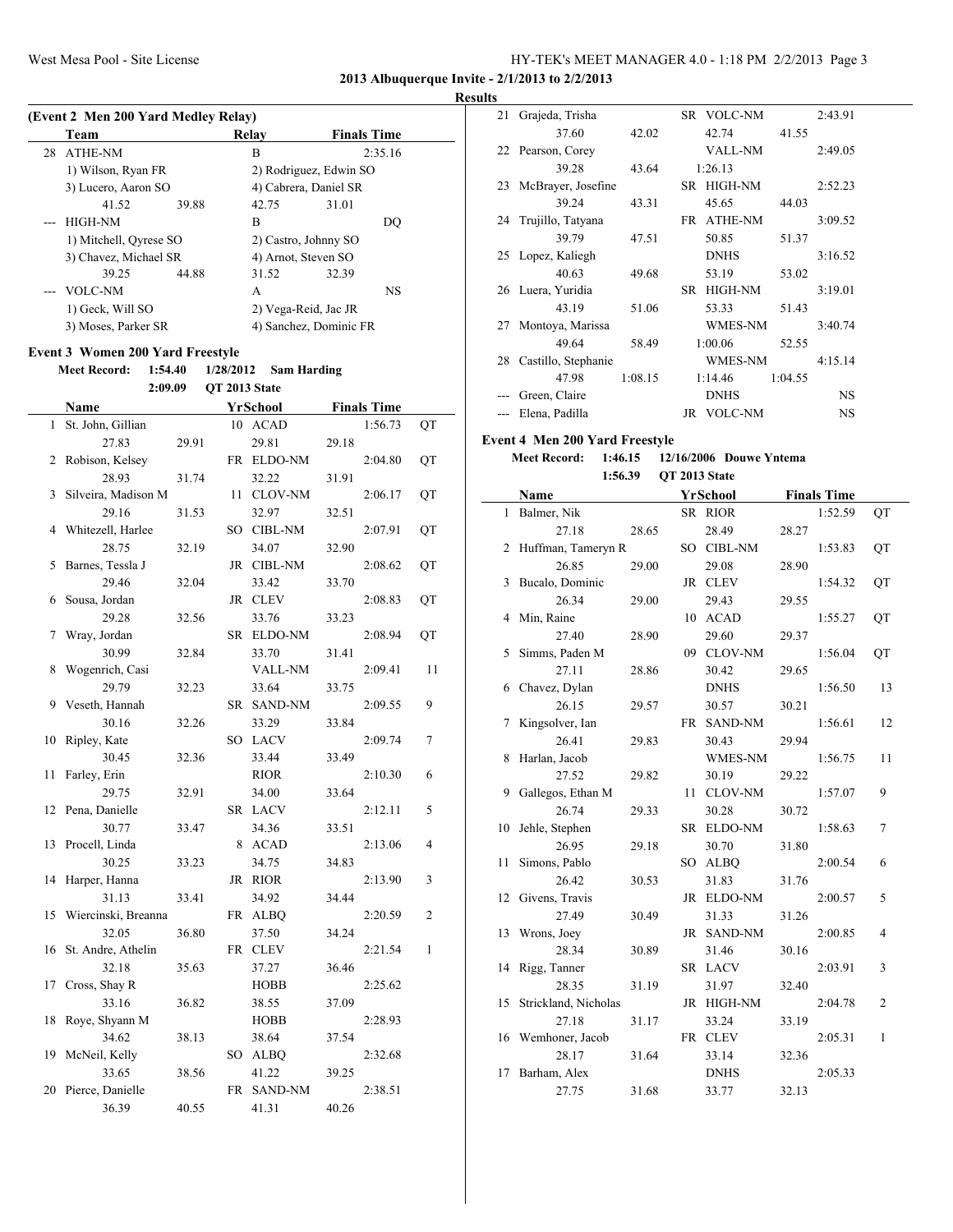**2013 Albuquerque Invite - 2/1/2013 to 2/2/2013**

#### **Results**

|    | (Event 4 Men 200 Yard Freestyle)   |       |                           |       |                    |                |
|----|------------------------------------|-------|---------------------------|-------|--------------------|----------------|
|    | Name                               |       | <b>YrSchool</b>           |       | <b>Finals Time</b> |                |
| 18 | Chavez, Alfred G                   |       | <b>HOBB</b>               |       | 2:06.47            |                |
|    | 28.68                              | 31.98 | 32.80                     | 33.01 |                    |                |
| 19 | Solnitzky, Anthony                 |       | JR RIOR                   |       | 2:07.93            |                |
|    | 28.89                              | 32.48 | 33.50                     | 33.06 |                    |                |
| 20 | Smith, Matthew D                   |       | SR CIBL-NM                |       | 2:14.00            |                |
|    | 29.35                              | 33.80 | 35.75                     | 35.10 |                    |                |
| 21 | Duran, Carlos                      |       | SR VOLC-NM                |       | 2:16.21            |                |
|    | 31.01                              | 34.45 | 36.23                     | 34.52 |                    |                |
|    | 22 Hatley, David                   |       | 11 ACAD                   |       | 2:17.82            |                |
|    | 29.73                              | 34.68 | 37.95                     | 35.46 |                    |                |
|    | 23 Rodriguez, Xavier               |       | SO HIGH-NM                |       | 2:20.64            |                |
|    | 31.89                              | 36.52 | 36.75                     | 35.48 |                    |                |
|    | 24 Narvaez, Brandon                |       | SR ATHE-NM                |       | 2:27.66            |                |
|    | 32.93                              | 36.32 | 39.47                     | 38.94 |                    |                |
| 25 | Vera, Aihl                         |       | WMES-NM                   |       | 2:54.17            |                |
|    | 37.49                              | 43.55 | 47.93                     | 45.20 |                    |                |
| 26 | Morey, Joshua                      |       | SR ATHE-NM                |       | 3:25.89            |                |
|    | 41.12                              | 51.69 | 58.02                     | 55.06 |                    |                |
|    | Van Buskirk, Joel J                |       | HOBB                      |       | DQ                 |                |
|    | 28.12                              |       | 32.55                     | 31.75 |                    |                |
|    |                                    | 30.86 |                           |       |                    |                |
|    | Knighton, Josh                     |       | SO LACV                   |       | DQ                 |                |
|    | 28.84                              | 34.55 | 1:17.15                   |       |                    |                |
|    | Walker, Austin                     |       | SO VOLC-NM                |       | NS                 |                |
|    | --- Oliver, Tobias                 |       | FR ALBQ                   |       | NS                 |                |
|    | <b>Event 5 Women 200 Yard IM</b>   |       |                           |       |                    |                |
|    | <b>Meet Record:</b><br>2:10.86     |       | 1/28/2012 Cassaundra Pino |       |                    |                |
|    | 2:23.99                            |       | QT 2013 State             |       |                    |                |
|    | Name                               |       | YrSchool                  |       | <b>Finals Time</b> |                |
| 1  | Rivenbark, Ellie                   |       | FR ELDO-NM                |       | 2:15.80            |                |
|    |                                    |       |                           |       |                    | QT             |
|    | 29.07                              | 33.21 | 41.34                     | 32.18 |                    |                |
| 2  |                                    |       |                           |       |                    |                |
|    | Mufti, Selena<br>32.18             | 35.45 | 12 ACAD<br>42.07          | 31.64 | 2:21.34            | QT             |
|    |                                    |       |                           |       |                    |                |
| 3  | Cadigan, Megan                     |       | 11 ACAD                   |       | 2:22.79            | QT             |
|    | 30.94                              | 37.03 | 41.04                     | 33.78 |                    |                |
| 4  | Trujillo, Briana                   |       | RGHS-NM                   |       | 2:24.48            | 15             |
|    | 32.81                              | 36.85 | 42.29                     | 32.53 |                    |                |
| 5  | Key, Amanda                        |       | FR SAND-NM                |       | 2:24.72            | 14             |
|    | 33.55                              | 33.20 | 45.22                     | 32.75 |                    |                |
| 6  | Balmer, Claire                     |       | SO RIOR                   |       | 2:24.91            | 13             |
|    | 31.40                              | 35.66 | 45.32                     | 32.53 |                    |                |
| 7  | Summers, Kelsey                    |       | SO LACV                   |       | 2:25.80            | 12             |
|    | 32.88                              | 37.32 | 41.55                     | 34.05 |                    |                |
| 8  | Matsko, Jackie                     |       | FR SAND-NM                |       | 2:27.28            | 11             |
|    | 30.35                              | 36.20 | 46.44                     | 34.29 |                    |                |
| 9  | Rice, Kimiko                       |       | FR RIOR                   |       | 2:30.05            | 9              |
|    | 33.78                              | 38.29 | 42.45                     | 35.53 |                    |                |
| 10 | Morris, Terra                      |       | JR CLEV                   |       | 2:30.45            | 7              |
|    | 32.36                              | 36.26 | 47.02                     | 34.81 |                    |                |
| 11 | Carrasco, Gabby F                  |       | 10 CLOV-NM                |       | 2:32.12            | 6              |
|    | 33.41                              | 40.60 | 44.10                     | 34.01 |                    |                |
| 12 | Seckler, Megan                     |       | SR ELDO-NM                |       | 2:32.36            | 5              |
|    | 34.35                              | 36.52 | 46.02                     | 35.47 |                    |                |
| 13 | Hubbart-Gundelach, Sophia<br>34.82 | 40.70 | SO LACV<br>46.07          | 36.12 | 2:37.71            | $\overline{4}$ |

|     | 14 Ryan, Makenzie L     |         |           | SO CIBL-NM           |       | 2:39.75            | 3  |
|-----|-------------------------|---------|-----------|----------------------|-------|--------------------|----|
|     | 36.44                   | 39.43   |           | 46.63                | 37.25 |                    |    |
| 15  | Drake, Kaitlyn          |         |           | HOBB                 |       | 2:44.63            | 2  |
|     | 38.26                   | 41.33   |           | 45.99                | 39.05 |                    |    |
| 16  | Romig, Hannah           |         |           | SR ALBQ              |       | 2:46.17            | 1  |
|     | 35.10                   | 43.25   |           | 51.02                | 36.80 |                    |    |
| 17  | Croasdell, Emily        |         |           | SO ALBQ              |       | 2:46.62            |    |
|     | 37.84                   | 42.60   |           | 49.31                | 36.87 |                    |    |
| 18  | Ortega, Gabby           |         |           | VALL-NM              |       | 2:46.66            |    |
|     | 37.49                   | 40.79   |           | 50.70                | 37.68 |                    |    |
| 19  | Tietgens, Jessie E      |         |           | JR CIBL-NM           |       | 2:50.49            |    |
|     | 37.59                   | 42.15   |           | 50.71                | 40.04 |                    |    |
| 20  | Nieto, Alicia           |         |           | <b>DNHS</b>          |       | 3:05.20            |    |
|     | 39.87                   | 48.96   |           | 57.99                | 38.38 |                    |    |
|     | Monge, Julia            |         |           | JR VOLC-NM           |       | DQ                 |    |
|     | 37.48                   | 50.67   |           | 57.41                | 41.20 |                    |    |
| --- | Marra, Melanie          |         |           | VALL-NM              |       | DQ                 |    |
|     | 43.61                   | 54.50   |           | 1:07.79              |       |                    |    |
|     |                         |         |           |                      | 44.39 |                    |    |
|     | Martinez, Aurora        |         |           | SR CLEV              |       | DQ                 |    |
|     | 35.84                   | 39.74   |           | 49.87                | 35.54 |                    |    |
| --- | Morrell, Olivia         |         |           | SR VOLC-NM           |       | NS                 |    |
|     | --- Padilla, Jazzy      |         |           | <b>DNHS</b>          |       | NS                 |    |
|     | Event 6 Men 200 Yard IM |         |           |                      |       |                    |    |
|     | <b>Meet Record:</b>     | 2:00.78 | 1/28/2012 | <b>Dorian Holler</b> |       |                    |    |
|     |                         | 2:13.99 |           | QT 2013 State        |       |                    |    |
|     | Name                    |         |           | YrSchool             |       | <b>Finals Time</b> |    |
| 1   | Conejo, Luisfelipe      |         |           | SO RIOR              |       | 2:01.27            | QT |
|     | 26.48                   | 30.12   |           | 35.38                | 29.29 |                    |    |
| 2   | Weeks, Zach             |         |           | SR LACV              |       | 2:04.90            | QT |
|     | 26.90                   | 30.98   |           | 37.34                | 29.68 |                    |    |
| 3   | Ward, EV E              |         |           | 10 CLOV-NM           |       | 2:09.08            | QT |
|     | 27.03                   | 32.01   |           | 39.64                | 30.40 |                    |    |
| 4   | McNeil, Ian             |         |           | SR ALBQ              |       | 2:12.73            | QT |
|     | 28.48                   | 34.03   |           | 39.77                | 30.45 |                    |    |
| 5   | Ozakyol, Ellis          |         |           | FR ELDO-NM           |       | 2:17.27            | 14 |
|     | 30.09                   | 37.31   |           | 36.81                | 33.06 |                    |    |
| 6   | Hawton, Patrick         |         |           | FR SAND-NM           |       | 2:18.09            | 13 |
|     | 30.77                   | 34.33   |           | 42.71                | 30.28 |                    |    |
| 7   | Jones, Quentin M        |         |           | JR CIBL-NM           |       | 2:19.14            | 12 |
|     | 29.75                   | 36.14   |           | 38.87                | 34.38 |                    |    |
| 8   | Runnels, Nic            |         |           | 10 ACAD              |       | 2:20.19            | 11 |
|     | 31.35                   | 33.40   |           | 44.23                | 31.21 |                    |    |
| 9   | Ozakyol, Addison        |         |           | SR SAND-NM           |       | 2:20.98            | 9  |
|     | 30.36                   | 36.02   |           | 39.43                | 35.17 |                    |    |
| 10  | Rogers, Blade           |         |           | SO RIOR              |       | 2:21.75            | 7  |
|     | 29.49                   |         |           |                      |       |                    |    |
|     |                         | 35.33   |           | 43.58                | 33.35 |                    |    |
| 11  | Kenning, Brad<br>29.22  |         |           | JR ELDO-NM<br>42.79  |       | 2:23.06            | 6  |
|     |                         | 36.96   |           |                      | 34.09 |                    |    |
| 12  | Conley, Ian             |         | 8         | ACAD                 |       | 2:25.47            | 5  |
|     | 32.60                   | 35.30   |           | 43.16                | 34.41 |                    |    |
| 13  | Newbill, Curtis         |         |           | JR CLEV              |       | 2:27.60            | 4  |
|     |                         | 36.92   |           | 45.28                | 34.31 |                    |    |
| 14  | 31.09                   |         |           |                      |       |                    |    |
|     | Mooty, Chris            |         |           | FR CLEV              |       | 2:29.78            | 3  |
|     | 33.88                   | 38.87   |           | 41.64                | 35.39 |                    |    |
| 15  | Barham, Chris<br>32.88  | 41.74   |           | <b>DNHS</b><br>44.70 | 36.03 | 2:35.35            | 2  |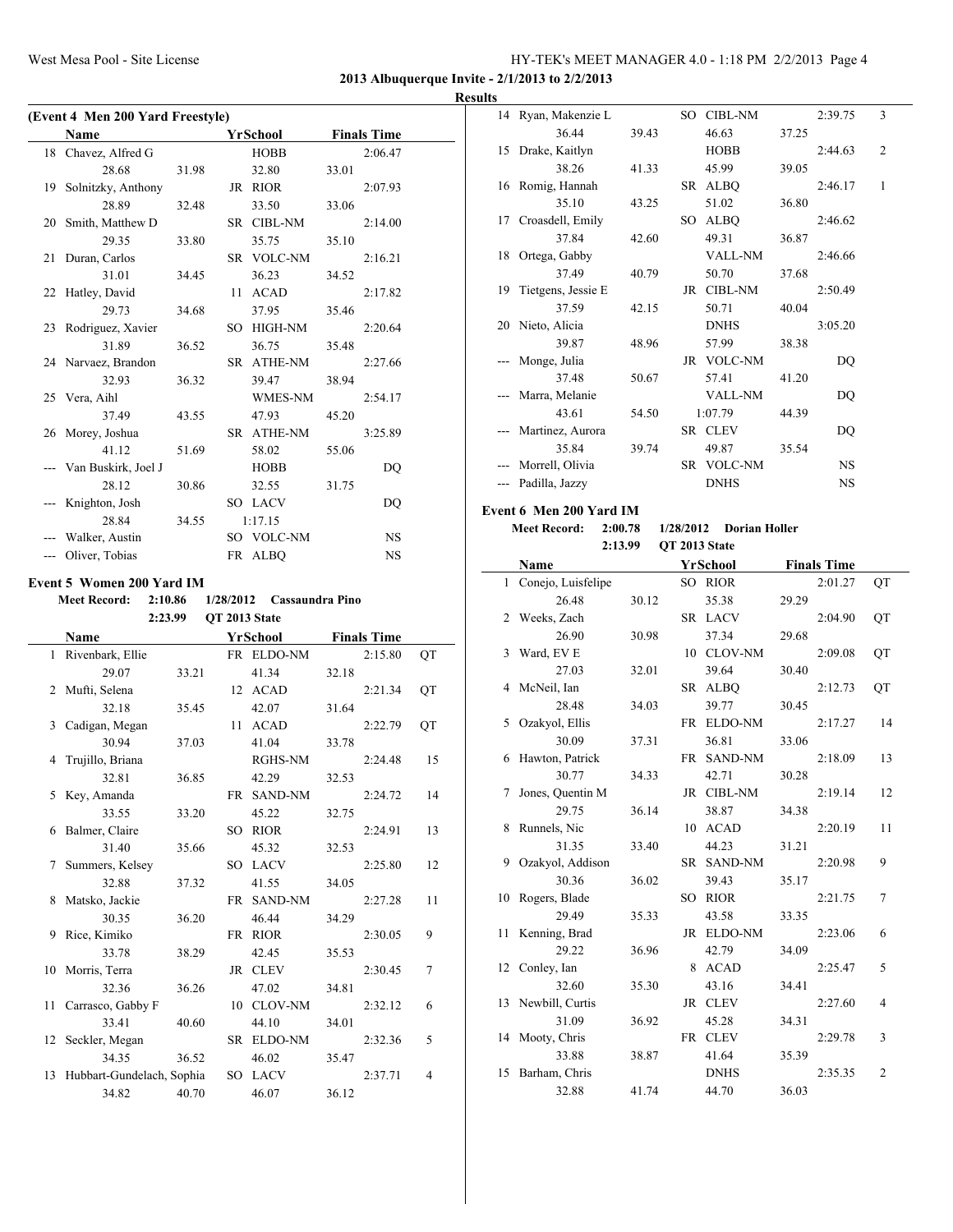| HY-TEK's MEET MANAGER 4.0 - 1:18 PM 2/2/2013 Page 5 |  |  |  |
|-----------------------------------------------------|--|--|--|
|-----------------------------------------------------|--|--|--|

#### **Results**

|    | (Event 6 Men 200 Yard IM) |       |     |             |       |                    |  |
|----|---------------------------|-------|-----|-------------|-------|--------------------|--|
|    | <b>Name</b>               |       |     | YrSchool    |       | <b>Finals Time</b> |  |
|    | 16 Molina, Nik D          |       |     | JR CIBL-NM  |       | 2:37.87            |  |
|    | 34.86                     | 39.84 |     | 45.11       | 38.06 |                    |  |
| 17 | Wardell, Jake             |       | SO. | VOLC-NM     |       | 2:38.59            |  |
|    | 33.96                     | 42.69 |     | 44.21       | 37.73 |                    |  |
|    | 18 Norton-Giron, Brannen  |       |     | SO LACV     |       | 2:41.19            |  |
|    | 33.37                     | 42.94 |     | 45.84       | 39.04 |                    |  |
|    | Johnson, Ian              |       |     | SO VOLC-NM  |       | DO                 |  |
|    | 34.81                     | 46.01 |     | 47.65       | 34.77 |                    |  |
|    | Salazar, Lucas            |       | SR. | <b>ALBO</b> |       | DO                 |  |
|    | 29.88                     | 34.57 |     | 37.82       | 30.24 |                    |  |
|    | Schilling, Morgan         |       | SR. | HIGH-NM     |       | DO                 |  |
|    | 34.19                     | 38.28 |     | 49.25       | 40.07 |                    |  |

#### **Event 7 Women 50 Yard Freestyle**

| <b>Meet Record:</b> | 23.39 | 2/2/2013 | Anika Apostalon |
|---------------------|-------|----------|-----------------|
|                     |       |          |                 |

|                | 26.79                  |    |                 |                    |                |
|----------------|------------------------|----|-----------------|--------------------|----------------|
|                | Name                   |    | <b>YrSchool</b> | <b>Finals Time</b> |                |
| 1              | Apostalon, Anika       | 12 | <b>ACAD</b>     | 23.39              | QT             |
| $\overline{2}$ | Dial, Caitlin C        | 11 | <b>CLOV-NM</b>  | 26.03              | QT             |
| 3              | Hanks, Sydney          |    | FR ELDO-NM      | 26.38              | QT             |
| 4              | Bayardo, Brenna        | SR | <b>CLEV</b>     | 26.80              | 15             |
| 5              | Geck, Emma             | JR | <b>VOLC-NM</b>  | 26.85              | 14             |
| 6              | Burke, Michelle        |    | FR RIOR         | 26.96              | 13             |
| 7              | Miller, Sasha          | SR | <b>SAND-NM</b>  | 26.99              | 12             |
| 8              | Duffy, Ciara           |    | SR RIOR         | 27.02              | 11             |
| 9              | Ripley, Josie          |    | SR LACV         | 27.05              | 9              |
| 10             | Woodfield, Kelsey      |    | JR LACV         | 27.08              | 7              |
| 11             | Morales, Kimber        |    | SO CLEV         | 27.14              | 6              |
|                | 12 Rohn, Maggie        |    | <b>DNHS</b>     | 27.25              | 5              |
| 13             | Truelock, Lucie        |    | JR SAND-NM      | 27.29              | 4              |
| 14             | Thibodeau, Kasey       |    | SO ELDO-NM      | 27.48              | 3              |
|                | 15 Ramirez, Jessica    |    | SO ATHE-NM      | 27.91              | $\overline{c}$ |
| $*16$          | Jones, Savanna C       |    | FR CIBL-NM      | 28.04              | 0.3            |
| $*16$          | Herring, Lizzie        |    | SO ALBQ         | 28.04              | 0.3            |
| $*16$          | Phillips, Marisa       | 11 | <b>ACAD</b>     | 28.04              | 0.3            |
| 19             | Banks, Kassidy         |    | SO VOLC-NM      | 28.25              |                |
| 20             | Nigreville, Jayci L    | 8  | <b>CLOV-NM</b>  | 29.50              |                |
| 21             | Breden, Larisa E       |    | SR CIBL-NM      | 29.87              |                |
|                | 22 Pentecost, Samantha |    | SO ALBO         | 30.26              |                |
|                | 23 Vallejos, Erika     |    | SR MANZ-NM      | 31.28              |                |
|                | 24 Garcia, Alexandria  |    | <b>VALL-NM</b>  | 31.34              |                |
|                | 25 Berger, Makaela     |    | <b>DNHS</b>     | 31.85              |                |
|                | 26 Gale, Marissa       |    | SR MANZ-NM      | 32.41              |                |
| 27             | Milligan, Miranda J    |    | <b>HOBB</b>     | 32.73              |                |
| 28             | Hernandez, Evelyn N    |    | <b>HOBB</b>     | 34.04              |                |
| 29             | Baecher, Holly         |    | RGHS-NM         | 34.49              |                |
| 30             | Lopez, Savannah        |    | <b>VALL-NM</b>  | 37.40              |                |
| 31             | Luera, Yuridia         |    | SR HIGH-NM      | 38.54              |                |
|                | 32 Lee, Brianna        |    | SO HIGH-NM      | 38.66              |                |
|                | 33 Martinez, Shantel   |    | RGHS-NM         | 40.74              |                |
| 34             | Tena, Luz              |    | ATHE-NM         | 43.52              |                |
| 35             | Rivera, Samantha       |    | WMES-NM         | 47.87              |                |
| ---            | McCabe, Deborah        |    | <b>WMES-NM</b>  | <b>NS</b>          |                |

|                | Event 8 Men 50 Yard Freestyle |       |               |                    |                    |    |
|----------------|-------------------------------|-------|---------------|--------------------|--------------------|----|
|                | <b>Meet Record:</b>           | 21.94 | 2/2/2013      | <b>Cory B Dean</b> |                    |    |
|                |                               | 23.79 | QT 2013 State |                    |                    |    |
|                | Name                          |       |               | YrSchool           | <b>Finals Time</b> |    |
| 1              | Dean, Cory B                  |       |               | <b>HOBB</b>        | 21.94              | QT |
| $\overline{2}$ | Tillery, Kristopher           |       | SR.           | LACV               | 22.44              | QT |
| 3              | Theiler, Scott                |       | 10            | ACAD               | 22.92              | QT |
|                | 4 Owen, Thomas                |       |               | SR ALBQ            | 23.43              | QT |
| 5              | Lynch, Tyler                  |       |               | SR CLEV            | 23.70              | QT |
| 6              | Burke, Brendan                |       |               | JR RIOR            | 23.71              | QT |
| 7              | Berling, Sam                  |       | 12            | <b>ACAD</b>        | 23.75              | QT |
| 8              | Shuey, Conor                  |       | JR            | <b>ALBQ</b>        | 23.78              | QT |
| 9              | Elton, Lucas J                |       |               | 10 CLOV-NM         | 23.95              | 9  |
| 10             | McCormick, Jon D              |       | 12            | <b>CLOV-NM</b>     | 24.47              | 7  |
| 11             | Medley, Trinity               |       | FR            | <b>RIOR</b>        | 24.50              | 6  |
| 12             | Ansolver, John                |       |               | SO ELDO-NM         | 24.57              | 5  |
| 13             | Vega-Reid, Jac                |       |               | JR VOLC-NM         | 24.61              | 4  |
| 14             | Elden, Nicholas               |       |               | JR LACV            | 24.68              | 3  |
| 15             | Greer, James                  |       |               | SR CLEV            | 24.77              | 2  |
| 16             | Gamboa, Humberto              |       |               | <b>VALL-NM</b>     | 24.89              | 1  |
| 17             | Ohea, Sean                    |       |               | JR ELDO-NM         | 25.07              |    |
| 18             | Lujan, Issac                  |       |               | <b>DNHS</b>        | 25.09              |    |
| 19             | Smith, Matthew D              |       |               | SR CIBL-NM         | 25.11              |    |
| 20             | Eidson, Spencer               |       |               | <b>HOBB</b>        | 25.42              |    |
| 21             | Wylie, Jesse                  |       |               | SO MANZ-NM         | 25.50              |    |
| 22             | Chavez, Dylan                 |       |               | <b>DNHS</b>        | 25.77              |    |
| 23             | Gillespie, Michael            |       | SR –          | <b>SAND-NM</b>     | 25.82              |    |
| 24             | Ramos, Izaiah                 |       | SO.           | ATHE-NM            | 26.44              |    |
| 25             | Lamar, Dustin                 |       |               | <b>RGHS-NM</b>     | 26.63              |    |
| 26             | Conner, Kameron               |       |               | SO MANZ-NM         | 26.68              |    |
| 27             | Altamirano, Kaelob            |       |               | FR ATHE-NM         | 26.82              |    |
| 28             | Patterson, Michael            |       |               | VALL-NM            | 27.86              |    |
| 29             | Atencio, Taylor G             |       |               | SO CIBL-NM         | 29.98              |    |
|                | 30 Abalos, Ray                |       |               | RGHS-NM            | 30.91              |    |
| 31             | Arnot, Steven                 |       |               | SO HIGH-NM         | 33.11              |    |
| 32             | Perez, Oscar                  |       |               | WMES-NM            | 35.56              |    |
| 33             | Castro, Johnny                |       |               | SO HIGH-NM         | 36.62              |    |
| $---$          | Reid, Zurich                  |       | SO.           | <b>SAND-NM</b>     | <b>NS</b>          |    |
|                | --- Moses, Parker             |       | SR            | <b>VOLC-NM</b>     | NS                 |    |
| $---$          | Castillo, Jacob               |       |               | WMES-NM            | <b>NS</b>          |    |

#### **Event 9 Women 1 mtr Diving**

|    | 238.15<br><b>Meet Record:</b> | 12/5/2008 | <b>Kaitlin Walker</b> |                     |    |  |  |
|----|-------------------------------|-----------|-----------------------|---------------------|----|--|--|
|    | Name                          |           | YrSchool              | <b>Finals Score</b> |    |  |  |
|    | Martinez, Lauren              | SO.       | ELDO-NM               | 172.20              | 20 |  |  |
| 2  | Martinez, Meaghan             | SO.       | ELDO-NM               | 147.90              | 17 |  |  |
| 3. | Anchondo, Melissa             |           | <b>HOBB</b>           | 144.65              | 16 |  |  |
| 4  | Freimanis, Ella               |           | JR LACV               | 137.10              | 15 |  |  |
| 5. | Fox, Nicole                   | 12        | ACAD                  | 129.30              | 14 |  |  |
| 6  | Brady, Maryn                  |           | <b>CLEV</b>           | 121.90              | 13 |  |  |
|    | Taylor, Kayla                 | JR        | <b>RIOR</b>           | 120.40              | 12 |  |  |
| 8  | Packer, Ruby                  |           | <b>ACAD</b>           | 118.10              | 11 |  |  |
| 9  | Sawyer, Madison               |           | <b>CLEV</b>           | 80.50               | 9  |  |  |
| 10 | Grace, Daniel Hannah          |           | LACV                  | 74.35               | 7  |  |  |
| 11 | Campbell, Hayleigh            |           | <b>SAND-NM</b>        | 67.75               | 6  |  |  |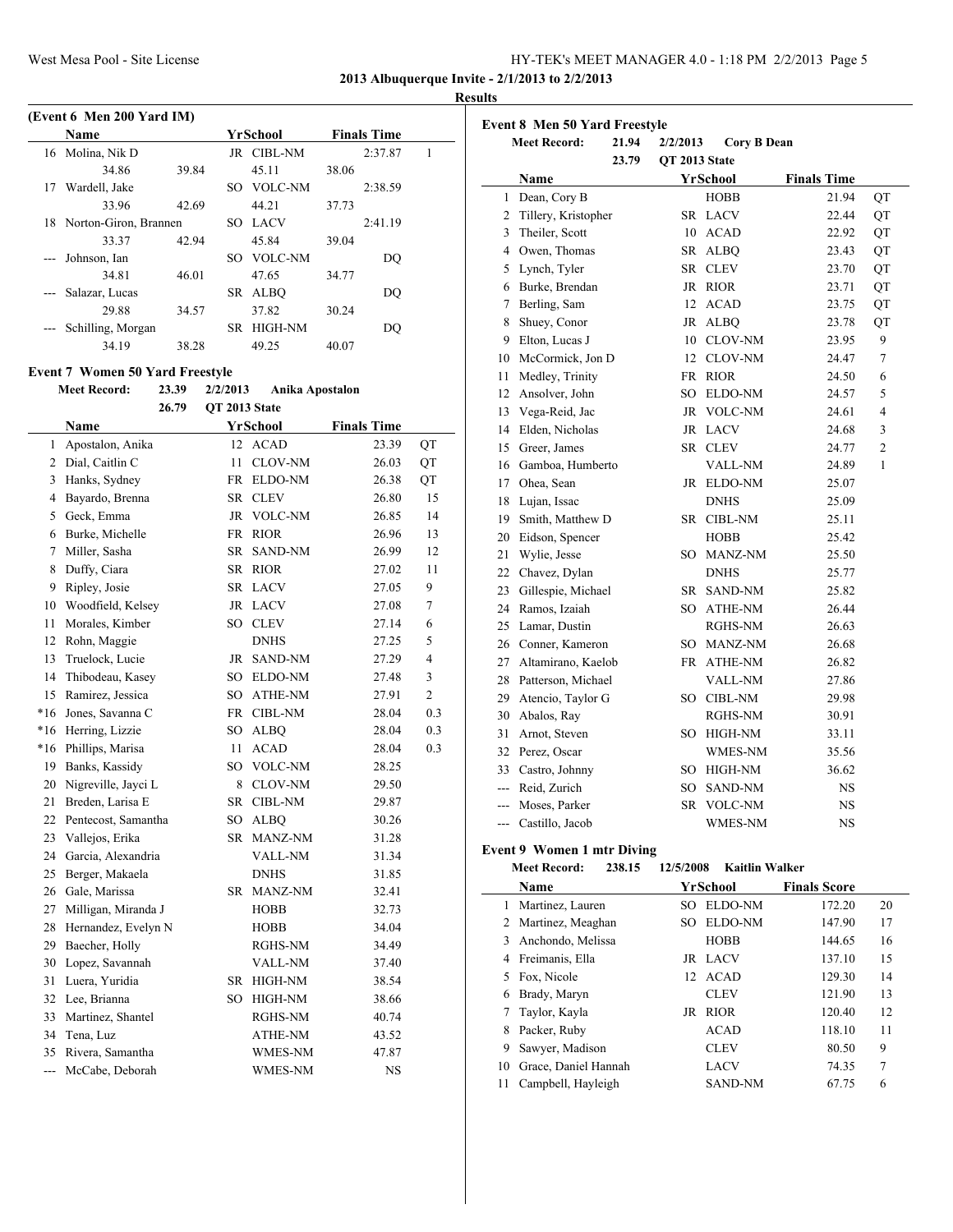**2013 Albuquerque Invite - 2/1/2013 to 2/2/2013**

#### **Results**

#### **Event 10 Men 1 mtr Diving**

|    | <b>Meet Record:</b><br>252.45 |     | 12/21/2007 Blake Ferguson |                     |    |  |  |  |
|----|-------------------------------|-----|---------------------------|---------------------|----|--|--|--|
|    | <b>Name</b>                   |     | YrSchool                  | <b>Finals Score</b> |    |  |  |  |
| 1  | Espinoza, Joshua O            |     | <b>HOBB</b>               | 193.75              | 20 |  |  |  |
| 2  | Smith, Levi                   |     | <b>CLEV</b>               | 171.55              | 17 |  |  |  |
| 3  | Morris, Isaac                 |     | <b>VALL-NM</b>            | 167.50              | 16 |  |  |  |
| 4  | Collins, Nate H               |     | <b>HOBB</b>               | 164.65              | 15 |  |  |  |
| 5  | Yeraich, Louie                | JR  | <b>RIOR</b>               | 154.45              | 14 |  |  |  |
| 6  | Ohara, Sheamus                |     | <b>RIOR</b>               | 146.60              | 13 |  |  |  |
| 7  | Ray, Robert                   |     | JR LACV                   | 144.35              | 12 |  |  |  |
| 8  | Wampler, Jack                 | 12  | <b>ACAD</b>               | 136.50              | 11 |  |  |  |
| 9  | Bassett, Cody R               | SR. | <b>CIBL-NM</b>            | 129.65              | 9  |  |  |  |
| 10 | Patterson, Michael            |     | <b>VALL-NM</b>            | 108.65              | 7  |  |  |  |
| 11 | Yearout, Logan                |     | MANZ-NM                   | 98.35               | 6  |  |  |  |
| 12 | Winter, Luke                  | SR  | ELDO-NM                   | 89.40               | 5  |  |  |  |
| 13 | Rogers, Liam                  |     | <b>ACAD</b>               | 84.75               | 4  |  |  |  |

#### **Event 11 Women 100 Yard Butterfly**

#### **Meet Record: 59.11 12/22/2007 Marissa Campbell 1:05.89 QT 2013 State**

|    | Name                   |       |    | YrSchool       | <b>Finals Time</b> |                |
|----|------------------------|-------|----|----------------|--------------------|----------------|
| 1  | Barsun, Heidi          |       |    | SO LACV        | 1:00.28            | QT             |
|    | 28.03                  | 32.25 |    |                |                    |                |
| 2  | Morrell, Olivia        |       |    | SR VOLC-NM     | 1:02.77            | QT             |
|    | 29.63                  | 33.14 |    |                |                    |                |
| 3  | Zamora, Felicia        |       |    | SR ALBQ        | 1:03.00            | QT             |
|    | 29.54                  | 33.46 |    |                |                    |                |
| 4  | Chlastawa, Colleen     |       |    | SO RIOR        | 1:03.35            | QT             |
|    | 29.85                  | 33.50 |    |                |                    |                |
| 5  | Talmadge, Arie         |       |    | SR RIOR        | 1:05.63            | QT             |
|    | 30.60                  | 35.03 |    |                |                    |                |
| 6  | Fox, Christina         |       | 12 | <b>ACAD</b>    | 1:06.07            | 13             |
|    | 30.85                  | 35.22 |    |                |                    |                |
| 7  | Scholand, Aine         |       | FR | SAND-NM        | 1:07.41            | 12             |
|    | 30.82                  | 36.59 |    |                |                    |                |
| 8  | Rohn, Maggie           |       |    | <b>DNHS</b>    | 1:07.56            | 11             |
|    | 31.70                  | 35.86 |    |                |                    |                |
| 9  | Duckett, Hannah N      |       |    | FR CIBL-NM     | 1:07.90            | 9              |
|    | 31.51                  | 36.39 |    |                |                    |                |
| 10 | Pena, Danielle         |       |    | SR LACV        | 1:08.55            | 7              |
|    | 32.47                  | 36.08 |    |                |                    |                |
| 11 | Ohlhausen, Micah       |       |    | JR ALBQ        | 1:13.75            | 6              |
|    | 34.60                  | 39.15 |    |                |                    |                |
| 12 | Mauk, Eliza            |       |    | SO CLEV        | 1:16.17            | 5              |
|    | 34.51                  | 41.66 |    |                |                    |                |
| 13 | Koller, Blaise         |       | SR | HIGH-NM        | 1:16.18            | 4              |
|    | 35.54                  | 40.64 |    |                |                    |                |
| 14 | Nigreville, Jayci L    |       | 8  | <b>CLOV-NM</b> | 1:16.58            | 3              |
|    | 35.05                  | 41.53 |    |                |                    | $\overline{2}$ |
| 15 | Cross, Shay R<br>36.17 |       |    | <b>HOBB</b>    | 1:17.89            |                |
| 16 | Fonseca, Shannon       | 41.72 | 9  | <b>ACAD</b>    | 1:20.08            | 1              |
|    | 37.21                  |       |    |                |                    |                |
| 17 | Reinhart, Temple       | 42.87 |    | FR ELDO-NM     | 1:20.34            |                |
|    | 32.94                  | 47.40 |    |                |                    |                |
| 18 | Borneo, Pilar A        |       |    | SR CIBL-NM     | 1:22.27            |                |
|    | 37.12                  | 45.15 |    |                |                    |                |
|    |                        |       |    |                |                    |                |

| 19. | Nieto, Alicia          |       | <b>DNHS</b> | 1:29.14 |
|-----|------------------------|-------|-------------|---------|
|     | 40.47                  | 48.67 |             |         |
|     | --- Morris, Terra      |       | JR CLEV     | DO      |
|     | 33.50                  | 40.23 |             |         |
|     | --- Wittler, Riley     |       | FR ELDO-NM  | DO      |
|     | 35.06                  | 43.97 |             |         |
|     | --- Christiansen, Abby |       | JR SAND-NM  | NS      |

### **Event 12 Men 100 Yard Butterfly**

#### **Meet Record: 52.40 2/2/2013 Anthony Kim**

#### **1:00.09 QT 2013 State**

|                | Name                    |       | <u>YrSchool</u> | <b>Finals Time</b> |    |
|----------------|-------------------------|-------|-----------------|--------------------|----|
| 1              | Kim, Anthony            |       | 9 ACAD          | 52.40              | QT |
|                | 24.48                   | 27.92 |                 |                    |    |
| $\overline{2}$ | Lafler, Ben             |       | SO RIOR         | 56.21              | QT |
|                | 26.35                   | 29.86 |                 |                    |    |
| 3              | Berling, Sam            |       | 12 ACAD         | 57.51              | QT |
|                | 26.89                   | 30.62 |                 |                    |    |
| 4              | Huffman, Tameryn R      |       | SO CIBL-NM      | 59.04              | QT |
|                | 27.95                   | 31.09 |                 |                    |    |
| 5              | Bucalo, Dominic         |       | JR CLEV         | 59.54              | QT |
|                | 27.89                   | 31.65 |                 |                    |    |
| 6              | Wrons, Joey             |       | JR SAND-NM      | 1:00.45            | 13 |
|                | 28.48                   | 31.97 |                 |                    |    |
| 7              | Kelly, Nick             |       | JR ALBQ         | 1:00.54            | 12 |
|                | 27.42                   | 33.12 |                 |                    |    |
| 8              | Geck, Will              |       | SO VOLC-NM      | 1:00.78            | 11 |
|                | 28.11                   | 32.67 |                 |                    |    |
| 9              | Simms, Paden M<br>28.87 |       | 09 CLOV-NM      | 1:01.12            | 9  |
| 10             | Robinson, Caleb         | 32.25 | JR ALBQ         | 1:01.57            | 7  |
|                | 28.65                   | 32.92 |                 |                    |    |
| 11             | McCallon, Austin        |       | JR ELDO-NM      | 1:01.63            | 6  |
|                | 27.87                   | 33.76 |                 |                    |    |
|                | 12 McCormick, Jon D     |       | 12 CLOV-NM      | 1:03.10            | 5  |
|                | 28.91                   | 34.19 |                 |                    |    |
| 13             | Eidson, Spencer         |       | HOBB            | 1:03.23            | 4  |
|                | 27.98                   | 35.25 |                 |                    |    |
|                | 14 Wesselink, Scott     |       | WMES-NM         | 1:03.37            | 3  |
|                | 28.74                   | 34.63 |                 |                    |    |
| 15             | Baca, Brett             |       | SO ELDO-NM      | 1:03.38            | 2  |
|                | 28.58                   | 34.80 |                 |                    |    |
| 16             | Newbill, Curtis         |       | JR CLEV         | 1:03.57            | 1  |
|                | 29.99                   | 33.58 |                 |                    |    |
| 17             | Otts, Jack              |       | SO SAND-NM      | 1:04.26            |    |
|                | 29.36                   | 34.90 |                 |                    |    |
| 18             | Rogers, Blade           |       | SO RIOR         | 1:05.73            |    |
|                | 30.83                   | 34.90 |                 |                    |    |
| 19             | Ortega, Nicholas        |       | VALL-NM         | 1:06.34            |    |
|                | 30.59                   | 35.75 |                 |                    |    |
|                | 20 Lujan, Issac         |       | <b>DNHS</b>     | 1:06.59            |    |
|                | 30.03                   | 36.56 |                 |                    |    |
| 21             | Strickland, Nicholas    |       | JR HIGH-NM      | 1:07.49            |    |
|                | 30.80                   | 36.69 | JR CIBL-NM      |                    |    |
| 22             | Dow, Ryan E<br>31.41    |       |                 | 1:07.81            |    |
| 23             | Jiron, Daniel           | 36.40 | SO LACV         | 1:08.27            |    |
|                | 31.13                   | 37.14 |                 |                    |    |
|                |                         |       |                 |                    |    |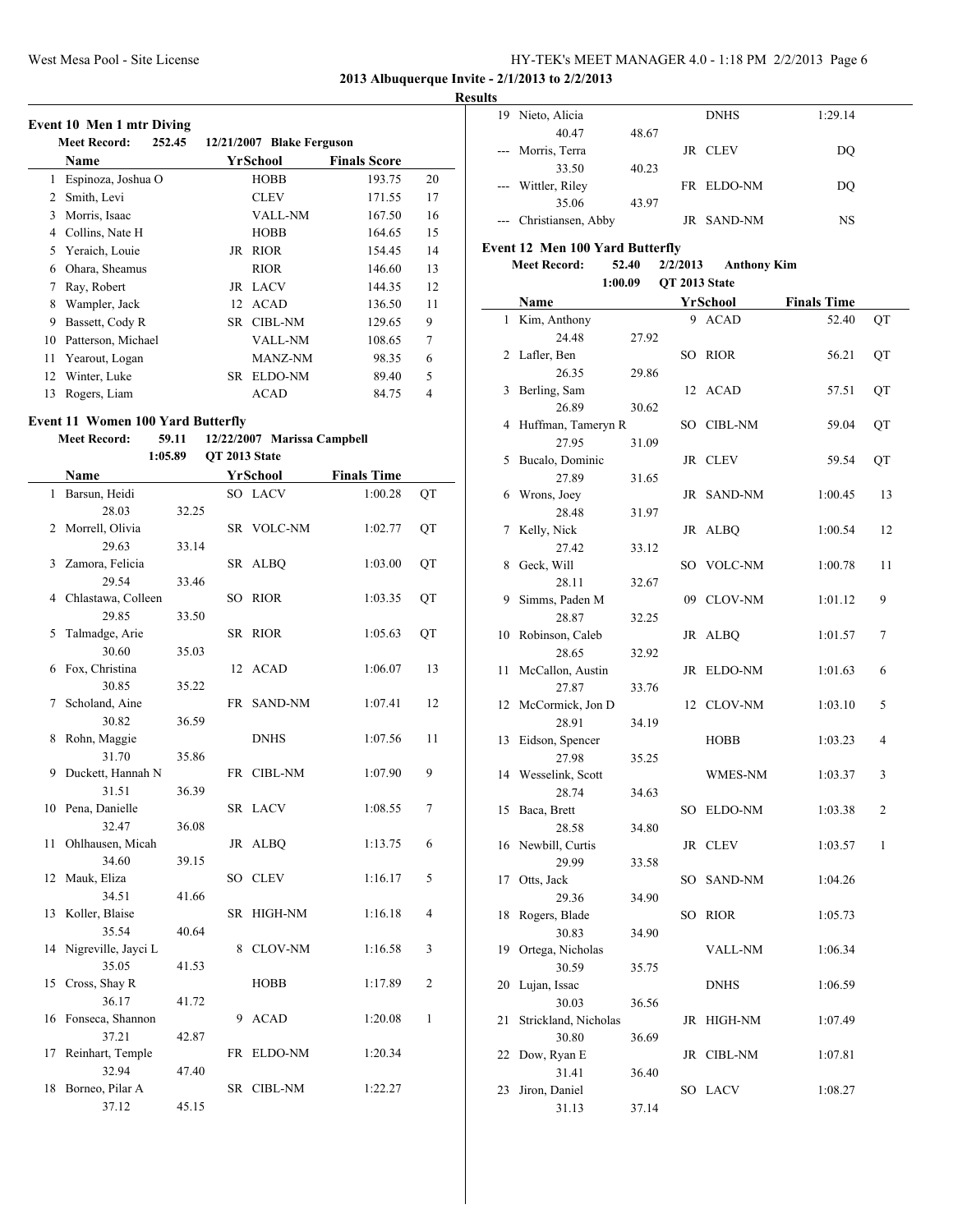**2013 Albuquerque Invite - 2/1/2013 to 2/2/2013**

**Results**

 $\sim$ 

|    | (Event 12 Men 100 Yard Butterfly) |       |                   |                    |  |
|----|-----------------------------------|-------|-------------------|--------------------|--|
|    | Name                              |       | YrSchool          | <b>Finals Time</b> |  |
| 24 | Garcia, Gabe                      |       | <b>JR VOLC-NM</b> | 1:09.24            |  |
|    | 31.05                             | 38.19 |                   |                    |  |
| 25 | Gamboa, Humberto                  |       | VALL-NM           | 1:10.15            |  |
|    | 31 22                             | 38.93 |                   |                    |  |
| 26 | Hudgens, Sam                      |       | FR LACV           | 1:12.35            |  |
|    | 32.11                             | 40.24 |                   |                    |  |
| 27 | Hernandez, Gilbert                |       | RGHS-NM           | 1:12.42            |  |
|    | 32.68                             | 39.74 |                   |                    |  |
|    | Archuleta, Tobias                 |       | <b>WMES-NM</b>    | DO                 |  |
|    | 39.98                             | 52.22 |                   |                    |  |

#### **Event 13 Women 100 Yard Freestyle**

**Meet Record: 52.58 1/28/2012 Gillian St. John**

|       |                     | 58.69 | QT 2013 State |                 |                    |                |
|-------|---------------------|-------|---------------|-----------------|--------------------|----------------|
|       | Name                |       |               | <b>YrSchool</b> | <b>Finals Time</b> |                |
| 1     | Pazand, Julia       |       |               | SO CLEV         | 58.17              | QT             |
|       | 27.93               | 30.24 |               |                 |                    |                |
| 2     | Burke, Michelle     |       |               | FR RIOR         | 58.50              | QT             |
|       | 28.04               | 30.46 |               |                 |                    |                |
| 3     | Tiefa, Alexis       |       |               | SR ELDO-NM      | 58.54              | QT             |
|       | 28.36               | 30.18 |               |                 |                    |                |
| 4     | Bayardo, Brenna     |       |               | SR CLEV         | 59.01              | 15             |
|       | 28.09<br>30.92      |       |               |                 |                    |                |
| 5     | Duffy, Ciara        |       |               | SR RIOR         | 59.23              | 14             |
|       | 28.72               | 30.51 |               |                 |                    |                |
| 6     | Woodfield, Kelsey   |       |               | JR LACV         | 59.98              | 13             |
|       | 28.75               | 31.23 |               |                 |                    |                |
| 7     | Barnes, Tessla J    |       |               | JR CIBL-NM      | 1:00.15            | 12             |
|       | 29.06               | 31.09 |               |                 |                    |                |
| 8     | Moffat, Rebecca     |       |               | 10 ACAD         | 1:00.27            | 11             |
|       | 29.28               | 30.99 |               |                 |                    |                |
| 9     | Thibodeau, Kasey    |       |               | SO ELDO-NM      | 1:00.83            | 9              |
|       | 29.46               | 31.37 |               |                 |                    |                |
| $*10$ | Drummond, Elise     |       |               | FR SAND-NM      | 1:01.56            | 6.5            |
|       | 29.59               | 31.97 |               |                 |                    |                |
| $*10$ | Madigan, Reagan     |       |               | JR VOLC-NM      | 1:01.56            | 6.5            |
|       | 29.50               | 32.06 |               |                 |                    |                |
| 12    | Montoya, Samantha   |       |               | 10 ACAD         | 1:02.47            | 5              |
|       | 30.39               | 32.08 |               |                 |                    |                |
| 13    | Waskas, Zeema M     |       |               | HOBB            | 1:03.95            | $\overline{4}$ |
|       | 30.53               | 33.42 |               |                 |                    |                |
| 14    | Blankenship, Beth   |       |               | SO MANZ-NM      | 1:03.97            | 3              |
|       | 30.64               | 33.33 |               |                 |                    |                |
| 15    | Ramirez, Alli       |       |               | JR SAND-NM      | 1:04.35            | 2              |
|       | 29.75               | 34.60 |               |                 |                    |                |
| 16    | Roye, Shyann M      |       |               | <b>HOBB</b>     | 1:05.07            | $\mathbf{1}$   |
|       | 31.74               | 33.33 |               |                 |                    |                |
| 17    | Romig, Hannah       |       |               | SR ALBQ         | 1:05.68            |                |
|       | 31.26               | 34.42 |               |                 |                    |                |
| 18    | Sarason, Sage       |       |               | SR ALBQ         | 1:06.69            |                |
|       | 31.82               | 34.87 |               |                 |                    |                |
| 19    | Hightower, Kaycee L |       |               | SO CIBL-NM      | 1:07.12            |                |
|       | 32.49               | 34.63 |               |                 |                    |                |
| 20    | Herrera, Angelina   |       |               | FR ATHE-NM      | 1:10.18            |                |
|       | 34.98               | 35.20 |               |                 |                    |                |

| 21    | Henderson, Lilia     |         |     | JR ATHE-NM     | 1:10.26   |  |
|-------|----------------------|---------|-----|----------------|-----------|--|
|       | 34.08                | 36.18   |     |                |           |  |
|       | 22 Martinez, Valeria |         | SO. | HIGH-NM        | 1:12.12   |  |
|       | 34.91                | 37.21   |     |                |           |  |
|       | 23 Berger, Makaela   |         |     | <b>DNHS</b>    | 1:15.13   |  |
|       | 36.34                | 38.79   |     |                |           |  |
|       | 24 Griego, Jordan    |         |     | <b>DNHS</b>    | 1:16.11   |  |
|       | 34.64                | 41.47   |     |                |           |  |
|       | 25 Barela, Kiana     |         |     | <b>VALL-NM</b> | 1:21.86   |  |
|       | 37.33                | 44.53   |     |                |           |  |
|       | 26 Smith, Destini    |         |     | <b>VALL-NM</b> | 1:27.24   |  |
|       | 40.36                | 46.88   |     |                |           |  |
| 27    | Montez, Monique      |         |     | <b>RGHS-NM</b> | 1:29.99   |  |
|       | 42.66                | 47.33   |     |                |           |  |
|       | 28 Robson, Natalie   |         |     | FR VOLC-NM     | 1:30.64   |  |
|       | 41.05                | 49.59   |     |                |           |  |
| 29    | Gray, Morgan         |         |     | FR HIGH-NM     | 1:36.92   |  |
|       | 44.56                | 52.36   |     |                |           |  |
|       | 30 Watson, Jessica   |         |     | WMES-NM        | 1:51.18   |  |
|       | 50.87                | 1:00.31 |     |                |           |  |
|       | Hugg, Daryan         |         |     | JR LACV        | <b>NS</b> |  |
|       | Montoya, Jamie       |         |     | RGHS-NM        | <b>NS</b> |  |
| $---$ | James, Damariz       |         |     | WMES-NM        | <b>NS</b> |  |
|       |                      |         |     |                |           |  |

#### **Event 14 Men 100 Yard Freestyle**

**Meet Record: 48.78 1/28/2012 Ian Walker**

#### **52.09 QT 2013 State**

|              | Name                |       |    | YrSchool       | <b>Finals Time</b> |                |  |  |  |  |
|--------------|---------------------|-------|----|----------------|--------------------|----------------|--|--|--|--|
| $\mathbf{1}$ | Gullick, Gus        |       |    | JR ELDO-NM     | 49.16              | QT             |  |  |  |  |
|              | 23.30               | 25.86 |    |                |                    |                |  |  |  |  |
| 2            | Cornejo, Danny M    |       |    | <b>HOBB</b>    | 49.24              | QT             |  |  |  |  |
|              | 23.91               | 25.33 |    |                |                    |                |  |  |  |  |
| 3            | Hou, Jason          |       |    | 10 ACAD        | 49.88              | QT             |  |  |  |  |
|              | 24.23               | 25.65 |    |                |                    |                |  |  |  |  |
| 4            | Melchor, Edgar      |       |    | JR CIBL-NM     | 50.02              | QT             |  |  |  |  |
|              | 24.12               | 25.90 |    |                |                    |                |  |  |  |  |
| 5            | Melugin, Brice      |       | SO | <b>RIOR</b>    | 50.55              | QT             |  |  |  |  |
|              | 24.46               | 26.09 |    |                |                    |                |  |  |  |  |
| 6            | Theiler, Scott      |       |    | 10 ACAD        | 50.85              | QT             |  |  |  |  |
|              | 24.64               | 26.21 |    |                |                    |                |  |  |  |  |
| 7            | Shuey, Conor        |       |    | JR ALBQ        | 51.27              | QT             |  |  |  |  |
|              | 25.06               | 26.21 |    |                |                    |                |  |  |  |  |
| 8            | Jones, Ryan         |       |    | JR CLEV        | 51.88              | QT             |  |  |  |  |
|              | 24.86               | 27.02 |    |                |                    |                |  |  |  |  |
| 9            | Lynch, Tyler        |       |    | SR CLEV        | 51.91              | QT             |  |  |  |  |
|              | 24.87               | 27.04 |    |                |                    |                |  |  |  |  |
| 10           | Elton, Chad M       |       |    | 09 CLOV-NM     | 53.06              | 7              |  |  |  |  |
|              | 25.12               | 27.94 |    |                |                    |                |  |  |  |  |
| 11           | Westerberg, Michael |       |    | FR LACV        | 53.54              | 6              |  |  |  |  |
|              | 26.04               | 27.50 |    |                |                    |                |  |  |  |  |
| 12           | Drake, Tyler C      |       |    | <b>HOBB</b>    | 53.78              | 5              |  |  |  |  |
|              | 25.94               | 27.84 |    |                |                    |                |  |  |  |  |
|              | 13 Kenning, Brad    |       |    | JR ELDO-NM     | 53.90              | 4              |  |  |  |  |
|              | 25.72               | 28.18 |    |                |                    |                |  |  |  |  |
| 14           | Elton, Lucas J      |       | 10 | <b>CLOV-NM</b> | 53.97              | 3              |  |  |  |  |
|              | 26.03               | 27.94 |    |                |                    |                |  |  |  |  |
| 15           | Elden, Nicholas     |       |    | JR LACV        | 54.55              | $\overline{2}$ |  |  |  |  |
|              | 26.45               | 28.10 |    |                |                    |                |  |  |  |  |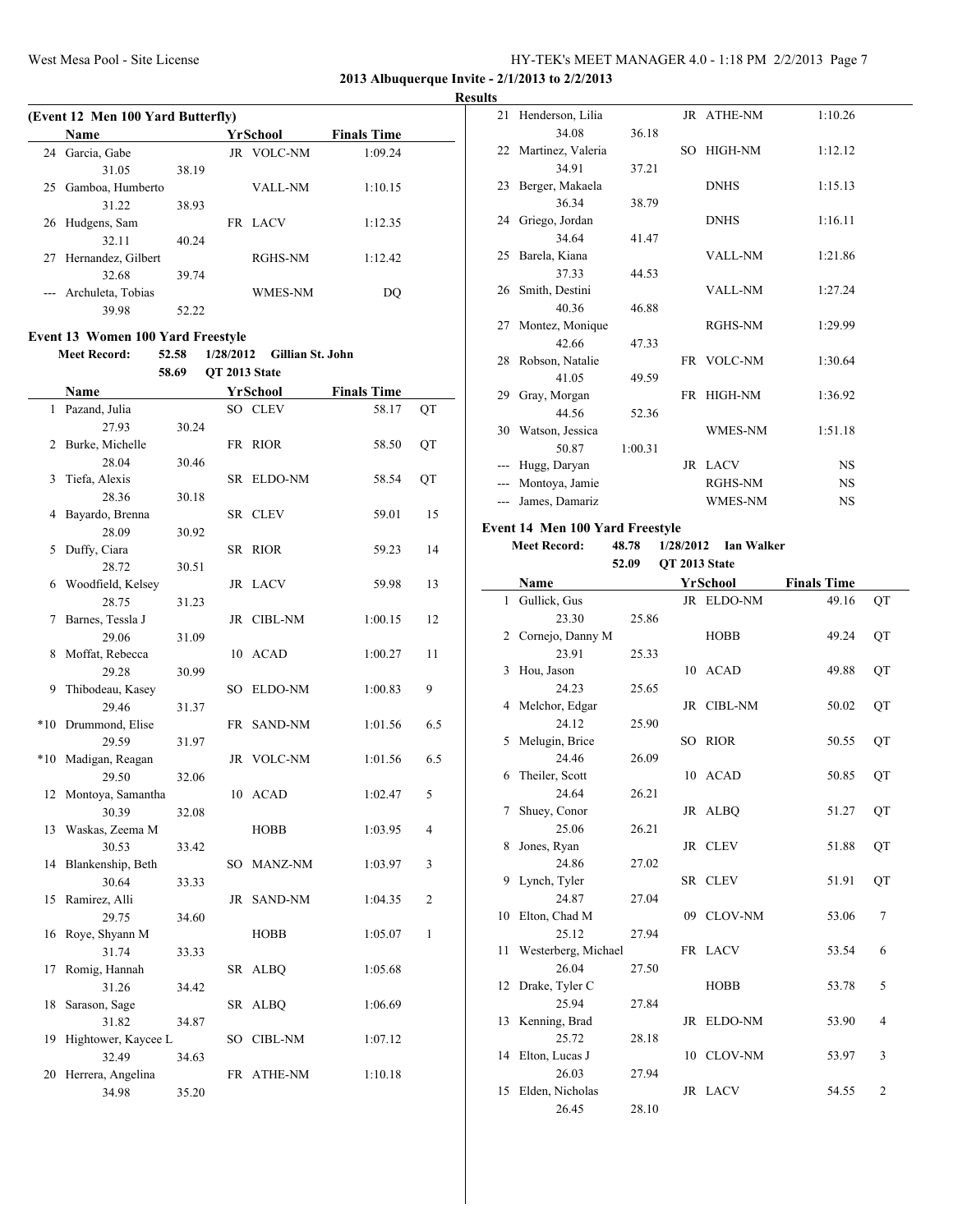**2013 Albuquerque Invite - 2/1/2013 to 2/2/2013**

|                                   |       |                        |       |                    |              | <b>Results</b> |                              |       |             |       |         |    |
|-----------------------------------|-------|------------------------|-------|--------------------|--------------|----------------|------------------------------|-------|-------------|-------|---------|----|
| (Event 14 Men 100 Yard Freestyle) |       |                        |       |                    |              |                | 4 Carrasco, Gabby F          |       | 10 CLOV-NM  |       | 5:47.37 | QT |
| Name                              |       | YrSchool               |       | <b>Finals Time</b> |              |                | 30.80                        | 33.76 | 34.78       | 35.66 |         |    |
| 16 Pedrotty, Gus                  |       | SR ALBQ                |       | 54.72              | $\mathbf{1}$ |                | 35.61                        | 35.19 | 35.46       | 36.08 |         |    |
| 26.08                             | 28.64 |                        |       |                    |              |                | 35.43                        | 34.60 |             |       |         |    |
| 17 Garcia, Carlos                 |       | <b>VALL-NM</b>         |       | 54.79              |              |                | 5 Emerson, Julia             |       | 9 ACAD      |       | 5:51.20 | QT |
| 26.38                             | 28.41 |                        |       |                    |              |                | 31.93                        | 34.35 | 34.79       | 35.64 |         |    |
| 18 Jones, Quentin M               |       | JR CIBL-NM             |       | 55.16              |              |                | 35.98                        | 36.18 | 36.04       | 35.56 |         |    |
| 26.71                             | 28.45 |                        |       |                    |              |                | 35.80                        | 34.93 |             |       |         |    |
| 19 Gillespie, Michael             |       | SR SAND-NM             |       | 56.32              |              |                | 6 Cotter, Ainsley L          |       | FR CIBL-NM  |       | 5:58.03 | 13 |
| 26.63                             | 29.69 |                        |       |                    |              |                | 31.37                        | 34.33 | 35.42       | 36.17 |         |    |
| 20 Sanchez, Dominic               |       | FR VOLC-NM             |       | 56.33              |              |                | 36.62                        | 36.95 | 37.22       | 37.37 |         |    |
| 26.91                             | 29.42 |                        |       |                    |              |                | 37.22                        | 35.36 |             |       |         |    |
| 21 Gustafson, Dylan               |       | SO RIOR                |       | 57.17              |              |                | 7 Procell, Linda             |       | 8 ACAD      |       | 5:59.02 | 12 |
| 26.87                             | 30.30 |                        |       |                    |              |                | 31.60                        | 35.23 | 35.66       | 36.76 |         |    |
| 22 Johnson, Lucian                |       | <b>DNHS</b>            |       | 57.27              |              |                | 36.85                        | 37.11 | 37.09       | 37.08 |         |    |
| 27.71                             | 29.56 |                        |       |                    |              |                | 36.46                        | 35.18 |             |       |         |    |
| 23 Tiedemann, Jurek               |       | JR MANZ-NM             |       | 58.23              |              |                | 8 Kenning, Caroline          |       | JR ELDO-NM  |       | 6:00.73 | 11 |
| 28.02                             | 30.21 |                        |       |                    |              |                | 31.92                        | 35.11 | 36.62       | 36.93 |         |    |
| 24 Ortega, Nicholas               |       | VALL-NM                |       | 58.38              |              |                | 37.10                        | 36.74 | 36.75       | 37.35 |         |    |
| 29.05                             | 29.33 |                        |       |                    |              |                |                              |       |             |       |         |    |
| 25 Ramos, Izaiah                  |       | SO ATHE-NM             |       |                    |              |                | 37.16                        | 35.05 |             |       |         |    |
|                                   |       |                        |       | 58.81              |              |                | 9 Pino, Melanie              |       | <b>DNHS</b> |       | 6:03.08 | 9  |
| 29.09                             | 29.72 |                        |       |                    |              |                | 32.21                        | 35.25 | 36.29       | 37.04 |         |    |
| 26 Perry, Brandon                 |       | FR SAND-NM             |       | 58.91              |              |                | 37.04                        | 37.50 | 37.49       | 37.82 |         |    |
| 27.84                             | 31.07 |                        |       |                    |              |                | 37.41                        | 35.03 |             |       |         |    |
| 27 Altamirano, Kaelob             |       | FR ATHE-NM             |       | 1:00.18            |              |                | 10 Ramirez, Jessica          |       | SO ATHE-NM  |       | 6:03.34 | 7  |
| 29.00                             | 31.18 |                        |       |                    |              |                | 31.98                        | 34.61 | 36.04       | 36.51 |         |    |
| 28 Montoya, Matthew               |       | WMES-NM                |       | 1:00.50            |              |                | 37.25                        | 37.37 | 38.12       | 37.47 |         |    |
| 28.67                             | 31.83 |                        |       |                    |              |                | 38.57                        | 35.42 |             |       |         |    |
| 29 Rodriguez, Xavier              |       | SO HIGH-NM             |       | 1:03.18            |              |                | 11 Jones, Savanna C          |       | FR CIBL-NM  |       | 6:07.46 | 6  |
| 30.37                             | 32.81 |                        |       |                    |              |                | 32.17                        | 36.19 | 38.11       | 37.04 |         |    |
| 30 Gallegos, Andrew               |       | RGHS-NM                |       | 1:07.44            |              |                | 38.03                        | 37.95 | 37.39       | 37.78 |         |    |
| 31.95                             | 35.49 |                        |       |                    |              |                | 37.72                        | 35.08 |             |       |         |    |
| 31 Garcia, Juan                   |       | RGHS-NM                |       | 1:09.53            |              |                | 12 St. Andre, Athelin        |       | FR CLEV     |       | 6:09.83 | 5  |
| 34.08                             | 35.45 |                        |       |                    |              |                | 32.66                        | 35.69 | 36.94       | 37.57 |         |    |
| 32 Lopez, Francisco               |       | WMES-NM                |       | 1:09.96            |              |                | 38.02                        | 38.13 | 38.43       | 38.07 |         |    |
| 32.68                             | 37.28 |                        |       |                    |              |                | 37.81                        | 36.51 |             |       |         |    |
| 33 Castro, Anthony                |       | SO HIGH-NM             |       | 1:11.13            |              |                | 13 Zanios, Talitha           |       | FR ALBQ     |       | 6:13.27 | 4  |
| 33.52                             | 37.61 |                        |       |                    |              |                | 33.50                        | 37.36 | 38.06       | 38.31 |         |    |
| --- Wylie, Jesse                  |       | SO MANZ-NM             |       | NS                 |              |                | 37.99                        | 38.16 | 38.12       | 38.47 |         |    |
| --- Herndon, Parker               |       | <b>DNHS</b>            |       | $_{\rm NS}$        |              |                | 37.66                        | 35.64 |             |       |         |    |
| --- Meurer, Ryan                  |       | JR VOLC-NM             |       | $_{\rm NS}$        |              |                | 14 Hubbart-Gundelach, Sophia |       | SO LACV     |       | 6:14.42 | 3  |
| Event 15 Women 500 Yard Freestyle |       |                        |       |                    |              |                | 31.91                        | 35.37 | 36.81       | 38.39 |         |    |
| 5:26.04<br><b>Meet Record:</b>    |       | 12/22/2007 Alex Fenton |       |                    |              |                | 37.99                        | 39.11 | 38.86       | 40.48 |         |    |
| 5:55.39                           |       | QT 2013 State          |       |                    |              |                | 38.76                        | 36.74 |             |       |         |    |
| Name                              |       | YrSchool               |       | <b>Finals Time</b> |              |                | 15 Henning, Sara J           |       | <b>HOBB</b> |       | 6:19.58 | 2  |
|                                   |       |                        |       |                    |              |                | 33.40                        | 37.48 | 37.39       | 38.70 |         |    |
| 1 Wickesberg, Tyler               |       | SO ELDO-NM             |       | 5:31.49            | QT           |                | 39.06                        | 39.77 | 38.97       | 38.68 |         |    |
| 28.94                             | 33.31 | 33.22                  | 33.45 |                    |              |                | 38.92                        | 37.21 |             |       |         |    |
| 33.72                             | 33.62 | 34.33                  | 34.23 |                    |              |                | 16 Croasdell, Emily          |       | SO ALBQ     |       | 6:23.01 | -1 |
| 33.95                             | 32.72 |                        |       |                    |              |                | 33.45                        | 37.44 | 39.16       | 39.56 |         |    |
| 2 Balmer, Claire                  |       | SO RIOR                |       | 5:41.01            | <b>QT</b>    |                | 39.48                        | 39.41 | 39.55       | 39.46 |         |    |
| 30.24                             | 33.30 | 34.17                  | 35.03 |                    |              |                | 38.63                        | 36.87 |             |       |         |    |
| 35.13                             | 35.10 | 35.20                  | 35.20 |                    |              |                | 17 Malagodi, Angelina        |       | SO HIGH-NM  |       | 6:23.85 |    |
| 34.97                             | 32.67 |                        |       |                    |              |                | 34.56                        | 38.30 | 39.50       | 39.01 |         |    |
| 3 Farley, Erin                    |       | <b>RIOR</b>            |       | 5:41.71            | QT           |                |                              |       |             |       |         |    |
| 30.90                             | 33.31 | 34.04                  | 35.00 |                    |              |                | 39.21                        | 38.68 | 38.82       | 38.92 |         |    |
| 34.88                             | 35.52 | 35.25                  | 34.24 |                    |              |                | 39.40                        | 37.45 |             |       |         |    |
| 34.64                             | 33.93 |                        |       |                    |              |                |                              |       |             |       |         |    |
|                                   |       |                        |       |                    |              |                |                              |       |             |       |         |    |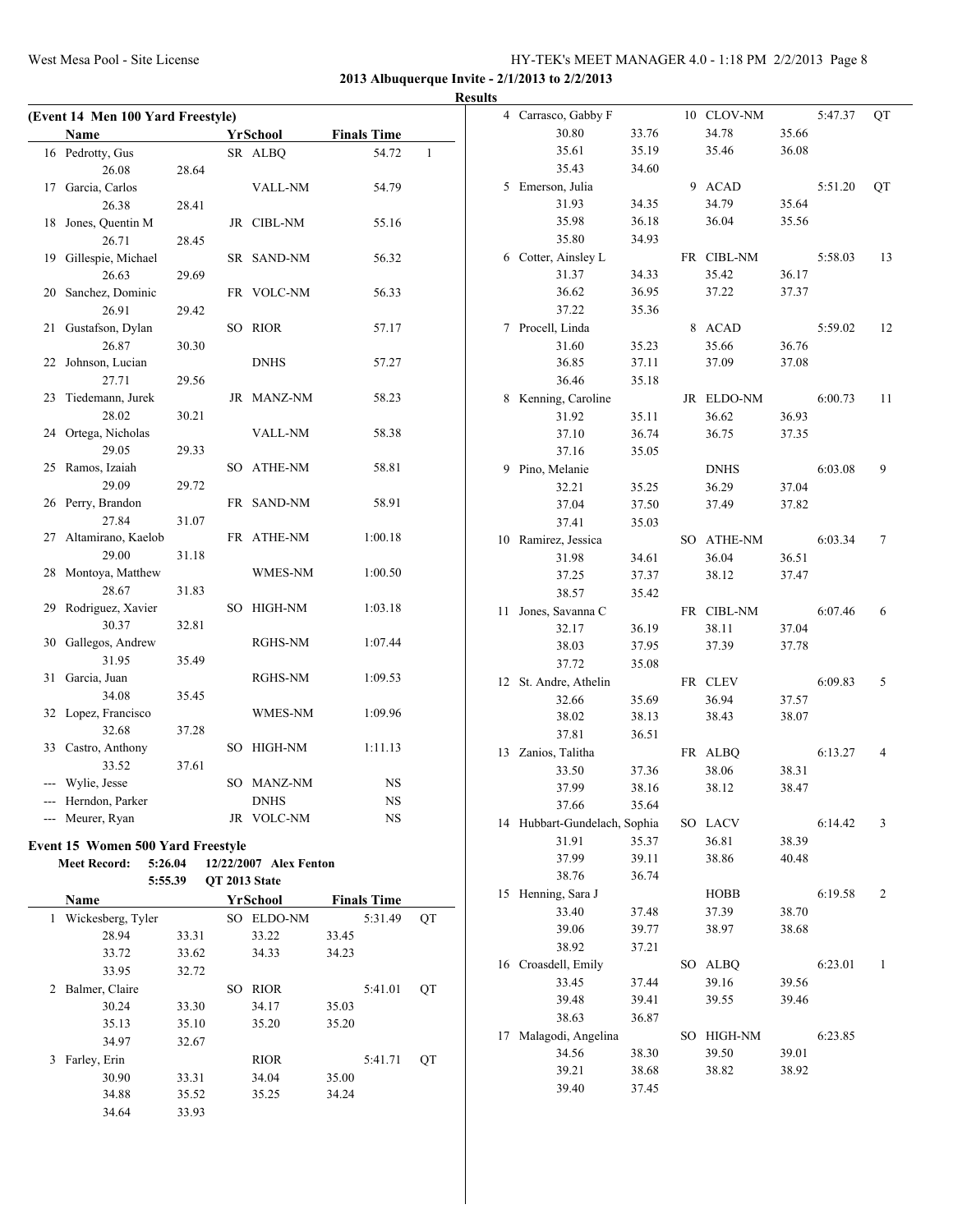**(Event 15 Women 500 Yard Freestyle)**

#### West Mesa Pool - Site License HY-TEK's MEET MANAGER 4.0 - 1:18 PM 2/2/2013 Page 9

**2013 Albuquerque Invite - 2/1/2013 to 2/2/2013 Results**

|                | <b>Name</b>                     |         |               | YrSchool            |                | <b>Finals Time</b> |    |
|----------------|---------------------------------|---------|---------------|---------------------|----------------|--------------------|----|
|                | 18 Wright, Ami                  |         |               | FR SAND-NM          |                | 6:32.62            |    |
|                | 33.79                           | 36.63   |               | 39.17               | 39.27          |                    |    |
|                | 40.26                           | 40.25   |               | 41.64               | 41.48          |                    |    |
|                | 41.62                           | 38.51   |               |                     |                |                    |    |
|                | 19 Noyce, Isabella              |         |               | FR SAND-NM          |                | 6:39.35            |    |
|                | 34.49                           | 38.11   |               | 40.24               | 40.29          |                    |    |
|                | 41.29                           | 42.00   |               | 41.83               | 41.95          |                    |    |
|                | 41.34                           | 37.81   |               |                     |                |                    |    |
|                | 20 Reynolds, Ashley             |         |               | FR VOLC-NM          |                | 6:43.79            |    |
|                | 34.84                           | 40.03   |               | 41.26               | 41.87          |                    |    |
|                | 42.19                           | 41.91   |               | 42.50               | 42.57          |                    |    |
|                | 40.97                           | 35.65   |               |                     |                |                    |    |
| 21             | Seigel, Jenna                   |         |               | SO LACV             |                | 6:51.80            |    |
|                | 33.66                           | 36.32   |               | 39.19               | 41.61          |                    |    |
|                | 42.92                           | 43.04   |               | 44.22               | 44.23          |                    |    |
|                | 44.74                           | 41.87   |               |                     |                |                    |    |
|                | 22 Sisneros, Sarah              |         |               | SR VOLC-NM          |                | 6:55.99            |    |
|                | 35.95                           | 39.44   |               | 41.90               | 42.05          |                    |    |
|                | 42.21                           | 43.41   |               | 43.48               | 43.52          |                    |    |
|                | 43.77                           | 40.26   |               |                     |                |                    |    |
|                |                                 |         |               |                     |                | 7:02.79            |    |
|                | 23 Roye, Shaeli J               |         |               | HOBB                |                |                    |    |
|                | 37.15                           | 41.35   |               | 43.69<br>42.99      | 44.33<br>42.66 |                    |    |
|                | 43.78                           | 43.14   |               |                     |                |                    |    |
|                | 42.31                           | 41.39   |               |                     |                |                    |    |
|                | 24 Morales, Katelyn             |         |               | JR CLEV             |                | 7:05.37            |    |
|                | 35.91                           | 39.61   |               | 42.65               | 43.75          |                    |    |
|                | 44.28                           | 44.07   |               | 44.20               | 44.66          |                    |    |
|                | 44.34                           | 41.90   |               |                     |                |                    |    |
|                | 25 Galindro, Jasmine            |         |               | WMES-NM             |                | 7:48.28            |    |
|                | 37.70                           | 41.78   |               | 45.24               | 47.57          |                    |    |
|                | 48.59                           | 48.28   |               | 50.33               | 50.75          |                    |    |
|                | 50.30                           | 47.74   |               |                     |                |                    |    |
| 26             | Snyder, Elizabeth               |         | 11            | HIGH-NM             |                | 8:34.29            |    |
|                | 42.62                           |         |               |                     | 51.85          |                    |    |
|                | 49.30                           | 56.77   |               | 55.49               | 48.21          |                    |    |
|                | 52.52                           | 48.58   |               |                     |                |                    |    |
|                | --- O'Brien, Faun               |         |               | FR MANZ-NM          |                | NS                 |    |
|                | Event 16 Men 500 Yard Freestyle |         |               |                     |                |                    |    |
|                | <b>Meet Record:</b>             | 5:06.38 | 12/6/2008     | <b>Drew Sacoman</b> |                |                    |    |
|                |                                 | 5:25.39 | QT 2013 State |                     |                |                    |    |
|                | Name                            |         |               | YrSchool            |                | <b>Finals Time</b> |    |
| $\mathbf{1}$   | Smith, Brock L                  |         |               | SR CLOV-NM          |                | 5:06.59            | QT |
|                | 26.78                           | 30.12   |               | 30.71               | 31.33          |                    |    |
|                | 31.06                           | 31.20   |               | 31.61               | 31.42          |                    |    |
|                | 31.78                           | 30.58   |               |                     |                |                    |    |
| $\overline{2}$ | Balmer, Nik                     |         |               | SR RIOR             |                | 5:11.42            | QT |
|                |                                 |         |               |                     |                |                    |    |
|                | 28.14                           | 30.66   |               | 31.14               | 31.40          |                    |    |
|                | 31.67                           | 31.51   |               | 31.61               | 32.25          |                    |    |
|                | 32.16                           | 30.88   |               |                     |                |                    |    |
| 3              | Schaap, Case C                  |         |               | 09 CLOV-NM          |                | 5:17.91            | QT |
|                | 28.10                           | 32.50   |               | 32.43               | 32.99          |                    |    |
|                | 32.27                           | 31.77   |               | 31.58               | 32.28          |                    |    |
|                | 33.08                           | 30.91   |               |                     |                |                    |    |

|    | 4 Romero, Estevan      |                |     | FR SAND-NM     |       | 5:18.22 | QT |
|----|------------------------|----------------|-----|----------------|-------|---------|----|
|    | 26.79                  | 30.44          |     | 31.38          | 31.99 |         |    |
|    | 33.05                  | 32.09          |     | 33.59          | 34.04 |         |    |
|    | 33.64                  | 31.21          |     |                |       |         |    |
| 5  | Hawton, Patrick        |                | FR  | <b>SAND-NM</b> |       | 5:25.06 | QT |
|    | 28.69                  | 31.67          |     | 32.77          | 33.89 |         |    |
|    | 33.62                  | 33.44          |     | 34.08          | 33.48 |         |    |
|    | 32.05                  | 31.37          |     |                |       |         |    |
| 6  | Runnels, Nic           |                |     | 10 ACAD        |       | 5:25.99 | 13 |
|    | 28.94                  | 31.62          |     | 32.92          | 33.02 |         |    |
|    | 32.33                  | 33.70          |     | 33.49          | 33.39 |         |    |
|    | 32.72                  |                |     |                |       |         |    |
|    |                        | 33.86          |     |                |       |         |    |
|    | 7 Wemhoner, Jacob      |                |     | FR CLEV        |       | 5:26.30 | 12 |
|    | 28.75                  | 32.00          |     | 32.80          | 33.66 |         |    |
|    | 33.27                  | 33.09          |     | 33.42          | 33.37 |         |    |
|    | 33.48                  | 32.46          |     |                |       |         |    |
| 8  | Slota, Evan            |                | FR  | <b>ALBQ</b>    |       | 5:30.10 | 11 |
|    | 29.40                  | 31.32          |     | 32.69          | 33.69 |         |    |
|    | 34.10                  | 33.71          |     | 34.56          | 34.03 |         |    |
|    | 33.93                  | 32.67          |     |                |       |         |    |
| 9  | Simons, Harrison       |                |     | SR ALBQ        |       | 5:33.16 | 9  |
|    | 29.16                  | 32.15          |     | 33.43          | 33.58 |         |    |
|    | 33.94                  | 33.93          |     | 33.92          | 34.83 |         |    |
|    | 34.53                  | 33.69          |     |                |       |         |    |
| 10 | Burke, Brendan         |                | JR  | <b>RIOR</b>    |       | 5:33.73 | 7  |
|    | 29.05                  | 32.90          |     | 33.57          | 33.81 |         |    |
|    | 34.41                  | 34.61          |     | 34.61          | 35.34 |         |    |
|    | 32.94                  | 32.49          |     |                |       |         |    |
| 11 | Givens, Travis         |                |     | JR ELDO-NM     |       | 5:34.22 | 6  |
|    | 28.00                  | 31.27          |     | 32.98          | 33.47 |         |    |
|    | 34.36                  | 34.88          |     | 34.94          | 35.27 |         |    |
|    | 35.95                  | 33.10          |     |                |       |         |    |
| 12 | Powers, Jackson        |                |     | JR ELDO-NM     |       | 5:38.44 | 5  |
|    | 29.63                  |                |     |                | 34.13 |         |    |
|    |                        | 31.76<br>35.97 |     | 34.04          | 35.66 |         |    |
|    | 34.87                  |                |     | 35.65          |       |         |    |
|    | 34.58                  | 32.15          |     |                |       |         |    |
| 13 | Sullivan, Tristin      |                |     | SO CLEV        |       | 5:41.57 | 4  |
|    | 29.83                  | 32.93          |     | 33.83          | 33.82 |         |    |
|    | 34.80                  | 35.40          |     | 35.52          | 35.72 |         |    |
|    | 35.95                  | 33.77          |     |                |       |         |    |
|    | 14 Van Buskirk, Joel J |                |     | HOBB           |       | 5:44.59 | 3  |
|    | 29.66                  | 33.01          |     | 33.28          | 33.92 |         |    |
|    | 34.48                  | 35.71          |     | 35.96          | 36.14 |         |    |
|    | 37.08                  | 35.35          |     |                |       |         |    |
| 15 | Rigg, Nolan            |                | SO. | <b>LACV</b>    |       | 5:46.24 | 2  |
|    | 29.98                  | 32.00          |     | 33.64          | 34.43 |         |    |
|    | 35.10                  | 36.29          |     | 36.46          | 36.53 |         |    |
|    | 36.53                  | 35.28          |     |                |       |         |    |
| 16 | Chavez, Alfred G       |                |     | <b>HOBB</b>    |       | 5:54.83 | 1  |
|    | 30.06                  | 31.74          |     | 33.32          | 35.38 |         |    |
|    | 35.98                  | 36.76          |     | 37.17          | 37.67 |         |    |
|    | 38.76                  | 37.99          |     |                |       |         |    |
| 17 | Fuller, Michael        |                |     | SO VOLC-NM     |       | 6:01.54 |    |
|    | 31.93                  | 35.00          |     | 36.42          | 36.62 |         |    |
|    | 37.40                  | 38.11          |     | 38.08          | 38.00 |         |    |
|    | 36.43                  | 33.55          |     |                |       |         |    |
|    |                        |                |     |                |       |         |    |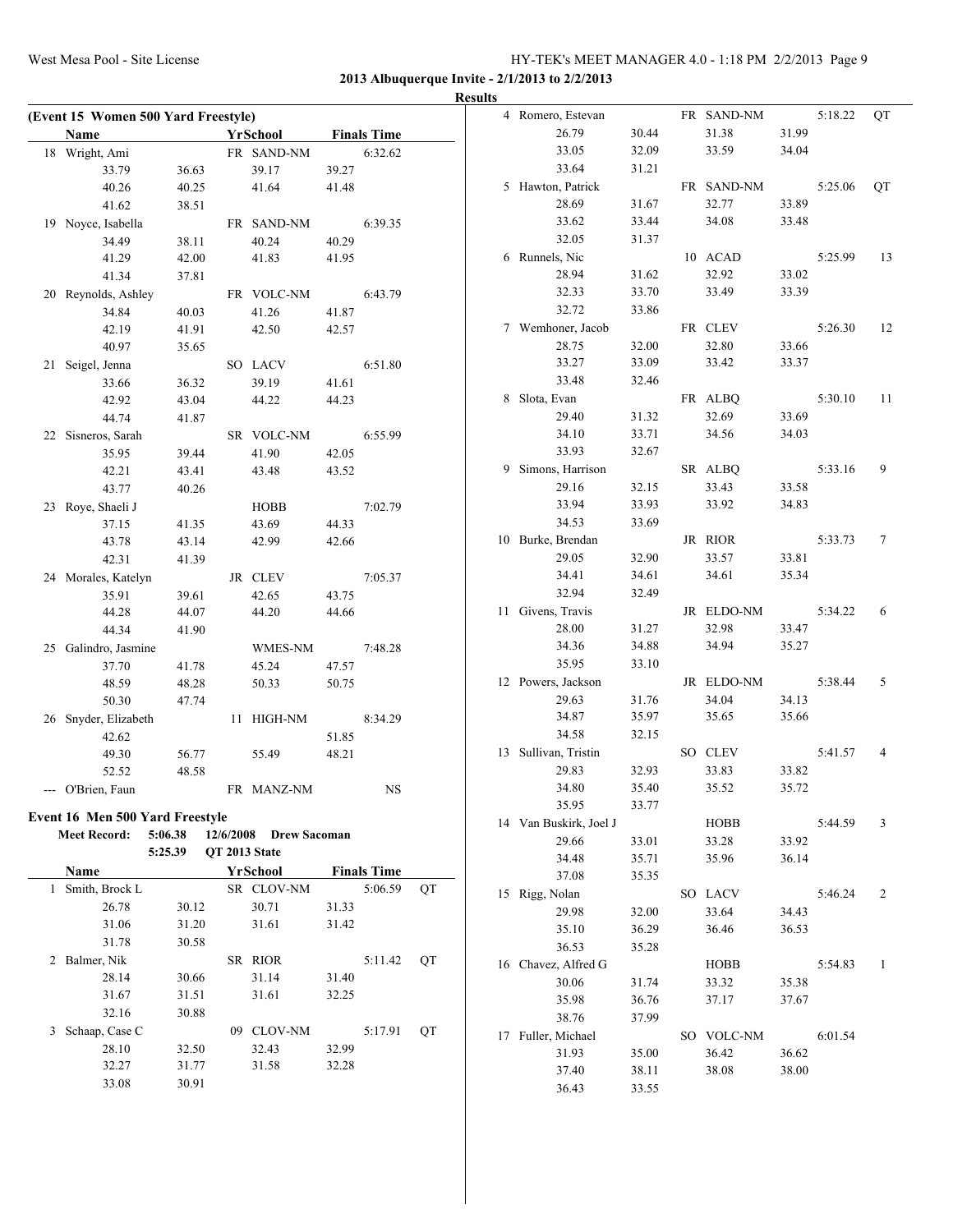**2013 Albuquerque Invite - 2/1/2013 to 2/2/2013**

| <b>Results</b> |
|----------------|
|----------------|

|              | Name                                        |         |           | YrSchool                   |       | <b>Finals Time</b> |    |
|--------------|---------------------------------------------|---------|-----------|----------------------------|-------|--------------------|----|
| 18           | Johnson, Brandon L                          |         |           | SR CIBL-NM                 |       | 6:05.89            |    |
|              | 30.87                                       | 34.86   |           | 35.91                      | 37.38 |                    |    |
|              | 37.49                                       | 37.98   |           | 37.18                      | 38.21 |                    |    |
|              | 39.02                                       | 36.99   |           |                            |       |                    |    |
| 19           | Johnson, Liam                               |         |           | SO VOLC-NM                 |       | 6:16.62            |    |
|              | 32.06                                       | 37.00   |           | 38.99                      | 37.87 |                    |    |
|              | 38.35                                       | 40.31   |           | 1:17.57                    |       |                    |    |
|              |                                             | 34.03   |           |                            |       |                    |    |
| 20           | Jiron, Daniel                               |         |           | SO LACV                    |       | 6:17.02            |    |
|              | 31.34                                       | 35.62   |           | 37.68                      | 38.65 |                    |    |
|              | 39.29                                       | 39.46   |           | 39.44                      | 39.97 |                    |    |
|              | 39.43                                       | 36.14   |           |                            |       |                    |    |
| 21           | Hernandez, Carlos                           |         |           | RGHS-NM                    |       | 6:30.41            |    |
|              | 31.99                                       | 36.75   |           | 39.27                      | 40.30 |                    |    |
|              | 41.15                                       | 41.24   |           | 41.43                      | 41.73 |                    |    |
|              | 40.65                                       | 35.90   |           |                            |       |                    |    |
|              | 22 Romero, Aaron                            |         |           | JR ATHE-NM                 |       | 7:21.59            |    |
|              | 36.61                                       | 43.04   |           | 45.02                      | 46.33 |                    |    |
|              | 44.78                                       | 46.97   |           | 46.80                      | 46.83 |                    |    |
|              | 46.35                                       | 38.86   |           |                            |       |                    |    |
|              | 23 Powdrell, Marcell M                      |         |           | SO CIBL-NM                 |       | 7:45.40            |    |
|              | 39.05                                       | 43.84   |           | 52.14                      | 45.45 |                    |    |
|              | 51.02                                       | 49.06   |           | 49.44                      | 47.53 |                    |    |
|              | 45.47                                       | 42.40   |           |                            |       |                    |    |
|              | 24 Sandoval, Sydney                         |         |           | WMES-NM                    |       | 7:55.12            |    |
|              | 35.39                                       | 43.51   |           | 47.55                      | 50.99 |                    |    |
|              | 50.16                                       | 49.84   |           | 52.27                      |       |                    |    |
|              |                                             | 1:35.55 |           |                            |       |                    |    |
| 25           | Solomon, Jacob                              |         |           | WMES-NM                    |       | 9:03.21            |    |
|              | 40.64                                       | 51.25   |           | 55.40                      | 56.81 |                    |    |
|              | 56.54                                       | 59.30   |           | 57.67                      | 57.70 |                    |    |
|              | 56.49                                       | 51.41   |           |                            |       |                    |    |
|              | --- Guerrero, Jorge                         |         |           | SR HIGH-NM                 |       | NS                 |    |
|              | --- Procell, Roy                            |         |           | 10 ACAD                    |       | <b>NS</b>          |    |
|              |                                             |         |           |                            |       |                    |    |
|              | Event 17 Women 200 Yard Freestyle Relay     |         |           |                            |       |                    |    |
|              | 1:40.02<br><b>Meet Record:</b>              |         | 1/28/2012 | <b>Albuquerque Academy</b> |       |                    |    |
|              | M Cadigan, L Davis, G St. John, A Apostalon |         |           |                            |       |                    |    |
|              | 1:57.39                                     |         |           | QT 2013 State              |       |                    |    |
|              | Team                                        |         |           | <b>Relay</b>               |       | <b>Finals Time</b> |    |
| $\mathbf{1}$ | <b>ACAD</b>                                 |         |           | A                          |       | 1:40.59            | QT |
|              | 1) Apostalon, Anika 12                      |         |           | 2) Kawamoto, Eileen 12     |       |                    |    |
|              | 3) Mufti, Selena 12                         |         |           | 4) St. John, Gillian 10    |       |                    |    |
|              | 23.60                                       | 26.34   |           | 26.57                      | 24.08 |                    |    |
| 2            | ELDO-NM                                     |         |           | A                          |       | 1:42.33            | QT |
|              | 1) Hanks, Sydney FR                         |         |           | 2) Wray, Jordan SR         |       |                    |    |
|              | 3) Rivenbark, Ellie FR                      |         |           | 4) Wickesberg, Tyler SO    |       |                    |    |
|              | 26.17                                       | 25.90   |           | 24.89                      | 25.37 |                    |    |
| 3            | <b>SAND-NM</b>                              |         |           | A                          |       | 1:42.71            | QT |
|              | 1) Matsko, Jackie FR                        |         |           | 2) Veseth, Hannah SR       |       |                    |    |
|              | 3) Truelock, Lucie JR                       |         |           | 4) Key, Amanda FR          |       |                    |    |
|              | 25.37                                       | 25.44   |           | 26.14                      | 25.76 |                    |    |
| 4            | LACV                                        |         |           | A                          |       | 1:45.65            | QT |
|              | 1) Hugg, Daryan JR                          |         |           | 2) DeSerisy, Tess SR       |       |                    |    |
|              | 3) Barsun, Heidi SO                         |         |           | 4) Swisher, Miriam SR      |       |                    |    |
|              | 27.66                                       | 28.43   |           | 25.08                      | 24.48 |                    |    |

| S  |                           |       |                           |       |         |    |
|----|---------------------------|-------|---------------------------|-------|---------|----|
| 5  | VOLC-NM                   |       | А                         |       | 1:46.64 | QT |
|    | 1) Geck, Emma JR          |       | 2) Banks, Kassidy SO      |       |         |    |
|    | 3) Madigan, Reagan JR     |       | 4) Morrell, Olivia SR     |       |         |    |
|    | 27.35                     | 27.37 | 27.65                     | 24.27 |         |    |
| 6  | <b>CLEV</b>               |       | A                         |       | 1:49.05 | QT |
|    | 1) Morales, Kimber SO     |       | 2) Byrne, Chelsea FR      |       |         |    |
|    | 3) Martinez, Aurora SR    |       | 4) Pazand, Julia SO       |       |         |    |
|    | 26.84                     | 29.83 | 26.02                     | 26.36 |         |    |
| 7  | <b>CLOV-NM</b>            |       | А                         |       | 1:49.08 | QT |
|    | 1) Dial, Caitlin C 11     |       | 2) Nigreville, Jayci L 8  |       |         |    |
|    | 3) Carrasco, Gabby F 10   |       | 4) Silveira, Madison M 11 |       |         |    |
|    | 25.99                     | 29.07 | 27.10                     | 26.92 |         |    |
| 8  | <b>ACAD</b>               |       | В                         |       | 1:49.54 | QT |
|    | 1) Phillips, Marisa 11    |       | 2) Fox, Christina 12      |       |         |    |
|    | 3) Rice, Bromley 9        |       | 4) Cadigan, Megan 11      |       |         |    |
|    | 28.08                     | 26.93 | 27.64                     | 26.89 |         |    |
| 9  | <b>LACV</b>               |       | В                         |       | 1:51.07 | QT |
|    | 1) Ripley, Josie SR       |       | 2) Harris, Christine FR   |       |         |    |
|    | 3) Ripley, Kate SO        |       | 4) Summers, Kelsey SO     |       |         |    |
|    | 26.71                     | 27.76 | 27.77                     | 28.83 |         |    |
| 10 | <b>CIBL-NM</b>            |       | A                         |       | 1:51.74 | QT |
|    | 1) Wood, Lauren E JR      |       | 2) Whitezell, Harlee SO   |       |         |    |
|    |                           |       |                           |       |         |    |
|    | 3) Ryan, Makenzie L SO    |       | 4) Barnes, Tessla J JR    |       |         |    |
| 11 | 38.28<br><b>RIOR</b>      | 16.29 | 29.75<br>А                | 27.42 | 1:51.77 |    |
|    |                           |       |                           |       |         | QT |
|    | 1) Balmer, Claire SO      |       | 2) Farley, Erin           |       |         |    |
|    | 3) Wingert, Tifani SO     |       | 4) Harper, Hanna JR       |       |         |    |
|    | 27.73                     | 27.79 | 27.78                     | 28.47 |         |    |
| 12 | <b>SAND-NM</b>            |       | В                         |       | 1:55.18 | QT |
|    | 1) Miller, Sasha SR       |       | 2) Ramirez, Alli JR       |       |         |    |
|    | 3) Christiansen, Abby JR  |       | 4) Drummond, Elise FR     |       |         |    |
|    | 27.52                     | 29.27 | 30.74                     | 27.65 |         |    |
| 13 | <b>DNHS</b>               |       | А                         |       | 1:57.09 | QT |
|    | 1) Pino, Melanie          |       | 2) Berger, Makaela        |       |         |    |
|    | 3) Padilla, Jazzy         |       | 4) Rohn, Maggie           |       |         |    |
|    | 28.61                     | 30.63 | 30.47                     | 27.38 |         |    |
| 14 | ALBO                      |       | A                         |       | 1:57.66 | 6  |
|    | 1) Herring, Lizzie SO     |       | 2) Sarason, Sage SR       |       |         |    |
|    | 3) Pentecost, Samantha SO |       | 4) Cole-Fletcher, Ayana   |       |         |    |
|    | 28.62                     | 29.91 | 30.32                     | 28.81 |         |    |
| 15 | VALL-NM                   |       | А                         |       | 1:58.21 | 4  |
|    | 1) Wogenrich, Casi        |       | 2) Garcia, Alexandria     |       |         |    |
|    | 3) Ortega, Gabby          |       | 4) Blend, Hannah          |       |         |    |
|    | 27.51                     | 29.29 | 30.65                     | 30.76 |         |    |
| 16 | <b>ALBQ</b>               |       | B                         |       | 2:01.18 | 2  |
|    | 1) Romig, Hannah SR       |       | 2) Ohlhausen, Micah JR    |       |         |    |
|    | 3) McNeil, Kelly SO       |       | 4) Zanios, Talitha FR     |       |         |    |
|    | 29.66                     | 30.93 | 31.13                     | 29.46 |         |    |
| 17 | MANZ-NM                   |       | A                         |       | 2:04.03 |    |
|    | 1) Gale, Marissa SR       |       | 2) Bolin, Kayleigh FR     |       |         |    |
|    | 3) Still, Alana FR        |       | 4) Nichols, Lanea SO      |       |         |    |
|    | 34.74                     | 47.37 | 29.55                     | 12.37 |         |    |
| 18 | ELDO-NM                   |       | B                         |       | 2:04.27 |    |
|    | 1) Jehle, Lauren FR       |       | 2) Lopez, Delisha FR      |       |         |    |
|    | 3) Martinick, Kim JR      |       | 4) McDonald, Natalia SO   |       |         |    |
|    | 30.46                     | 32.82 | 29.88                     | 31.11 |         |    |
|    |                           |       |                           |       |         |    |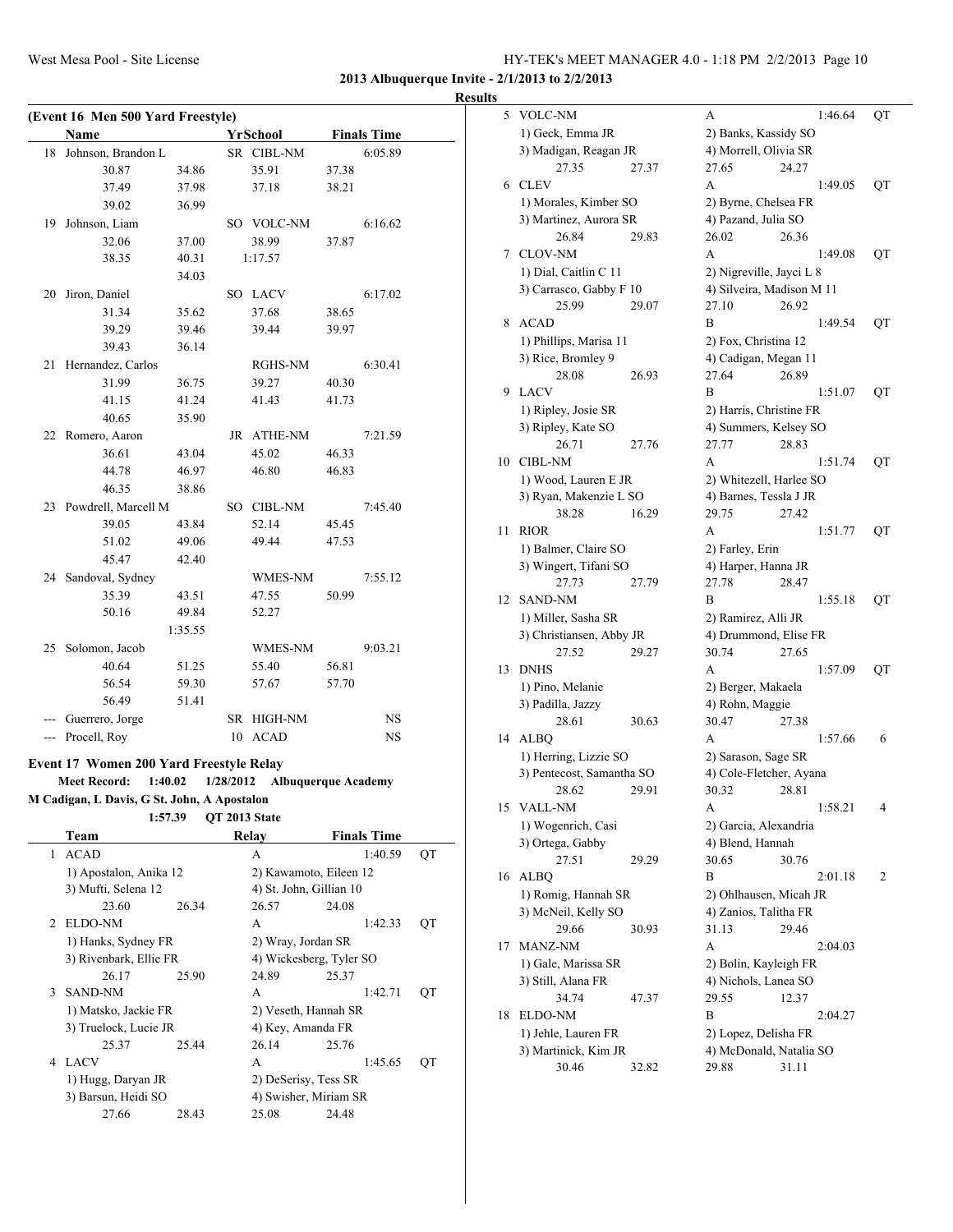#### **Results**

|       | Team                                            |       | Relay             | <b>Finals Time</b>        |
|-------|-------------------------------------------------|-------|-------------------|---------------------------|
| 19    | <b>RGHS-NM</b>                                  |       | A                 | 2:05.17                   |
|       | 1) Trujillo, Briana                             |       |                   | 2) Baecher, Holly         |
|       | 3) Fajardo, Angel                               |       |                   | 4) Montoya, Jamie         |
|       | 25.90                                           | 33.47 | 34.76             | 31.04                     |
| 20    | HIGH-NM                                         |       | А                 | 2:05.59                   |
|       | 1) Shomaker, Susan JR                           |       |                   | 2) Martinez, Valeria SO   |
|       | 3) Malagodi, Angelina SO                        |       |                   | 4) Koller, Blaise SR      |
|       | 35.53                                           | 32.22 | 30.38             | 27.46                     |
| 21    | <b>HOBB</b>                                     |       | A                 | 2:08.72                   |
|       | 1) Roye, Shaeli J                               |       |                   | 2) Hernandez, Evelyn N    |
|       | 3) Milligan, Miranda J                          |       | 4) Drake, Kaitlyn |                           |
|       | 32.51                                           | 33.38 | 32.49             | 30.34                     |
| 22    | <b>VOLC-NM</b>                                  |       | B                 | 2:14.50                   |
|       | 1) Robson, Hailey SR                            |       |                   | 2) Sisneros, Sarah SR     |
|       | 3) Monge, Julia JR                              |       |                   | 4) Robson, Natalie FR     |
|       | 34.36                                           | 30.73 | 32.13             | 37.28                     |
| 23    | <b>ATHE-NM</b>                                  |       | A                 | 2:15.31                   |
|       | 1) Henderson, Lilia JR                          |       |                   | 2) Herrera, Angelina FR   |
|       | 3) Trujillo, Tatyana FR                         |       |                   | 4) Aguilar, Elizeth SO    |
|       | 31.02                                           | 31.80 | 37.13             | 35.36                     |
| 24    | <b>CIBL-NM</b>                                  |       | B                 | 2:16.88                   |
|       | 1) Borneo, Pilar A SR                           |       |                   | 2) Vaughn, Miranda T FR   |
|       | 3) Lopez, Adrianna Y SO                         |       |                   | 4) Thornhill, Sophie B FR |
|       | 32.93                                           | 31.87 | 33.82             | 38.26                     |
| 25    | <b>VALL-NM</b>                                  |       | B                 | 2:22.02                   |
|       | 1) Barela, Kiana                                |       |                   | 2) Lopez, Savannah        |
|       | 3) Sanchez, Martina                             |       |                   | 4) Pearson, Corey         |
|       | 36.18                                           | 35.61 | 34.72             | 35.51                     |
| 26    | <b>RGHS-NM</b>                                  |       | B                 | 2:28.68                   |
|       | 1) Montez, Monique                              |       | 2) Duran, Ana     |                           |
|       | 3) Rios, Jasmin                                 |       | 4) Rios, Jesenia  |                           |
|       | 49.55                                           | 28.05 | 37.93             | 33.15                     |
| 27    | HIGH-NM                                         |       | B                 | 2:31.60                   |
|       | 1) McBrayer, Josefine SR                        |       |                   | 2) Gray, Morgan FR        |
|       | 3) Lee, Brianna SO                              |       |                   | 4) Luera, Yuridia SR      |
|       | 35.92                                           | 42.45 | 34.81             | 38.42                     |
| 28    | WMES-NM                                         |       | A                 | 2:40.22                   |
|       | 1) Galindro, Jasmine                            |       |                   | 2) Campa, Jessica         |
|       | 3) James, Damariz                               |       |                   | 4) Montoya, Marissa       |
|       | 32.45                                           | 39.20 | 45.84             | 42.73                     |
| ---   | <b>CLEV</b>                                     |       | B                 | DQ                        |
|       | 1) Mauk, Eliza SO                               |       |                   | 2) Deike, Sarah SO        |
|       | 3) Armstrong, Cheianne SO                       |       |                   | 4) Nicholson, Kristen FR  |
|       | 29.19                                           | 31.43 | 31.48             | 34.05                     |
| $---$ | <b>RIOR</b>                                     |       | B                 | DQ                        |
|       | 1) Tafoya, Jordin                               |       |                   | 2) Nozaki, Sara JR        |
|       | 3) Torkieh, Setare JR                           |       |                   | 4) Rice, Kimiko FR        |
|       | 29.36                                           | 37.49 | 20.55             | 29.42                     |
| ---   | <b>MANZ-NM</b>                                  |       | B                 | NS                        |
|       |                                                 |       |                   |                           |
|       | 1) Amaro, Esmeralda FR<br>3) Bencomo, Monica FR |       |                   | 2) Argumedo, Vivian FR    |
|       |                                                 |       |                   | 4) Hirdman, Charity FR    |

|    | Event 18 Men 200 Yard Freestyle Relay                                       |       |               |              |                                             |       |                    |    |
|----|-----------------------------------------------------------------------------|-------|---------------|--------------|---------------------------------------------|-------|--------------------|----|
|    | <b>Meet Record:</b><br>1:29.03<br>I Roberson, G Gullick, J Hanks, T Babuska |       | 2/2/2013      |              | <b>Eldorado High School</b>                 |       |                    |    |
|    | 1:39.29                                                                     |       | QT 2013 State |              |                                             |       |                    |    |
|    | Team                                                                        |       |               | <b>Relay</b> |                                             |       | <b>Finals Time</b> |    |
| 1  | <b>ELDO-NM</b>                                                              |       |               | А            |                                             |       | 1:29.03            | QT |
|    | 1) Roberson, Ian SR                                                         |       |               |              | 2) Gullick, Gus JR                          |       |                    |    |
|    | 3) Hanks, Jonah SR                                                          |       |               |              | 4) Babuska, Tomas SR                        |       |                    |    |
|    | 22.25                                                                       | 21.49 |               | 23.09        |                                             | 22.20 |                    |    |
| 2  | <b>ACAD</b>                                                                 |       |               | А            |                                             |       | 1:29.90            | QT |
|    | 1) Kim, Anthony 9                                                           |       |               |              | 2) Min, Raine 10                            |       |                    |    |
|    | 3) Hou, Jason 10                                                            |       |               |              | 4) Cho, Christian 11                        |       |                    |    |
|    | 22.21                                                                       | 22.75 |               | 22.83        |                                             | 22.11 |                    |    |
| 3  | <b>LACV</b>                                                                 |       |               | A            |                                             |       | 1:31.33            | QT |
|    | 1) Klein, Stephen JR                                                        |       |               |              | 2) Westerberg, Michael FR                   |       |                    |    |
|    | 3) Tillery, Kristopher SR                                                   |       |               |              | 4) Weeks, Zach SR                           |       |                    |    |
|    | 22.54                                                                       | 24.18 |               | 21.99        |                                             | 22.62 |                    |    |
| 4  | <b>HOBB</b>                                                                 |       |               | А            |                                             |       | 1:33.06            | QT |
|    | 1) Espinoza, Joshua O                                                       |       |               |              | 2) Eidson, Spencer                          |       |                    |    |
|    | 3) Dean, Cory B                                                             |       |               |              | 4) Cornejo, Danny M                         |       |                    |    |
|    | 22.99                                                                       | 25.12 |               | 21.91        |                                             | 23.04 |                    |    |
| 5  | <b>ATHE-NM</b>                                                              |       |               | А            |                                             |       | 1:33.78            | QT |
|    | 1) Trujillo, Alex SR                                                        |       |               |              | 2) Ramos, Izaiah SO                         |       |                    |    |
|    | 3) Altamirano, Kaelob FR                                                    |       |               |              | 4) Vigil, Jordan SO                         |       |                    |    |
|    | 27.89                                                                       | 26.36 |               | 26.23        |                                             | 13.30 |                    |    |
| 6  | CLOV-NM                                                                     |       |               | A            |                                             |       | 1:34.78            | QT |
|    | 1) Elton, Lucas J 10                                                        |       |               |              | 2) Ward, EV E 10                            |       |                    |    |
|    | 3) McCormick, Jon D 12                                                      |       |               |              | 4) Smith, Brock L SR                        |       |                    |    |
|    | 23.94                                                                       | 23.08 |               | 24.96        |                                             | 22.80 |                    |    |
| 7  | <b>CIBL-NM</b>                                                              |       |               | A            |                                             |       | 1:36.64            | QT |
|    | 1) Huffman, Tameryn R SO                                                    |       |               |              | 2) Smith, Matthew D SR                      |       |                    |    |
|    | 3) Jones, Quentin M JR                                                      |       |               |              | 4) Melchor, Edgar JR                        |       |                    |    |
|    | 24.58                                                                       | 25.26 |               | 24.29        |                                             | 22.51 |                    |    |
| 8  | <b>CLOV-NM</b>                                                              |       |               | B            |                                             |       | 1:36.95            | QT |
|    | 1) Elton, Chad M 09<br>3) Gallegos, Ethan M 11                              |       |               |              | 2) Schaap, Case C 09                        |       |                    |    |
|    | 24.16                                                                       | 23.87 |               | 24.92        | 4) Simms, Paden M 09                        | 24.00 |                    |    |
| 9  | ALBQ                                                                        |       |               | А            |                                             |       | 1:38.85            | QT |
|    | 1) Robinson, Caleb JR                                                       |       |               |              | 2) Pedrotty, Gus SR                         |       |                    |    |
|    | 3) Salazar, Lucas SR                                                        |       |               |              | 4) Owen, Thomas SR                          |       |                    |    |
|    | 25.27                                                                       | 25.57 |               | 25.09        |                                             | 22.92 |                    |    |
| 10 | <b>ACAD</b>                                                                 |       |               | B            |                                             |       | 1:39.03            | QT |
|    | 1) Berling, Sam 12                                                          |       |               |              | 2) Buttner, Jordan 8                        |       |                    |    |
|    | 3) Fan, Justin 12                                                           |       |               |              | 4) Buffett, Tyler 12                        |       |                    |    |
|    | 23.78                                                                       | 24.83 |               | 25.24        |                                             | 25.18 |                    |    |
| 11 | <b>SAND-NM</b>                                                              |       |               | А            |                                             |       | 1:40.38            | 12 |
|    | 1) Kingsolver, Ian FR                                                       |       |               |              | 2) Ozakyol, Addison SR                      |       |                    |    |
|    | 3) Hallada, Liam SR                                                         |       |               |              | 4) Otts, Jack SO                            |       |                    |    |
|    | 24.36                                                                       | 25.41 |               | 25.70        |                                             | 24.91 |                    |    |
| 12 | <b>DNHS</b>                                                                 |       |               | А            |                                             |       | 1:40.44            | 10 |
|    | 1) Chavez, Dylan                                                            |       |               |              | 2) Herndon, Parker                          |       |                    |    |
|    |                                                                             |       |               |              | 4) Lujan, Issac                             |       |                    |    |
|    | 23.88                                                                       | 25.44 |               | 26.30        |                                             | 24.82 |                    |    |
| 13 | ELDO-NM                                                                     |       |               | B            |                                             |       | 1:40.62            | 8  |
|    | 1) Johannes, Seth FR                                                        |       |               |              | 2) Kenning, Brad JR                         |       |                    |    |
|    | $_{\text{than CO}}$<br>$2)$ Elementary                                      |       |               |              | $O_{\text{real}}$ <sub>rie</sub> l Ellis ED |       |                    |    |

3) Flowers, Jonathan SO 4) Ozakyol, Ellis FR<br>24.29 23.84 26.90 25.59 24.29 23.84 26.90 25.59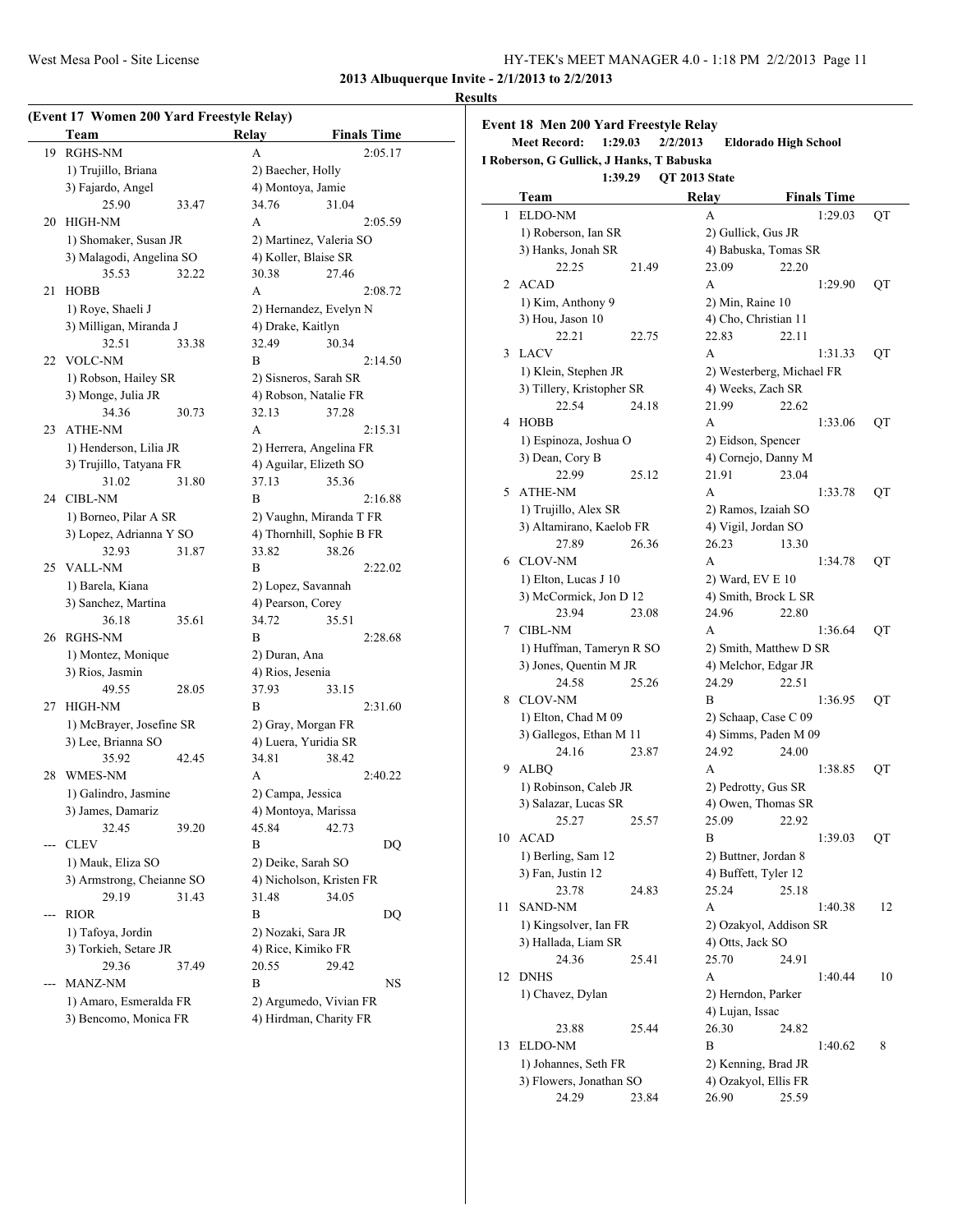#### **Results**

|    | (Event 18 Men 200 Yard Freestyle Relay)<br><b>Team</b> | Relay                      | <b>Finals Time</b>       |                |
|----|--------------------------------------------------------|----------------------------|--------------------------|----------------|
| 14 | <b>LACV</b>                                            | B                          | 1:41.45                  | 6              |
|    | 1) Willingham, Landon FR                               | 2) Rigg, Tanner SR         |                          |                |
|    | 3) Hudgens, Sam FR                                     |                            | 4) Elden, Nicholas JR    |                |
|    | 25.23<br>26.53                                         | 25.67                      | 24.02                    |                |
| 15 | <b>ALBQ</b>                                            | B                          | 1:41.59                  | $\overline{4}$ |
|    | 1) Slota, Ryan SR                                      | 2) Slota, Evan FR          |                          |                |
|    | 3) Simons, Pablo SO                                    | 4) Chavez, Jude            |                          |                |
|    | 25.95<br>25.21                                         | 25.74                      | 24.69                    |                |
| 16 | <b>VALL-NM</b>                                         | A                          | 1:41.74                  | $\overline{2}$ |
|    | 1) Gamboa, Humberto                                    | 2) Ortega, Nicholas        |                          |                |
|    | 3) Patterson, Michael                                  | 4) Garcia, Carlos          |                          |                |
|    | 24.94<br>25.85                                         | 27.57                      | 23.38                    |                |
| 17 | <b>MANZ-NM</b>                                         | A                          | 1:43.75                  |                |
|    |                                                        |                            |                          |                |
|    | 1) Conner, Kameron SO                                  |                            | 2) Jaramillo, Elijah SO  |                |
|    | 3) Tiedemann, Jurek JR                                 | 4) Wylie, Jesse SO         |                          |                |
|    | 27.00<br>26.23                                         | 25.59                      | 24.93                    |                |
| 18 | <b>HIGH-NM</b>                                         | A                          | 1:44.50                  |                |
|    | 1) Strickland, Nicholas JR                             |                            | 2) Freeman, Daniel SR    |                |
|    | 3) Chavez, Michael SR                                  |                            | 4) Schilling, Morgan SR  |                |
|    | 23.80<br>26.81                                         | 28.06                      | 25.83                    |                |
| 19 | <b>VOLC-NM</b>                                         | A                          | 1:45.12                  |                |
|    | 1) Sanchez, Dominic FR                                 |                            | 2) Moses, Parker SR      |                |
|    | 3) Geck, Will SO                                       |                            | 4) Vega-Reid, Jac JR     |                |
|    | 25.44<br>27.33                                         | 25.05                      | 27.30                    |                |
| 20 | <b>RIOR</b>                                            | A                          | 1:45.92                  |                |
|    | 1) Burke, Brendan JR                                   |                            | 2) Perez, Michael FR     |                |
|    | 3) Solnitzky, Anthony JR                               |                            | 4) Rogers, Blade SO      |                |
|    | 24.60<br>27.89                                         | 27.16                      | 26.27                    |                |
| 21 | <b>CLEV</b>                                            | A                          | 1:48.48                  |                |
|    | 1) Mooty, Chris FR                                     | 2) Kast, Josh SO           |                          |                |
|    | 3) Smith, Matt SR                                      | 4) Jeffers, Noah SO        |                          |                |
|    | 27.33<br>28.34                                         | 27.19                      | 25.62                    |                |
| 22 | <b>CLEV</b>                                            | B                          | 1:49.29                  |                |
|    | 1) Thomas, Matthew FR                                  |                            | 2) Nicholson, Alex JR    |                |
|    | 3) Anderson, Jacob JR                                  |                            | 4) Zuniga, Marcello JR   |                |
|    | 26.99<br>27.74                                         | 27.45                      | 27.11                    |                |
| 23 | <b>VOLC-NM</b>                                         | В                          | 1:54.10                  |                |
|    | 1) Johnson, Liam SO                                    |                            | 2) Hendricks, Aidan SO   |                |
|    | 3) Moses, Dillion FR                                   | 4) Johnson, Ian SO         |                          |                |
|    | 28.97<br>27.72                                         | 28.35                      | 29.06                    |                |
| 24 | CIBL-NM                                                | B                          | 1:57.20                  |                |
|    | 1) Willingham, Riley J SO                              |                            | 2) Karakla, Jacob E SO   |                |
|    | 3) Wheatstine, Cameron c FR                            |                            | 4) Gallegos, Andres T SO |                |
|    | 29.43<br>30.75                                         | 29.84                      | 27.18                    |                |
| 25 | <b>HIGH-NM</b>                                         | B                          | 1:59.79                  |                |
|    | 1) Gonzales, Modesto SO                                |                            | 2) Rodriguez, Xavier SO  |                |
|    | 3) Mitchell, Oyrese SO                                 |                            | 4) Arnot, Steven SO      |                |
|    | 30.01<br>27.71                                         | 30.31                      | 31.76                    |                |
| 26 | MANZ-NM                                                | B                          | 2:06.08                  |                |
|    |                                                        |                            |                          |                |
|    | 1) Fox, David FR                                       |                            | 2) Dessinger, Karl JR    |                |
|    | 3) Watts, Tristan                                      | 4) Baros, Isaiah SO        |                          |                |
|    | 32.83<br>42.27                                         | 21.96                      | 29.02                    |                |
| 27 | ATHE-NM                                                | B                          | 2:06.79                  |                |
|    |                                                        |                            |                          |                |
|    | 1) Esquibel, John SR                                   |                            | 2) Barreto, Joseph SR    |                |
|    | 3) Wilson, Ryan FR<br>29.42<br>35.54                   | 4) Head, James SO<br>37.80 | 24.03                    |                |

| ιιэ          |                                           |         |           |                       |                    |    |
|--------------|-------------------------------------------|---------|-----------|-----------------------|--------------------|----|
| 28           | WMES-NM                                   |         |           | A                     | 2:07.94            |    |
|              | 1) Venzor, Javier                         |         |           | 2) Garcia, Rick       |                    |    |
|              | 3) Lopez, Angelo                          |         |           | 4) Padilla, Dalton    |                    |    |
|              | 30.74                                     | 33.75   |           | 29.40                 | 34.05              |    |
| 29           | <b>SAND-NM</b>                            |         |           | B                     | 2:14.93            |    |
|              | 1) DeWaard, Wesley SO                     |         |           | 2) Reid, Zurich SO    |                    |    |
|              | 3) Villalva, Bryan                        |         |           | 4) Giesen, Lukas      |                    |    |
|              | 36.44                                     | 13.17   |           | 59.03                 | 26.29              |    |
|              | <b>WMES-NM</b>                            |         |           | $\overline{B}$        | DO                 |    |
|              | 1) Perez, Francisco                       |         |           | 2) Perez, Oscar       |                    |    |
|              | 3) Vera, Aihl                             |         |           | 4) Alfaro, Aaron      |                    |    |
|              | 35.60                                     | 35.84   |           | 34.23                 | 38.99              |    |
|              | <b>RGHS-NM</b>                            |         |           | B                     | NS                 |    |
|              | 1) Gallegos, Andrew                       |         |           | 2) Abalos, Ray        |                    |    |
|              | 3) Garcia, Juan                           |         |           | 4) Selph, Ricky       |                    |    |
|              | <b>Event 19 Women 100 Yard Backstroke</b> |         |           |                       |                    |    |
|              | <b>Meet Record:</b>                       | 59.92   | 12/6/2008 | <b>Maddie Bridges</b> |                    |    |
|              |                                           | 1:06.39 |           | OT 2013 State         |                    |    |
|              | Name                                      |         |           | YrSchool              | <b>Finals Time</b> |    |
| $\mathbf{1}$ | Zamora, Felicia                           |         |           | SR ALBQ               | 1:02.76            | QT |
|              | 30.51                                     | 32.25   |           |                       |                    |    |
| 2            | Sousa, Jordan                             |         |           | JR CLEV               | 1:04.11            | QT |
|              | 30.99                                     | 33.12   |           |                       |                    |    |
| 3            | Talmadge, Arie                            |         | SR        | <b>RIOR</b>           | 1:04.39            | QT |
|              | 31.85                                     | 32.54   |           |                       |                    |    |
| 4            | Veseth, Hannah                            |         | SR        | <b>SAND-NM</b>        | 1:05.07            | QT |
|              | 31.87                                     | 33.20   |           |                       |                    |    |
| 5            | Ediger, Emily                             |         |           | SR LACV               | 1:05.81            | QT |
|              | 32.09                                     | 33.72   |           |                       |                    |    |
| 6            | Whitezell, Harlee                         |         |           | SO CIBL-NM            | 1:06.13            | QT |
|              | 32.31                                     | 33.82   |           |                       |                    |    |
| 7            | Dial, Caitlin C                           |         | 11        | <b>CLOV-NM</b>        | 1:06.37            | QT |
|              | 33.07                                     | 33.30   |           |                       |                    |    |
| 8            | Davis, Kaisha                             |         |           | JR ELDO-NM            | 1:06.57            | 11 |
|              | 32.28                                     | 34.29   |           |                       |                    |    |
| 9            | Ripley, Kate                              |         |           | SO LACV               | 1:06.67            | 9  |
|              | 32.72                                     | 33.95   |           |                       |                    |    |
| 10           | Pazand, Julia                             |         |           | SO CLEV               | 1:06.97            | 7  |
|              |                                           |         |           |                       |                    |    |

|    | 32.72                    | 33.95 |     |             |         |                |
|----|--------------------------|-------|-----|-------------|---------|----------------|
|    | 10 Pazand, Julia         |       |     | SO CLEV     | 1:06.97 | $\overline{7}$ |
|    | 33.54                    | 33.43 |     |             |         |                |
| 11 | Olavarria-Gallegos, Alma |       |     | 10 ACAD     | 1:08.35 | 6              |
|    | 33.07                    | 35.28 |     |             |         |                |
|    | *12 Opincariu, Lucy      |       | SO. | <b>RIOR</b> | 1:08.57 | 4.5            |
|    | 32.92                    | 35.65 |     |             |         |                |
|    | *12 Phillips, Marisa     |       | 11  | <b>ACAD</b> | 1:08.57 | 4.5            |
|    | 33.25                    | 35.32 |     |             |         |                |
|    | 14 Garza, Julia          |       |     | JR VOLC-NM  | 1:09.43 | 3              |
|    | 33.24                    | 36.19 |     |             |         |                |
|    | 15 Wood, Lauren E        |       |     | JR CIBL-NM  | 1:10.18 | $\overline{2}$ |
|    | 33.84                    | 36.34 |     |             |         |                |
|    | 16 Tapia, Taylor         |       |     | JR VOLC-NM  | 1:12.04 | 1              |
|    | 35.08                    | 36.96 |     |             |         |                |
| 17 | Jordan, Katie            |       |     | JR ELDO-NM  | 1:15.31 |                |
|    | 35.52                    | 39.79 |     |             |         |                |
| 18 | Sarason, Sage            |       |     | SR ALBO     | 1:15.98 |                |
|    | 37.24                    | 38.74 |     |             |         |                |
| 19 | Blend, Hannah            |       |     | VALL-NM     | 1:17.93 |                |

37.31 40.62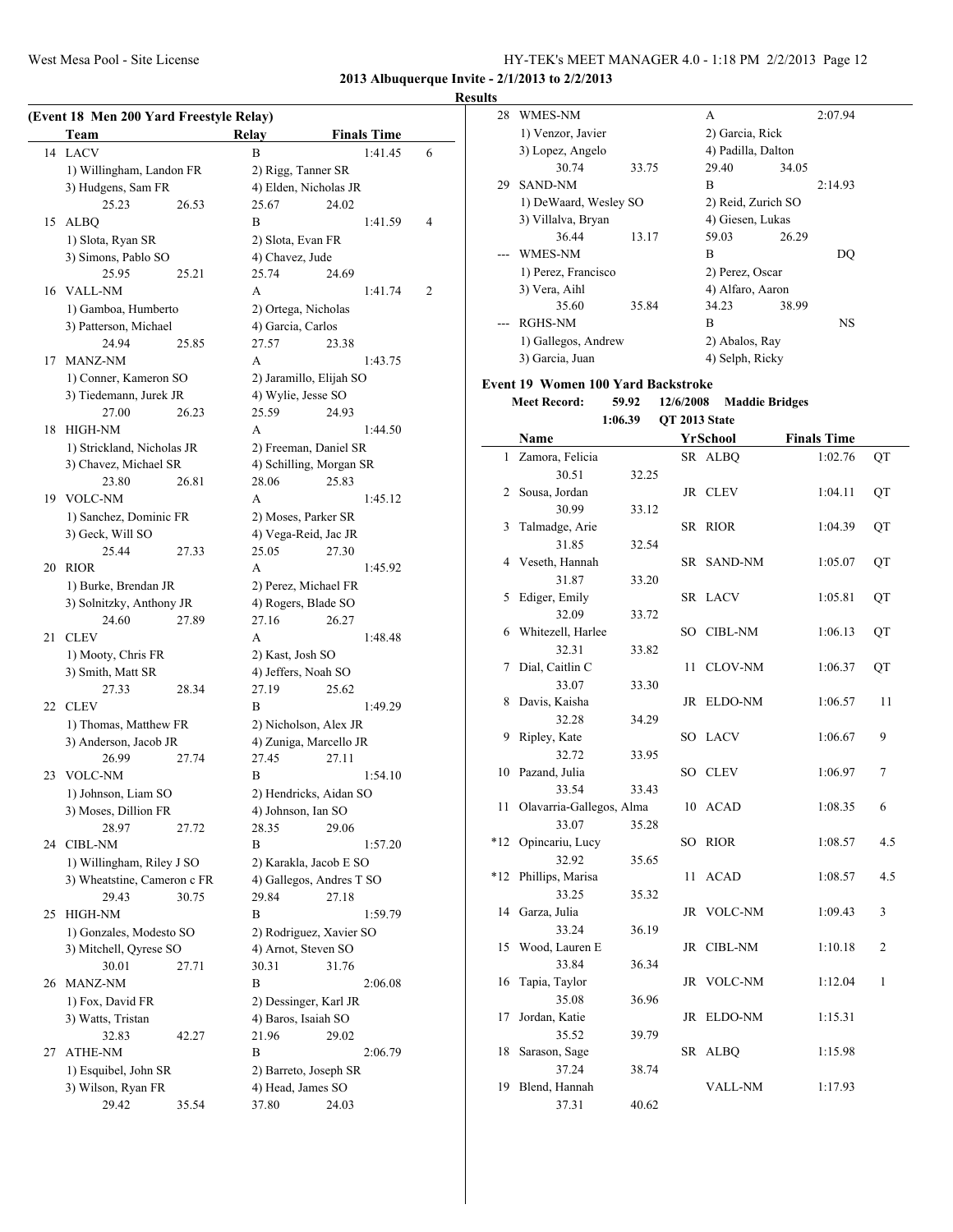**2013 Albuquerque Invite - 2/1/2013 to 2/2/2013**

**Results**

|    | (Event 19 Women 100 Yard Backstroke) |       |  |                |                    |  |  |  |  |
|----|--------------------------------------|-------|--|----------------|--------------------|--|--|--|--|
|    | Name                                 |       |  | YrSchool       | <b>Finals Time</b> |  |  |  |  |
| 20 | Padilla, Jazzy                       |       |  | <b>DNHS</b>    | 1:19.71            |  |  |  |  |
|    | 37.45                                | 42.26 |  |                |                    |  |  |  |  |
| 21 | Gallegos, Alaura                     |       |  | SR SAND-NM     | 1:20.64            |  |  |  |  |
|    | 39.44                                | 41.20 |  |                |                    |  |  |  |  |
|    | 22 Roye, Shaeli J                    |       |  | <b>HOBB</b>    | 1:22.24            |  |  |  |  |
|    | 39.28                                | 42.96 |  |                |                    |  |  |  |  |
| 23 | Sanchez, Martina                     |       |  | <b>VALL-NM</b> | 1:24.00            |  |  |  |  |
|    | 39.63                                | 44.37 |  |                |                    |  |  |  |  |
|    | 24 Baecher, Holly                    |       |  | RGHS-NM        | 1:31.96            |  |  |  |  |
|    | 44.74                                | 47.22 |  |                |                    |  |  |  |  |
| 25 | Shomaker, Susan                      |       |  | JR HIGH-NM     | 1:33.52            |  |  |  |  |
|    | 46.30                                | 47.22 |  |                |                    |  |  |  |  |
| 26 | Trevino, Alexis                      |       |  | <b>DNHS</b>    | 1:33.81            |  |  |  |  |
|    | 44.11                                | 49.70 |  |                |                    |  |  |  |  |
|    | Amaro, Esmeralda                     |       |  | FR MANZ-NM     | DO                 |  |  |  |  |
|    | 48.55                                | 52.04 |  |                |                    |  |  |  |  |
|    | Schlavin, Michelle                   |       |  | JR MANZ-NM     | <b>NS</b>          |  |  |  |  |
|    |                                      |       |  |                |                    |  |  |  |  |

#### **Event 20 Men 100 Yard Backstroke**

 $\overline{a}$ 

#### **Meet Record: 54.01 1/28/2012 Henry Homans 1:01.39 QT 2013 State**

|       | Name               |       |    | YrSchool       | <b>Finals Time</b> |                |
|-------|--------------------|-------|----|----------------|--------------------|----------------|
|       | 1 Lafler, Ben      |       |    | SO RIOR        | 56.03              | QT             |
|       | 26.98              | 29.05 |    |                |                    |                |
| 2     | Cho, Christian     |       | 11 | <b>ACAD</b>    | 56.82              | QT             |
|       | 28.21              | 28.61 |    |                |                    |                |
| 3     | Medley, Trinity    |       |    | FR RIOR        | 57.20              | QT             |
|       | 28.42              | 28.78 |    |                |                    |                |
| 4     | Barham, Alex       |       |    | <b>DNHS</b>    | 57.58              | QT             |
|       | 27.50              | 30.08 |    |                |                    |                |
| 5     | Smith, Brock L     |       |    | SR CLOV-NM     | 59.01              | QT             |
|       | 28.86              | 30.15 |    |                |                    |                |
| 6     | Kephart, Nolan     |       |    | JR ALBQ        | 1:00.93            | QT             |
|       | 29.47              | 31.46 |    |                |                    |                |
| 7     | Harlan, Jacob      |       |    | WMES-NM        | 1:01.25            | QT             |
|       | 30.16              | 31.09 |    |                |                    |                |
| 8     | Gullick, Hank      |       |    | FR ELDO-NM     | 1:01.28            | QT             |
|       | 29.99              | 31.29 |    |                |                    |                |
| 9     | Min, Raine         |       |    | 10 ACAD        | 1:01.35            | QT             |
|       | 28.86              | 32.49 |    |                |                    |                |
| $*10$ | Nowlin, Josh L     |       |    | JR CIBL-NM     | 1:01.37            | QT             |
|       | 40.29              | 21.08 |    |                |                    |                |
| $*10$ | Jones, Ryan        |       |    | JR CLEV        | 1:01.37            | QT             |
|       | 30.02              | 31.35 |    |                |                    |                |
|       | 12 Kelly, Nick     |       |    | JR ALBQ        | 1:01.62            | 5              |
|       | 29.84              | 31.78 |    |                |                    |                |
| 13    | Gallegos, Ethan M  |       | 11 | <b>CLOV-NM</b> | 1:02.79            | 4              |
|       | 30.81              | 31.98 |    |                |                    |                |
| 14    | Ryan, Zak W        |       |    | SR CIBL-NM     | 1:03.43            | 3              |
|       | 36.16              | 27.27 |    |                |                    |                |
| 15    | Willingham, Landon |       |    | FR LACV        | 1:03.49            | $\overline{2}$ |
|       | 30.66              | 32.83 |    |                |                    |                |
|       | 16 Montoya, Gaelon |       |    | SO ELDO-NM     | 1:04.03            | $\mathbf{1}$   |
|       | 31.03              | 33.00 |    |                |                    |                |
| 17    | Sullivan, Tristin  |       |    | SO CLEV        | 1:10.63            |                |
|       | 35.22              | 35.41 |    |                |                    |                |

|    | 18 Moses, Dillion   |       | FR VOLC-NM     | 1:10.65 |
|----|---------------------|-------|----------------|---------|
|    | 34.11               | 36.54 |                |         |
|    | 19 Lucero, Andrew   |       | JR VOLC-NM     | 1:11.59 |
|    | 34.99               | 36.60 |                |         |
|    | 20 Hallada, Liam    |       | SR SAND-NM     | 1:11.98 |
|    | 35.94               | 36.04 |                |         |
|    | 21 Baros, Isaiah    |       | SO MANZ-NM     | 1:14.64 |
|    | 37.16               | 37.48 |                |         |
|    | 22 Johnson, Lucian  |       | <b>DNHS</b>    | 1:14.65 |
|    | 37.40               | 37.25 |                |         |
|    | 23 Kesner, Danny    |       | SR SAND-NM     | 1:15.54 |
|    | 36.69               | 38.85 |                |         |
|    | 24 Holt, Cullen     |       | <b>HOBB</b>    | 1:17.57 |
|    | 35.88               | 41.69 |                |         |
|    | 25 Lucero, Aaron    |       | SO ATHE-NM     | 1:18.18 |
|    | 38.04               | 40.14 |                |         |
|    | 26 Schmelzel, Jacob |       | JR MANZ-NM     | 1:20.29 |
|    | 38.37               | 41.92 |                |         |
| 27 | Hughes, Jon         |       | JR HIGH-NM     | 1:20.59 |
|    | 44.36               | 36.23 |                |         |
| 28 | Quijada, Edwin      |       | <b>WMES-NM</b> | 1:26.79 |
|    | 42.96               | 43.83 |                |         |
|    | Trujillo, Adam      |       | SR ATHE-NM     | DQ      |
|    | 41.28               | 37.06 |                |         |

#### **Event 21 Women 100 Yard Breaststroke**

**Meet Record: 1:05.51 1/28/2012 Madison Bridges 1:14.99 QT 2013 State**

|    | Name                   |       | YrSchool    | <b>Finals Time</b> |    |
|----|------------------------|-------|-------------|--------------------|----|
|    | 1 Kawamoto, Eileen     |       | 12 ACAD     | 1:12.10            | QT |
|    | 34.01                  | 38.09 |             |                    |    |
| 2  | Weeks, Libby           |       | SO LACV     | 1:13.25            | QT |
|    | 34.73                  | 38.52 |             |                    |    |
|    | 3 Pino, Melanie        |       | <b>DNHS</b> | 1:13.69            | QT |
|    | 35.06                  | 38.63 |             |                    |    |
|    | 4 Cadigan, Megan       |       | 11 ACAD     | 1:13.70            | QT |
|    | 34.85                  | 38.85 |             |                    |    |
|    | 5 Swisher, Miriam      |       | SR LACV     | 1:14.20            | QT |
|    | 34.62                  | 39.58 |             |                    |    |
|    | 6 Duckett, Hannah N    |       | FR CIBL-NM  | 1:16.59            | 13 |
|    | 36.54                  | 40.05 |             |                    |    |
| 7  | Reinhart, Temple       |       | FR ELDO-NM  | 1:17.03            | 12 |
|    | 36.01                  | 41.02 |             |                    |    |
|    | 8 Byrne, Chelsea       |       | FR CLEV     | 1:17.40            | 11 |
|    | 35.74                  | 41.66 |             |                    |    |
| 9  | Tafoya, Jordin         |       | <b>RIOR</b> | 1:17.60            | 9  |
|    | 36.29                  | 41.31 |             |                    |    |
|    | 10 Stucker, Kayli R    |       | FR CIBL-NM  | 1:17.71            | 7  |
|    | 36.61                  | 41.10 |             |                    |    |
| 11 | Rice, Kimiko           |       | FR RIOR     | 1:17.88            | 6  |
|    | 37.36                  | 40.52 |             |                    |    |
|    | 12 Silveira, Madison M |       | 11 CLOV-NM  | 1:18.28            | 5  |
|    | 36.95                  | 41.33 |             |                    |    |
|    | 13 Morales, Kimber     |       | SO CLEV     | 1:18.44            | 4  |
|    | 36.71                  | 41.73 |             |                    |    |
|    | 14 Zanios, Talitha     |       | FR ALBQ     | 1:18.50            | 3  |
|    | 36.74                  | 41.76 |             |                    |    |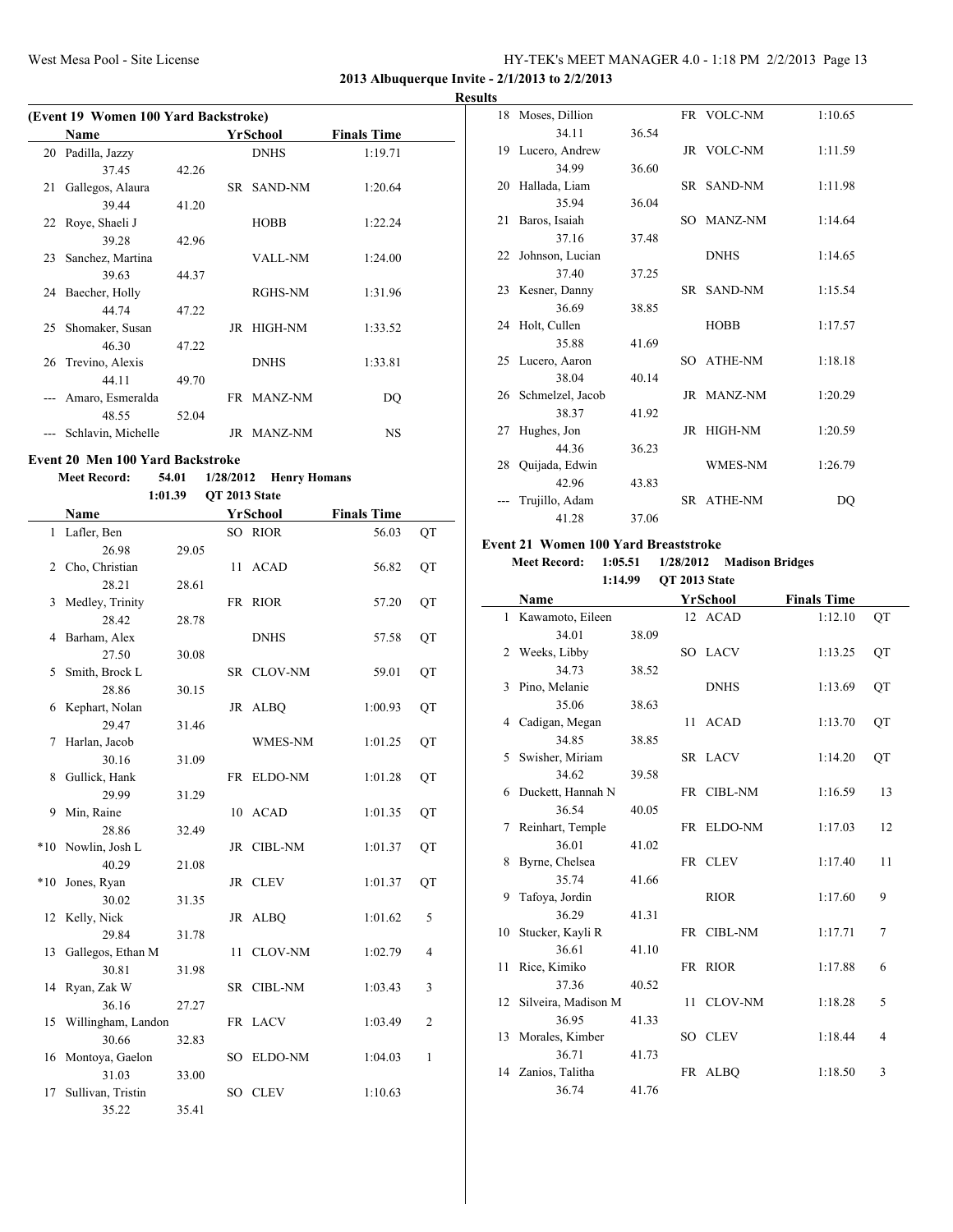**2013 Albuquerque Invite - 2/1/2013 to 2/2/2013**

|     | (Event 21 Women 100 Yard Breaststroke) |         |               |                      |                    |   |  |
|-----|----------------------------------------|---------|---------------|----------------------|--------------------|---|--|
|     | Name                                   |         |               | <b>YrSchool</b>      | <b>Finals Time</b> |   |  |
|     | 15 Wiercinski, Breanna                 |         |               | FR ALBQ              | 1:19.72            | 2 |  |
|     | 37.87                                  | 41.85   |               |                      |                    |   |  |
| 16  | Truelock, Lucie                        |         |               | JR SAND-NM           | 1:20.13            | 1 |  |
|     | 37.30                                  | 42.83   |               |                      |                    |   |  |
| 17  | Higdon, Lauren                         |         |               | JR VOLC-NM           | 1:21.58            |   |  |
|     | 38.64                                  | 42.94   |               |                      |                    |   |  |
|     | 18 Koller, Blaise                      |         |               | SR HIGH-NM           | 1:22.30            |   |  |
|     | 38.68                                  | 43.62   |               |                      |                    |   |  |
|     | 19 Hawley, Audrey                      |         |               | SR SAND-NM           | 1:24.81            |   |  |
|     | 40.02                                  | 44.79   |               |                      |                    |   |  |
|     | 20 Drake, Kaitlyn                      |         |               | <b>HOBB</b>          | 1:26.11            |   |  |
|     | 40.74                                  | 45.37   |               |                      |                    |   |  |
| 21  | Morley, Beth                           |         | SO            | ELDO-NM              | 1:26.15            |   |  |
|     | 40.27                                  | 45.88   |               |                      |                    |   |  |
|     | 22 Garcia, Alexandria                  |         |               | VALL-NM              | 1:30.15            |   |  |
|     | 42.42                                  | 47.73   |               |                      |                    |   |  |
|     | 23 Henderson, Lilia                    |         |               | JR ATHE-NM           | 1:30.30            |   |  |
|     | 42.90                                  | 47.40   |               |                      |                    |   |  |
|     | 24 Henning, Sara J                     |         |               | HOBB                 | 1:30.91            |   |  |
|     | 42.08                                  | 48.83   |               |                      |                    |   |  |
| 25  | Trujillo, Tatyana                      |         |               | FR ATHE-NM           | 1:42.47            |   |  |
|     | 48.30                                  | 54.17   |               |                      |                    |   |  |
|     | Marra, Melanie                         |         |               | <b>VALL-NM</b>       | <b>DQ</b>          |   |  |
|     | 1:01.50                                | 1:07.83 |               |                      |                    |   |  |
|     | Trejo, Emma                            |         |               | JR VOLC-NM           | D <sub>O</sub>     |   |  |
|     | 38.18                                  | 44.83   |               |                      |                    |   |  |
| --- | Lee, Brianna                           |         | SO            | HIGH-NM              | <b>DQ</b>          |   |  |
|     | 47.52                                  | 57.44   |               |                      |                    |   |  |
| --- | Wesselink, Valerie                     |         |               | <b>WMES-NM</b>       | <b>NS</b>          |   |  |
|     | --- Green, Claire                      |         |               | <b>DNHS</b>          | NS                 |   |  |
|     | Event 22 Men 100 Yard Breaststroke     |         |               |                      |                    |   |  |
|     | <b>Meet Record:</b>                    | 1:01.26 | 2/2/2013      | <b>Edgar Melchor</b> |                    |   |  |
|     |                                        | 1:07.79 | QT 2013 State |                      |                    |   |  |
|     | Name                                   |         |               | <b>YrSchool</b>      | <b>Finals Time</b> |   |  |

|               | Name               |       |    | YrSchool       | Finals Time |    |
|---------------|--------------------|-------|----|----------------|-------------|----|
| 1             | Melchor, Edgar     |       |    | JR CIBL-NM     | 1:01.26     | QT |
|               | 28.43              | 32.83 |    |                |             |    |
| $\mathcal{L}$ | Drake, Tyler C     |       |    | <b>HOBB</b>    | 1:02.95     | QT |
|               | 30.01              | 32.94 |    |                |             |    |
| 3             | Klein, Stephen     |       |    | JR LACV        | 1:03.00     | QT |
|               | 30.08              | 32.92 |    |                |             |    |
| 4             | Melugin, Brice     |       | SО | <b>RIOR</b>    | 1:03.83     | QT |
|               | 30.13              | 33.70 |    |                |             |    |
| 5             | Conejo, Luisfelipe |       | SO | <b>RIOR</b>    | 1:04.23     | QT |
|               | 30.30              | 33.93 |    |                |             |    |
| 6             | Greer, James       |       |    | SR CLEV        | 1:05.22     | QT |
|               | 30.13              | 35.09 |    |                |             |    |
| 7             | Hahn, Wesley       |       |    | <b>WMES-NM</b> | 1:06.13     | QT |
|               | 31.67              | 34.46 |    |                |             |    |
| 8             | Bassett, Cody R    |       |    | SR CIBL-NM     | 1:08.20     | 11 |
|               | 31.71              | 36.49 |    |                |             |    |
| 9             | Jain, Rishi        |       |    | SR LACV        | 1:08.57     | 9  |
|               | 32.48              | 36.09 |    |                |             |    |
| 10            | Ansolver, John     |       | SО | ELDO-NM        | 1:08.78     | 7  |
|               | 32.03              | 36.75 |    |                |             |    |

| <b>Results</b> |                              |       |             |         |              |
|----------------|------------------------------|-------|-------------|---------|--------------|
|                | 11 Garcia, Carlos            |       | VALL-NM     | 1:09.15 | 6            |
|                | 31.97                        | 37.18 |             |         |              |
|                | 12 Vinson, Whit              |       | 9 ACAD      | 1:09.56 | 5            |
|                | 32.31                        | 37.25 |             |         |              |
|                | 13 Schaap, Case C            |       | 09 CLOV-NM  | 1:09.60 | 4            |
|                | 32.62                        | 36.98 |             |         |              |
|                | 14 Sullivan, Jack            |       | 10 ACAD     | 1:09.86 | 3            |
|                | 33.26                        | 36.60 |             |         |              |
|                | 15 Slota, Ryan               |       | SR ALBQ     | 1:09.99 | 2            |
|                | 33.17                        | 36.82 |             |         |              |
|                | 16 Jaramillo, Elijah         |       | SO MANZ-NM  | 1:10.20 | $\mathbf{1}$ |
|                | 32.18                        | 38.02 |             |         |              |
|                | 17 Baird, Logan              |       | JR ALBQ     | 1:11.15 |              |
|                | 33.20                        | 37.95 |             |         |              |
|                | 18 Mooty, Chris              |       | FR CLEV     | 1:12.23 |              |
|                | 33.73                        | 38.50 |             |         |              |
|                | 19 Lamar, Dustin             |       | RGHS-NM     | 1:13.37 |              |
|                | 35.23                        | 38.14 | JR VOLC-NM  |         |              |
|                | 20 Fredette, Josiah<br>34.34 |       |             | 1:13.74 |              |
|                | 21 Rosales, Paul             | 39.40 | FR SAND-NM  | 1:14.48 |              |
|                | 35.12                        | 39.36 |             |         |              |
|                | 22 Ohea, Sean                |       | JR ELDO-NM  | 1:15.36 |              |
|                | 34.60                        | 40.76 |             |         |              |
|                | 23 Barham, Chris             |       | <b>DNHS</b> | 1:15.66 |              |
|                | 34.77                        | 40.89 |             |         |              |
|                | 24 Watts, Bryson             |       | MANZ-NM     | 1:18.89 |              |
|                | 37.13                        | 41.76 |             |         |              |
|                | 25 Herndon, Parker           |       | <b>DNHS</b> | 1:20.12 |              |
|                | 37.44                        | 42.68 |             |         |              |
|                | 26 Castro, Anthony           |       | SO HIGH-NM  | 1:21.51 |              |
|                | 38.09                        | 43.42 |             |         |              |
|                | 27 Hendricks, Aidan          |       | SO VOLC-NM  | 1:22.92 |              |
|                | 39.19                        | 43.73 |             |         |              |
|                | 28 Arnot, Steven             |       | SO HIGH-NM  | 1:26.65 |              |
|                | 41.11                        | 45.54 |             |         |              |
|                | 29 Vescovi, Jeff             |       | SO ATHE-NM  | 1:32.35 |              |
|                | 43.44                        | 48.91 |             |         |              |
|                | --- Garcia, Rick             |       | WMES-NM     | DQ      |              |
|                | 45.50                        | 48.79 |             |         |              |
|                | Ward, EV E                   |       | 10 CLOV-NM  | DQ      |              |
|                | 33.76                        | 37.96 |             |         |              |
|                | Cabrera, Daniel              |       | SR ATHE-NM  | DQ      |              |
|                | 43.88                        | 49.43 |             |         |              |
|                | Padilla, Mathias             |       | SO SAND-NM  | NS      |              |
|                |                              |       |             |         |              |

## **Event 23 Women 400 Yard Freestyle Relay**

#### **Meet Record: 3:38.77 1/28/2012 Albuquerque Academy L Davis, S Mufti, G St. John, A Apostalon**

**4:17.79 QT 2013 State**

| Team                    |                      | Relav                  | <b>Finals Time</b>  |    |  |
|-------------------------|----------------------|------------------------|---------------------|----|--|
| ACAD                    |                      | А                      | 3:40.29             | OТ |  |
|                         | 1) Fox, Christina 12 |                        | 2) Mufti, Selena 12 |    |  |
| 3) St. John, Gillian 10 |                      | 4) Apostalon, Anika 12 |                     |    |  |
| 28.50                   | 59.47                | 27.31                  | 57.09               |    |  |
| 25.13                   | 52.77                | 23.98                  | 50.96               |    |  |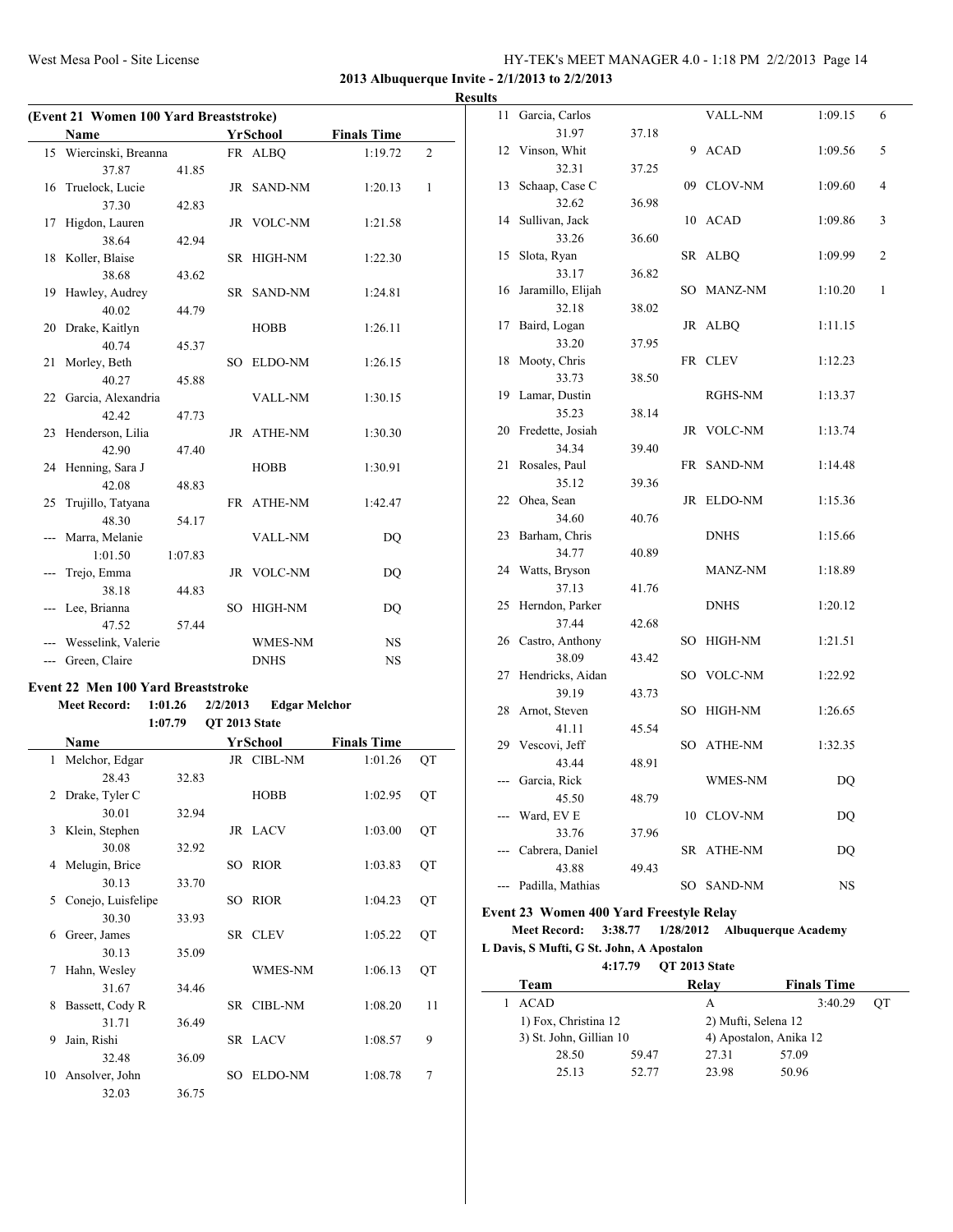# **Results**<br>13 S.

|    | Team                                          |         | Relay           | <b>Finals Time</b>             |    |
|----|-----------------------------------------------|---------|-----------------|--------------------------------|----|
| 2  | ELDO-NM                                       |         | A               | 3:44.74                        | QT |
|    | 1) Wickesberg, Tyler SO                       |         |                 | 2) Robison, Kelsey FR          |    |
|    | 3) Wray, Jordan SR                            |         |                 | 4) Rivenbark, Ellie FR         |    |
|    | 26.51                                         | 55.39   | 27.04           | 57.07                          |    |
|    | 27.64                                         | 57.14   | 26.33           | 55.14                          |    |
| 3  | <b>SAND-NM</b>                                |         | A               | 3:52.26                        | QT |
|    | 1) Key, Amanda FR                             |         |                 | 2) Veseth, Hannah SR           |    |
|    | 3) Scholand, Aine FR                          |         |                 | 4) Matsko, Jackie FR           |    |
|    | 28.30                                         | 58.33   | 27.76           | 59.42                          |    |
|    | 27.08                                         | 57.27   | 26.86           | 57.24                          |    |
|    | 4 LACV                                        |         | A               | 3:53.45                        | QT |
|    | 1) Barsun, Heidi SO                           |         |                 | 2) Ripley, Josie SR            |    |
|    | 3) DeSerisy, Tess SR                          |         |                 | 4) Swisher, Miriam SR          |    |
|    | 27.88                                         | 58.01   | 27.62           | 57.88                          |    |
|    | 28.88                                         | 1:01.97 | 25.92           | 55.59                          |    |
| 5  | <b>VOLC-NM</b>                                |         | A               | 3:57.74                        | QT |
|    |                                               |         |                 | 2) Geck, Emma JR               |    |
|    | 1) Higdon, Lauren JR<br>3) Madigan, Reagan JR |         |                 | 4) Morrell, Olivia SR          |    |
|    | 30.04                                         | 1:03.36 | 29.32           | 1:00.60                        |    |
|    | 29.07                                         | 1:00.96 | 25.13           | 52.82                          |    |
|    | 6 CLOV-NM                                     |         | A               | 3:59.46                        | QT |
|    | 1) Carrasco, Gabby F 10                       |         |                 |                                |    |
|    | 3) Nigreville, Jayci L 8                      |         |                 | 2) Silveira, Madison M 11      |    |
|    | 29.28                                         | 1:00.15 | 28.85           | 4) Dial, Caitlin C 11<br>59.94 |    |
|    | 29.70                                         | 1:03.53 | 27.06           | 55.84                          |    |
|    |                                               |         | A               |                                |    |
| 7  | <b>CLEV</b>                                   |         |                 | 3:59.52                        | QT |
|    | 1) Bayardo, Brenna SR                         |         |                 | 2) Pazand, Julia SO            |    |
|    | 3) Martinez, Aurora SR                        |         |                 | 4) Sousa, Jordan JR            |    |
|    | 27.90                                         | 58.49   | 28.57           | 59.56                          |    |
|    | 28.53                                         | 1:00.76 | 28.82           | 1:00.71                        |    |
| 8  | <b>RIOR</b>                                   |         | A               | 4:02.26                        | QT |
|    | 1) Balmer, Claire SO                          |         |                 | 2) Burke, Michelle FR          |    |
|    | 3) Duffy, Ciara SR                            |         |                 | 4) Talmadge, Arie SR           |    |
|    | 28.79                                         | 1:00.33 | 28.15           | 59.05                          |    |
|    | 28.87                                         | 1:01.04 | 29.38           | 1:01.84                        |    |
| 9. | LACV                                          |         | B               | 4:03.52                        | QT |
|    | 1) Hugg, Daryan JR                            |         |                 | 2) Woodfield, Kelsey JR        |    |
|    | 3) Pena, Danielle SR                          |         |                 | 4) Ripley, Kate SO             |    |
|    | 28.63                                         | 59.12   | 28.69           | 1:00.77                        |    |
|    | 30.02                                         | 1:02.68 | 29.25           | 1:00.95                        |    |
| 10 | <b>ACAD</b>                                   |         | B               | 4:05.59                        | QT |
|    | 1) Moffat, Rebecca 10                         |         |                 | 2) Rice, Bromley 9             |    |
|    | 3) Emerson, Julia 9                           |         |                 | 4) Procell, Linda 8            |    |
|    | 28.37                                         | 59.33   | 30.00           | 1:03.04                        |    |
|    | 29.41                                         | 1:01.80 | 29.39           | 1:01.42                        |    |
| 11 | <b>RIOR</b>                                   |         | B               | 4:05.81                        | QT |
|    | 1) Chlastawa, Colleen SO                      |         |                 | 2) Harper, Hanna JR            |    |
|    | 3) Opincariu, Lucy SO                         |         | 4) Farley, Erin |                                |    |
|    | 28.84                                         | 1:01.29 | 29.61           | 1:01.20                        |    |
|    | 29.23                                         | 1:02.89 | 28.62           | 1:00.43                        |    |
| 12 | <b>CIBL-NM</b>                                |         | А               | 4:06.08                        | QT |
|    | 1) Barnes, Tessla J JR                        |         |                 | 2) Jones, Savanna C FR         |    |
|    | 3) Whitezell, Harlee SO                       |         |                 | 4) Duckett, Hannah N FR        |    |
|    | 28.75                                         | 1:00.10 | 13.34           | 1:04.12                        |    |
|    |                                               |         |                 | 1:02.06                        |    |

| 13 | SAND-NM                   |         | В                  | 4:12.89                                      | QT             |  |  |
|----|---------------------------|---------|--------------------|----------------------------------------------|----------------|--|--|
|    | 1) Miller, Sasha SR       |         |                    | 2) Drummond, Elise FR                        |                |  |  |
|    | 3) Ramirez, Alli JR       |         |                    | 4) Christiansen, Abby JR                     |                |  |  |
|    | 27.78                     | 59.36   | 30.38              | 1:04.44                                      |                |  |  |
|    | 31.47                     | 1:05.98 | 12.36              | 1:03.11                                      |                |  |  |
| 14 | <b>ALBQ</b>               |         | A                  | 4:15.66                                      | QT             |  |  |
|    | 1) Herring, Lizzie SO     |         |                    | 2) Wiercinski, Breanna FR                    |                |  |  |
|    | 3) Zanios, Talitha FR     |         |                    | 4) Zamora, Felicia SR                        |                |  |  |
|    | 29.97                     | 1:05.82 | 30.23              | 1:04.48                                      |                |  |  |
|    | 32.77                     | 1:07.24 | 27.65              | 58.12                                        |                |  |  |
| 15 | <b>HOBB</b>               |         | A                  | 4:18.61                                      | $\overline{4}$ |  |  |
|    | 1) Waskas, Zeema M        |         | 2) Cross, Shay R   |                                              |                |  |  |
|    | 3) Roye, Shyann M         |         | 4) Henning, Sara J |                                              |                |  |  |
|    | 30.49                     | 1:03.74 | 31.52              | 1:05.95                                      |                |  |  |
|    | 31.09                     | 1:04.70 | 30.85              | 1:04.22                                      |                |  |  |
| 16 | CIBL-NM                   |         | В                  | 4:19.73                                      | 2              |  |  |
|    | 1) Cotter, Ainsley L FR   |         |                    | 2) Hightower, Kaycee L SO                    |                |  |  |
|    | 3) Wood, Lauren E JR      |         |                    | 4) Stucker, Kayli R FR                       |                |  |  |
|    | 30.70                     | 1:03.11 | 31.87              | 1:07.93                                      |                |  |  |
|    | 30.55                     | 1:34.53 | 34.16              |                                              |                |  |  |
| 17 | <b>VOLC-NM</b>            |         | В                  | 4:22.09                                      |                |  |  |
|    | 1) Tapia, Taylor JR       |         |                    | 2) Trejo, Emma JR                            |                |  |  |
|    | 3) Reynolds, Ashley FR    |         | 4) Garza, Julia JR |                                              |                |  |  |
|    | 30.83                     | 1:04.34 | 31.96              |                                              |                |  |  |
|    |                           |         | 32.36              | 1:07.68                                      |                |  |  |
| 18 | <b>CLEV</b>               |         | B                  | 4:22.68                                      |                |  |  |
|    | 1) Morris, Terra JR       |         |                    | 2) Mauk, Eliza SO                            |                |  |  |
|    | 3) Morales, Katelyn JR    |         |                    | 4) St. Andre, Athelin FR                     |                |  |  |
|    | 30.85                     | 1:03.20 | 31.33              | 1:06.10                                      |                |  |  |
|    | 33.02                     | 1:09.74 | 30.41              | 1:03.64                                      |                |  |  |
| 19 | ELDO-NM                   |         | B                  | 4:22.69                                      |                |  |  |
|    | 1) Baca, Kristen SR       |         |                    | 2) Chevalier, Sherre SR                      |                |  |  |
|    | 3) Pihlaja, Crestencia SO |         |                    | 4) Wittler, Riley FR                         |                |  |  |
|    | 32.49                     | 1:09.82 | 29.70              | 1:02.98                                      |                |  |  |
|    | 31.74                     | 1:05.69 | 30.72              | 1:04.20                                      |                |  |  |
| 20 | <b>ALBQ</b>               |         | В                  | 4:23.67                                      |                |  |  |
|    | 1) Romig, Hannah SR       |         |                    | 2) Ohlhausen, Micah JR                       |                |  |  |
|    | 3) Croasdell, Emily SO    |         |                    | 4) Cole-Fletcher, Ayana                      |                |  |  |
|    | 30.57                     | 1:05.06 | 32.48              | 1:20.95                                      |                |  |  |
|    | 18.51                     | 52.92   | 31.07              | 1:04.74                                      |                |  |  |
| 21 | MANZ-NM                   |         | А                  | 4:39.92                                      |                |  |  |
|    | 1) Nichols, Lanea SO      |         |                    |                                              |                |  |  |
|    | 3) Blankenship, Beth SO   |         |                    | 2) Gale, Marissa SR<br>4) Vallejos, Erika SR |                |  |  |
|    | 33.86                     | 1:11.00 | 35.69              | 1:15.44                                      |                |  |  |
|    | 30.63                     | 1:04.80 | 21.44              | 1:08.68                                      |                |  |  |
| 22 | <b>DNHS</b>               |         | А                  | 5:19.66                                      |                |  |  |
|    | 1) Nieto, Alicia          |         | 2) Trevino, Alexis |                                              |                |  |  |
|    | 3) Lopez, Kaliegh         |         | 4) Griego, Jordan  |                                              |                |  |  |
|    | 36.72                     | 1:18.70 | 37.40              | 1:20.72                                      |                |  |  |
|    | 40.21                     | 1:37.63 | 23.43              | 1:02.61                                      |                |  |  |
| 23 | <b>VALL-NM</b>            |         | А                  | 5:26.54                                      |                |  |  |
|    | 1) Smith, Destini         |         |                    | 2) Sanchez, Martina                          |                |  |  |
|    | 3) Barela, Kiana          |         | 4) Marra, Melanie  |                                              |                |  |  |
|    | 41.76                     | 1:27.60 | 35.96              | 1:19.10                                      |                |  |  |
|    | 38.36                     | 1:20.38 | 37.59              | 1:19.46                                      |                |  |  |
|    |                           |         |                    |                                              |                |  |  |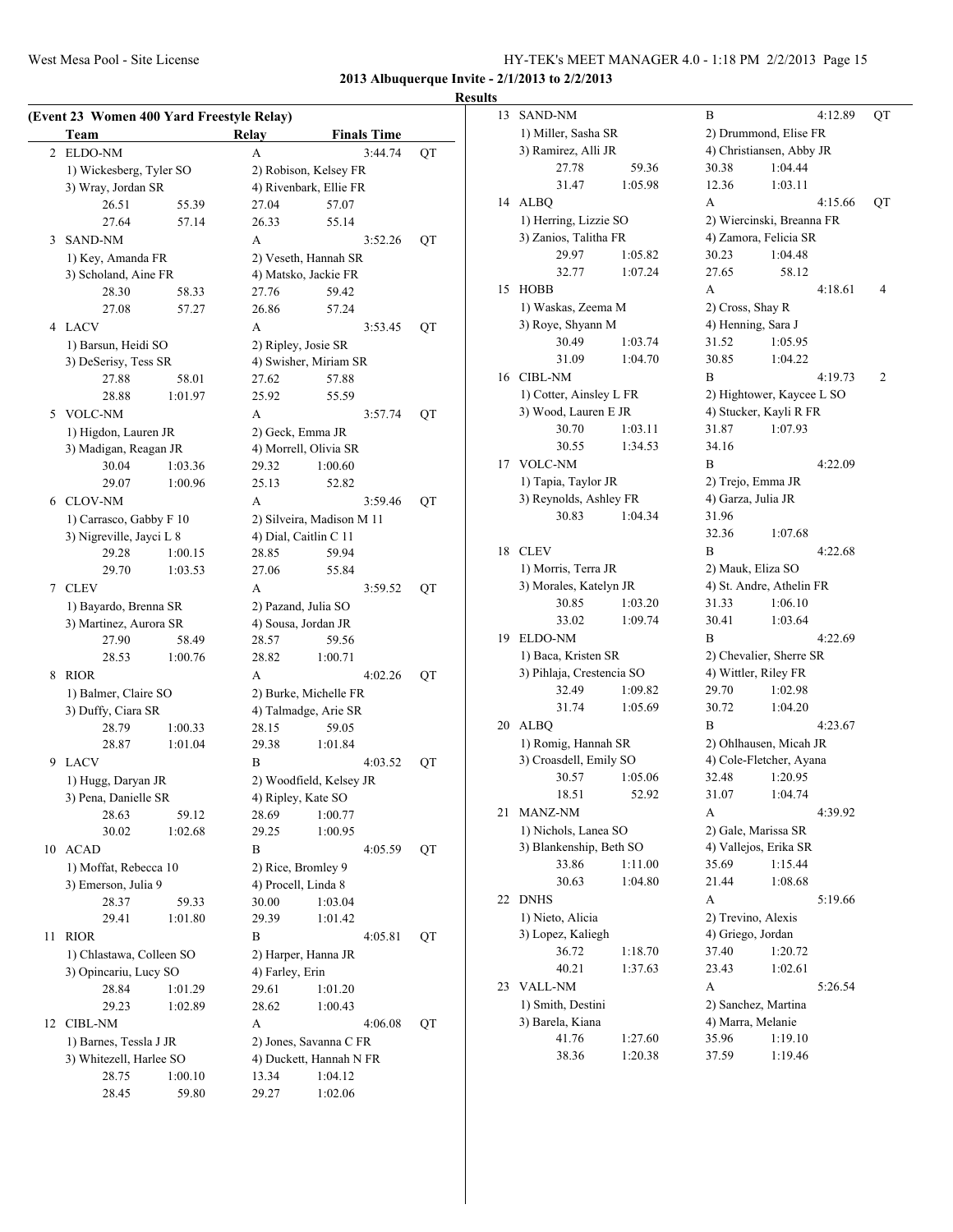**2013 Albuquerque Invite - 2/1/2013 to 2/2/2013**

#### **Results**

|    | Team                   |         | Relay             | <b>Finals Time</b>      |
|----|------------------------|---------|-------------------|-------------------------|
|    | 24 MANZ-NM             |         | B                 | 5:31.67                 |
|    | 1) Still, Alana FR     |         |                   | 2) Amaro, Esmeralda FR  |
|    | 3) Bencomo, Monica FR  |         |                   | 4) Bolin, Kayleigh FR   |
|    | 39.65                  | 1:34.08 | 32.43             | 1:18.11                 |
|    | 35.51                  | 1:13.43 | 1:26.05           |                         |
| 25 | <b>HIGH-NM</b>         |         | A                 | 5:52.82                 |
|    | 1) Gray, Morgan FR     |         |                   | 2) Luera, Yuridia SR    |
|    | 3) Shomaker, Susan JR  |         |                   | 4) Martinez, Valeria SO |
|    | 43.48                  | 1:43.86 | 37.66             | 1:33.39                 |
|    | 31.34                  | 1:15.56 | 38.63             | 1:20.01                 |
|    | 26 WMES-NM             |         | A                 | 6:22.24                 |
|    | 1) Galindro, Jasmine   |         | 2) Campa, Jessica |                         |
|    | 3) Castillo, Stephanie |         |                   | 4) James, Damariz       |
|    | 33.94                  | 1:12.33 | 39.85             | 1:25.58                 |
|    | 49.26                  | 1:53.29 | 51.08             | 1:51.04                 |
|    | <b>ATHE-NM</b>         |         | A                 | NS                      |

**Meet Record: 3:24.63 12/5/2009 Eldorado High School**

**I Walker, G Rempe, K Zibbon, H Homans 3:45.09 QT 2013 State**

|   | Team                     |       | Relay                     |       | <b>Finals Time</b> |    |
|---|--------------------------|-------|---------------------------|-------|--------------------|----|
| 1 | <b>ACAD</b>              |       | A                         |       | 3:15.86            | QT |
|   | 1) Kim, Anthony 9        |       | 2) Theiler, Scott 10      |       |                    |    |
|   | 3) Hou, Jason 10         |       | 4) Cho, Christian 11      |       |                    |    |
|   | 23.72                    | 48.33 | 23.50                     | 50.07 |                    |    |
|   | 23.08                    | 48.57 | 23.18                     | 48.89 |                    |    |
| 2 | <b>LACV</b>              |       | A                         |       | 3:18.40            | QT |
|   | 1) Klein, Stephen JR     |       | 2) Westerberg, Michael FR |       |                    |    |
|   | 3) Weeks, Zach SR        |       | 4) Tillery, Kristopher SR |       |                    |    |
|   | 23.59                    | 48.31 | 25.20                     | 52.98 |                    |    |
|   | 23.48                    | 49.45 | 23.13                     | 47.66 |                    |    |
| 3 | ELDO-NM                  |       | A                         |       | 3:19.41            | QT |
|   | 1) Roberson, Ian SR      |       | 2) Gullick, Gus JR        |       |                    |    |
|   | 3) Babuska, Tomas SR     |       | 4) Hanks, Jonah SR        |       |                    |    |
|   | 24.17                    | 51.04 | 23.01                     | 49.07 |                    |    |
|   | 23.46                    | 48.95 | 24.26                     | 50.35 |                    |    |
| 4 | <b>HOBB</b>              |       | A                         |       | 3:23.59            | QT |
|   | 1) Dean, Cory B          |       | 2) Espinoza, Joshua O     |       |                    |    |
|   | 3) Drake, Tyler C        |       | 4) Cornejo, Danny M       |       |                    |    |
|   | 24.14                    | 50.39 | 24.30                     | 50.37 |                    |    |
|   | 24.59                    | 53.20 | 23.40                     | 49.63 |                    |    |
| 5 | <b>RIOR</b>              |       | A                         |       | 3:23.91            | QT |
|   | 1) Conejo, Luisfelipe SO |       | 2) Balmer, Nik SR         |       |                    |    |
|   | 3) Lafler, Ben SO        |       | 4) Melugin, Brice SO      |       |                    |    |
|   | 24.55                    | 50.32 | 24.83                     | 51.85 |                    |    |
|   | 24.42                    | 51.39 | 23.86                     | 50.35 |                    |    |
| 6 | <b>ALBQ</b>              |       | A                         |       | 3:28.90            | QT |
|   | 1) McNeil, Ian SR        |       | 2) Owen, Thomas SR        |       |                    |    |
|   | 3) Chavez, Jude          |       | 4) Shuey, Conor JR        |       |                    |    |
|   | 25.38                    | 53.03 | 23.54                     | 50.79 |                    |    |
|   | 25.48                    | 53.45 | 24.55                     | 51.63 |                    |    |
| 7 | <b>CLOV-NM</b>           |       | A                         |       | 3:33.53            | QT |
|   | 1) Elton, Chad M 09      |       | 2) McCormick, Jon D 12    |       |                    |    |
|   | 3) Gallegos, Ethan M 11  |       | 4) Simms, Paden M 09      |       |                    |    |
|   | 25.11                    | 52.55 | 25.70                     | 54.23 |                    |    |
|   | 25.79                    | 54.16 | 25.07                     | 52.59 |                    |    |

| 8  | <b>SAND-NM</b>                                    |         | А                                             | 3:35.25                | QT |  |  |
|----|---------------------------------------------------|---------|-----------------------------------------------|------------------------|----|--|--|
|    | 1) Romero, Estevan FR                             |         | 2) Wrons, Joey JR                             |                        |    |  |  |
|    | 3) Gillespie, Michael SR                          |         | 4) Kingsolver, Ian FR                         |                        |    |  |  |
|    | 25.48                                             | 52.85   | 26.07                                         | 54.27                  |    |  |  |
|    | 25.94                                             | 55.61   | 24.94                                         | 52.52                  |    |  |  |
| 9  | <b>CLEV</b>                                       |         | A                                             | 3:35.84                | QT |  |  |
|    | 1) Bucalo, Dominic JR                             |         | 2) Jones, Ryan JR                             |                        |    |  |  |
|    | 3) Lynch, Tyler SR                                |         | 4) Sullivan, Tristin SO                       |                        |    |  |  |
|    | 25.72                                             | 52.99   | 25.33                                         | 53.26                  |    |  |  |
|    | 25.25                                             | 53.65   | 27.45                                         | 55.94                  |    |  |  |
| 10 | WMES-NM                                           |         | А                                             | 3:36.13                | QT |  |  |
|    | 1) Harlan, Jacob                                  |         | 2) Wesselink, Scott                           |                        |    |  |  |
|    | 3) Montoya, Matthew                               |         | 4) Hahn, Wesley                               |                        |    |  |  |
|    | 25.60                                             | 52.97   | 24.29                                         | 53.55                  |    |  |  |
|    | 26.06                                             | 56.95   | 25.21                                         | 52.66                  |    |  |  |
| 11 | <b>CIBL-NM</b>                                    |         | A                                             | 3:36.89                | QT |  |  |
|    | 1) Huffman, Tameryn R SO                          |         |                                               | 2) Smith, Matthew D SR |    |  |  |
|    | 3) Jones, Quentin M JR                            |         | 4) Melchor, Edgar JR                          |                        |    |  |  |
|    | 25.63                                             | 53.11   | 27.47                                         | 58.00                  |    |  |  |
|    | 26.28                                             | 56.10   | 23.60                                         | 49.68                  |    |  |  |
| 12 | <b>ELDO-NM</b>                                    |         | B                                             | 3:37.28                | QT |  |  |
|    | 1) Gullick, Hank FR                               |         |                                               |                        |    |  |  |
|    | 3) McGregor, Davis SR                             |         | 2) Jehle, Stephen SR<br>4) Powers, Jackson JR |                        |    |  |  |
|    | 25.12                                             | 52.64   | 15.28                                         | 55.00                  |    |  |  |
|    | 27.27                                             | 56.48   | 25.98                                         | 53.16                  |    |  |  |
| 13 | <b>ALBQ</b>                                       |         | B                                             | 3:40.48                | QT |  |  |
|    |                                                   |         |                                               |                        |    |  |  |
|    | 1) Slota, Evan FR<br>3) Robinson, Caleb JR        |         | 2) Pedrotty, Gus SR                           |                        |    |  |  |
|    | 26.27                                             | 54.71   | 4) Kelly, Nick JR<br>26.86                    | 56.80                  |    |  |  |
|    | 26.25                                             | 55.38   | 25.53                                         | 53.59                  |    |  |  |
| 14 | <b>RIOR</b>                                       |         | B                                             | 3:42.00                | QT |  |  |
|    |                                                   |         |                                               |                        |    |  |  |
|    | 1) Medley, Trinity FR<br>3) Solnitzky, Anthony JR |         | 4) Burke, Brendan JR                          | 2) Gustafson, Dylan SO |    |  |  |
|    | 25.72                                             | 53.15   | 27.18                                         | 57.49                  |    |  |  |
|    | 28.49                                             | 59.52   | 24.13                                         | 51.84                  |    |  |  |
| 15 | <b>DNHS</b>                                       |         | A                                             | 3:47.32                | 4  |  |  |
|    | 1) Lujan, Issac                                   |         |                                               |                        |    |  |  |
|    |                                                   |         | 2) Chavez, Dylan<br>4) Barham, Chris          |                        |    |  |  |
|    | 3) Barham, Alex                                   | 56.44   | 25.41                                         | 53.62                  |    |  |  |
|    | 27.49<br>26.97                                    | 57.79   | 27.85                                         | 59.47                  |    |  |  |
|    |                                                   |         |                                               |                        |    |  |  |
| 16 | <b>VOLC-NM</b>                                    |         | А                                             | 3:48.67                | 2  |  |  |
|    | 1) Geck, Will SO                                  |         | 2) Fuller, Michael SO                         | 4) Sanchez, Dominic FR |    |  |  |
|    | 3) Moses, Parker SR                               |         |                                               |                        |    |  |  |
|    | 26.02                                             | 53.24   | 28.79                                         | 59.15                  |    |  |  |
|    | 27.56                                             | 1:00.09 | 27.03                                         | 56.19                  |    |  |  |
| 17 | <b>VALL-NM</b>                                    |         | А                                             | 3:52.88                |    |  |  |
|    | 1) Ortega, Nicholas                               |         | 2) Gamboa, Humberto                           |                        |    |  |  |
|    | 3) Patterson, Michael                             |         | 4) Garcia, Carlos                             |                        |    |  |  |
|    | 28.45                                             | 57.94   | 26.99                                         | 56.64                  |    |  |  |
|    | 29.97                                             | 1:03.84 | 54.47                                         | 54.46                  |    |  |  |
| 18 | <b>SAND-NM</b>                                    |         | B                                             | 3:53.43                |    |  |  |
|    | 1) Kesner, Danny SR                               |         | 2) Perry, Brandon FR                          |                        |    |  |  |
|    | 3) Giesen, Lukas                                  |         | 4) Hawton, Patrick FR                         |                        |    |  |  |
|    | 28.09                                             | 58.38   | 27.96                                         | 59.37                  |    |  |  |
|    | 29.03                                             | 59.57   | 27.05                                         | 56.11                  |    |  |  |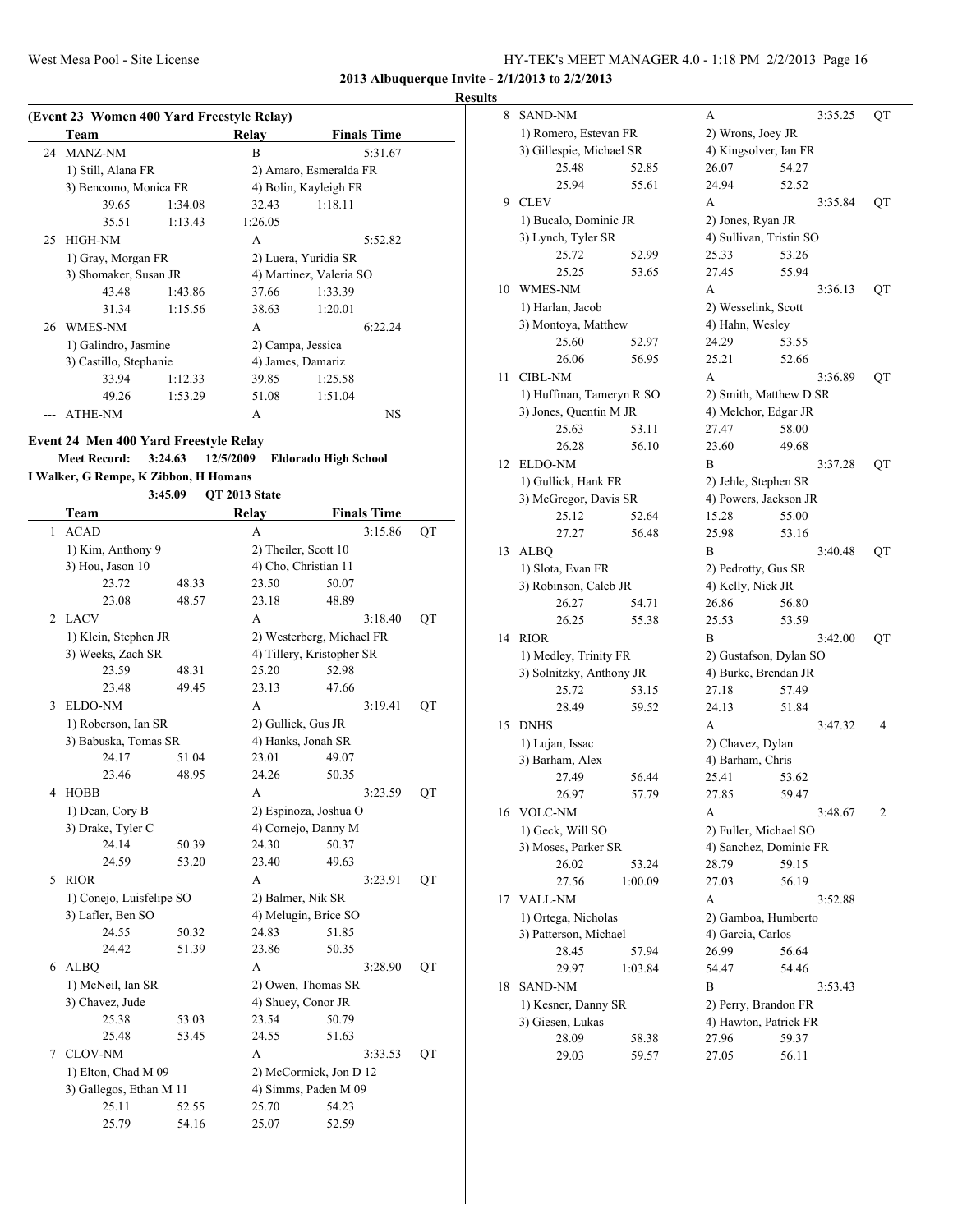# **Results**

|     | (Event 24 Men 400 Yard Freestyle Relay) |         |                    |                            |  |  |
|-----|-----------------------------------------|---------|--------------------|----------------------------|--|--|
|     | Team                                    |         | Relay              | <b>Finals Time</b>         |  |  |
| 19  | <b>ACAD</b>                             |         | B                  | 3:54.14                    |  |  |
|     | 1) Hatley, David 11                     |         | 2) Runnels, Nic 10 |                            |  |  |
|     | 3) Buttner, Jordan 8                    |         |                    | 4) Langsfeld, John Paul    |  |  |
|     | 27.91                                   | 1:00.30 | 27.44              | 59.56                      |  |  |
|     | 27.06                                   | 55.76   | 27.24              | 58.52                      |  |  |
|     | 20 HIGH-NM                              |         | A                  | 3:55.79                    |  |  |
|     | 1) Rodriguez, Xavier SO                 |         |                    | 2) Freeman, Daniel SR      |  |  |
|     | 3) Schilling, Morgan SR                 |         |                    | 4) Strickland, Nicholas JR |  |  |
|     | 30.26                                   | 1:02.75 | 28.78              | 1:01.27                    |  |  |
|     | 27.77                                   | 58.83   | 25.70              | 52.94                      |  |  |
| 21  | <b>HOBB</b>                             |         | B                  | 3:56.01                    |  |  |
|     | 1) Van Buskirk, Joel J                  |         | 2) Holt, Cullen    |                            |  |  |
|     | 3) Chavez, Alfred G                     |         | 4) Farias, Yuri    |                            |  |  |
|     | 27.60                                   | 58.06   | 28.41              | 1:02.19                    |  |  |
|     | 26.41                                   | 56.24   | 28.20              | 59.52                      |  |  |
|     | 22 LACV                                 |         | B                  | 3:56.20                    |  |  |
|     | 1) Jiron, Daniel SO                     |         |                    | 2) Hudgens, Sam FR         |  |  |
|     | 3) Rigg, Nolan SO                       |         |                    | 4) Rigg, Tanner SR         |  |  |
|     | 28.07                                   | 59.58   | 27.38              | 58.90                      |  |  |
|     | 28.80                                   | 59.87   | 27.46              | 57.85                      |  |  |
| 23  | <b>CLEV</b>                             |         | B                  | 3:56.91                    |  |  |
|     | 1) Newbill, Curtis JR                   |         |                    | 2) Jeffers, Noah SO        |  |  |
|     | 3) Greer, James SR                      |         | 4) Kast, Josh SO   |                            |  |  |
|     | 28.61                                   | 58.93   | 28.23              | 59.72                      |  |  |
|     | 26.55                                   | 55.87   | 29.48              | 1:02.39                    |  |  |
|     | 24 CIBL-NM                              |         | B                  | 4:03.27                    |  |  |
|     | 1) Johnson, Brandon L SR                |         |                    | 2) Dow, Ryan E JR          |  |  |
|     | 3) Atencio, Taylor G SO                 |         |                    | 4) Powdrell, Marcell M SO  |  |  |
|     | 27.65                                   | 58.42   |                    |                            |  |  |
|     |                                         |         | 27.34              | 1:01.13                    |  |  |
| 25  | <b>MANZ-NM</b>                          |         | A                  | 4:06.24                    |  |  |
|     | 1) Conner, Kameron SO                   |         |                    | 2) Jaramillo, Elijah SO    |  |  |
|     | 3) Baros, Isaiah SO                     |         |                    | 4) Tiedemann, Jurek JR     |  |  |
|     | 29.47                                   | 1:01.68 | 14.07              | 59.97                      |  |  |
|     | 30.44                                   | 1:03.34 | 28.18              | 1:01.25                    |  |  |
| 26  | RGHS-NM                                 |         | A                  | 4:10.97                    |  |  |
|     | 1) Lamar, Dustin                        |         |                    | 2) Gallegos, Andrew        |  |  |
|     | 3) Hernandez, Gilbert                   |         |                    | 4) Hernandez, Carlos       |  |  |
|     | 29.55                                   | 1:00.15 | 32.63              | 1:08.60                    |  |  |
|     | 29.56                                   | 1:01.14 | 29.46              | 1:01.08                    |  |  |
| 27  | <b>VOLC-NM</b>                          |         | В                  | 4:22.16                    |  |  |
|     | 1) Moses, Dillion FR                    |         |                    | 2) Johnson, Liam SO        |  |  |
|     | 3) Johnson, Ian SO                      |         |                    | 4) Lucero, Andrew JR       |  |  |
|     | 30.42                                   | 1:03.87 | 31.99              | 1:06.81                    |  |  |
|     | 31.16                                   | 1:05.93 | 30.66              | 1:05.55                    |  |  |
| 28  | ATHE-NM                                 |         | B                  | 4:43.91                    |  |  |
|     | 1) Romero, Joshua SR                    |         |                    | 2) Wilson, Ryan FR         |  |  |
|     | 3) Head, James SO                       |         |                    | 4) Rodriguez, Edwin SO     |  |  |
|     | 32.00                                   | 1:08.56 | 34.83              | 1:15.70                    |  |  |
|     | 33.56                                   | 1:10.46 | 32.20              | 1:09.19                    |  |  |
| 29. | WMES-NM                                 |         | B                  | 4:53.11                    |  |  |
|     | 1) Quijada, Edwin                       |         | 2) Padilla, Dalton |                            |  |  |
|     | 3) Lopez, Francisco                     |         | 4) Lopez, Angelo   |                            |  |  |
|     | 32.53                                   | 1:09.49 | 37.85              | 1:22.78                    |  |  |
|     | 35.03                                   | 1:13.14 | 31.67              | 1:07.70                    |  |  |
|     |                                         |         |                    |                            |  |  |

| э |                          |         |                     |                        |    |
|---|--------------------------|---------|---------------------|------------------------|----|
|   | <b>ATHE-NM</b>           |         | A                   |                        | DO |
|   | 1) Trujillo, Alex SR     |         | 2) Vigil, Jordan SO |                        |    |
|   | 3) Altamirano, Kaelob FR |         |                     | 4) Narvaez, Brandon SR |    |
|   | 29.72                    | 1:04.01 | 32.88               | 1:09.08                |    |
|   | 27.84                    | 58.74   | 30.52               | 1:05.56                |    |
|   | <b>HIGH-NM</b>           |         | B                   |                        | DO |
|   | 1) Castro, Johnny SO     |         |                     | 2) Castro, Anthony SO  |    |
|   | 3) Gonzales, Modesto SO  |         |                     | 4) Chavez, Michael SR  |    |
|   | 36.53                    | 1:23.45 | 32.50               | 1:10.69                |    |
|   | 14.71                    | 32.58   | 1:41.59             |                        |    |
|   | <b>CLOV-NM</b>           |         | B                   |                        | NS |
|   | MANZ-NM                  |         | B                   |                        | NS |
|   | 1) Fox, David FR         |         |                     | 2) Munoz, Antonio FR   |    |
|   | 3) Watts, Bryson         |         |                     | 4) Schmelzel, Jacob JR |    |
|   |                          |         |                     |                        |    |

#### **Combined Team Scores**

|                                 | Combined Team Scores - Through Event 24 |        |  |  |  |  |
|---------------------------------|-----------------------------------------|--------|--|--|--|--|
| 1.                              | Albuquerque Academy                     | 713.83 |  |  |  |  |
| $\mathfrak{2}$ .                | Rio Rancho High School                  | 574.5  |  |  |  |  |
| 3.                              | Eldorado High School                    | 557    |  |  |  |  |
| 4.                              | La Cueva High School                    | 516    |  |  |  |  |
|                                 | 5. Cleveland                            | 387.5  |  |  |  |  |
| 6.                              | Clovis High School                      | 359    |  |  |  |  |
| $7_{\scriptscriptstyle{\circ}}$ | Sandia High School                      | 314.5  |  |  |  |  |
| 8.                              | Albuquerque High School                 | 294.33 |  |  |  |  |
| 9.                              | Cibola High School                      | 289.83 |  |  |  |  |
| 10.                             | Hobbs High School, NM                   | 229    |  |  |  |  |
| 11.                             | Volcano Vista High School               | 126.5  |  |  |  |  |
| 12.                             | Del Norte High School                   | 100    |  |  |  |  |
|                                 | 13. West Mesa HS                        | 52     |  |  |  |  |
| 14.                             | Valley High School Swimming             | 47     |  |  |  |  |
| 15.                             | Atrisco Heritage Academy                | 37     |  |  |  |  |
| 16.                             | Rio Grande High School                  | 15     |  |  |  |  |
| 17.                             | Manzano High School                     | 10     |  |  |  |  |
| 18.                             | Highland                                | 6      |  |  |  |  |
|                                 |                                         |        |  |  |  |  |

#### **Scores - Women**

|     | Women - Team Rankings - Through Event 24 |                |  |  |  |  |
|-----|------------------------------------------|----------------|--|--|--|--|
| 1.  | Albuquerque Academy                      | 387.83         |  |  |  |  |
| 2.  | Eldorado High School                     | 321            |  |  |  |  |
| 3.  | La Cueva High School                     | 309            |  |  |  |  |
| 4.  | Rio Rancho High School                   | 287.5          |  |  |  |  |
| 5.  | Cleveland                                | 224            |  |  |  |  |
| 6.  | Sandia High School                       | 188.5          |  |  |  |  |
| 7.  | Cibola High School                       | 140.33         |  |  |  |  |
| 8.  | Clovis High School                       | 124            |  |  |  |  |
| 9.  | Volcano Vista High School                | 109.5          |  |  |  |  |
| 10. | Albuquerque High School                  | 85.33          |  |  |  |  |
| 11. | Del Norte High School                    | 56             |  |  |  |  |
| 12. | Hobbs High School, NM                    | 31             |  |  |  |  |
| 13. | Valley High School Swimming              | 15             |  |  |  |  |
| 13. | Rio Grande High School                   | 15             |  |  |  |  |
| 15. | Atrisco Heritage Academy                 | 9              |  |  |  |  |
| 16. | Highland                                 | $\overline{4}$ |  |  |  |  |
| 17. | Manzano High School                      | 3              |  |  |  |  |
|     |                                          |                |  |  |  |  |